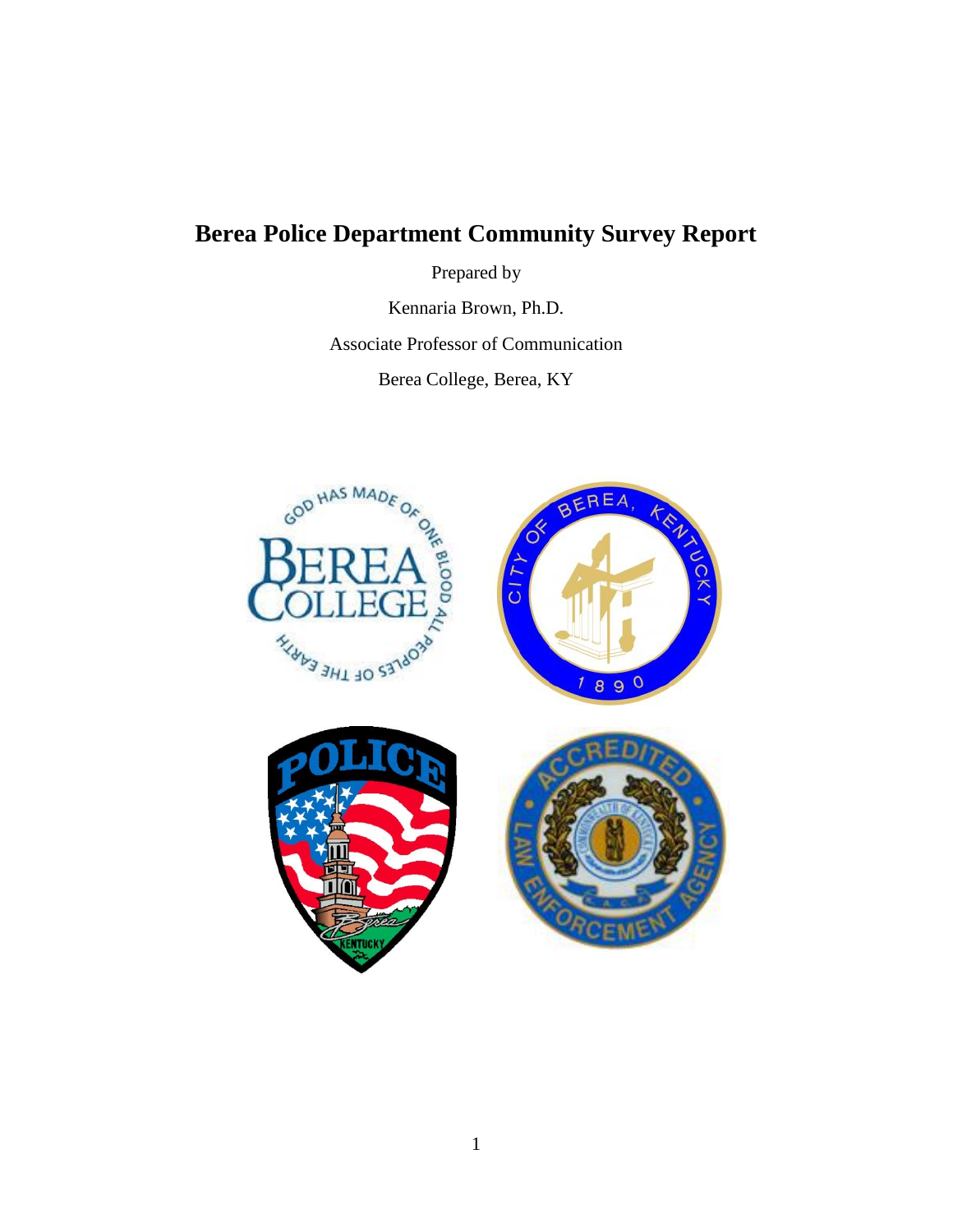#### **Thanks and Acknowledgement**

Kennaria Brown, Rashad Hayden, and Bethany Turner want the Berea Police Department to know that you all profoundly impacted our lives. Thank you. We're better citizens because of you. We would like to especially thank Lt. Lee Ann Boyle and Officers Austin Davis, Amanda Madden, and Chris Neal for putting up with us and being wonderful role models. Many, many thanks to Chief David Gregory for your time, support, openness, listening ear, partnership, and patience. This really could not have happened without your thoughtful support. Thanks to Mayor Steven Connelly for giving us permission to conduct this project and your support throughout. We would also like to thank the Berea College Undergraduate Research and Creative Projects Program for financial support and an engaged research community. Thank you to Charles "Chip" White at the Department of Criminal Justice Training Center in Richmond for the tour and insights into police training. Finally, we would have been dead in the water with the survey, without the support of the Berea College Office of Institutional Research and Assessment, particularly Director Judith Weckman, and Assistant Director Clara Chapman, who spent hours teaching us things we didn't know existed! Dr. Brown would like to thank her students, Beth and Rashad, for taking this journey with me and becoming my colleagues as well as my "kids." This has been a life-changing journey, and it was an honor and a privileged to work with all of you.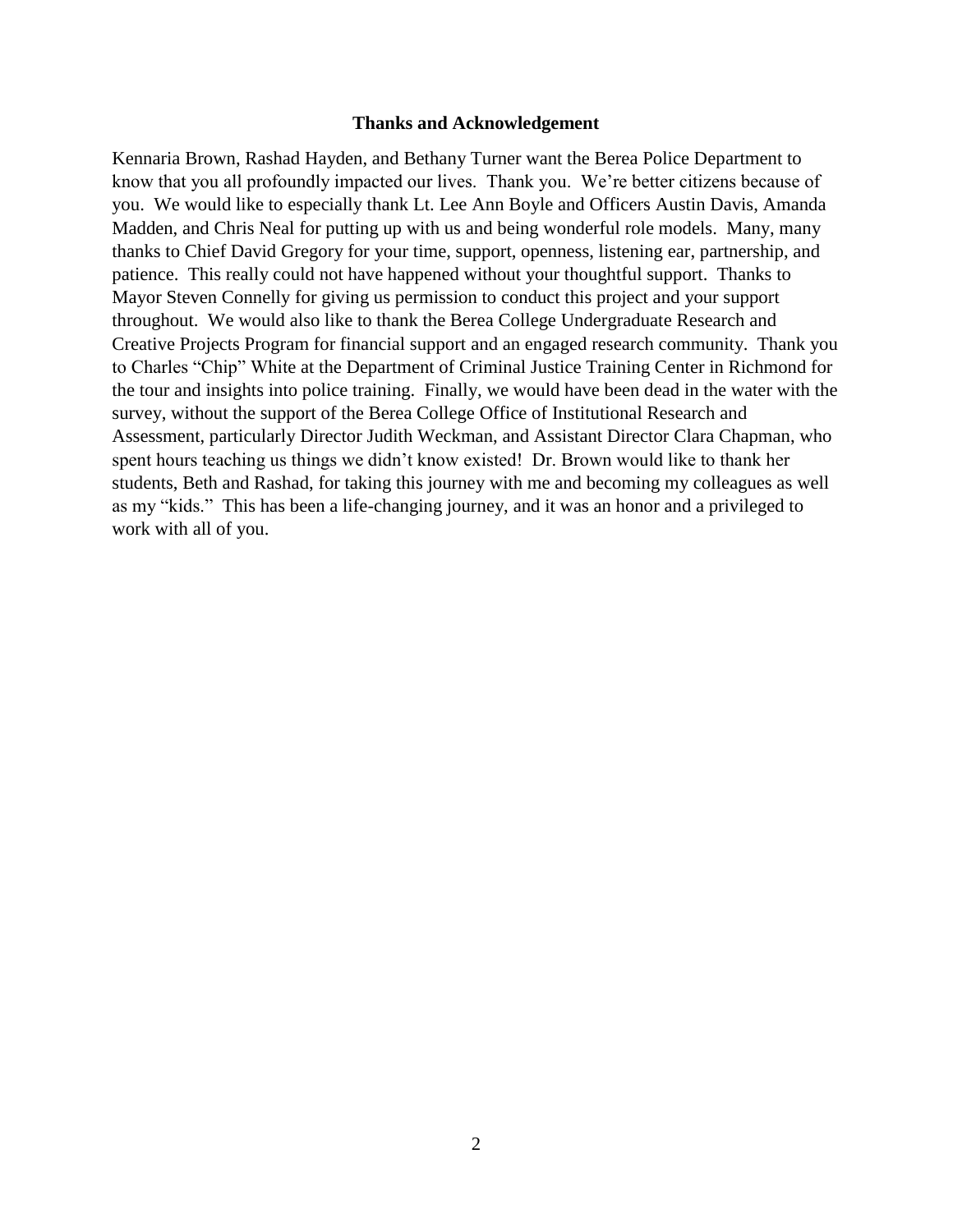# **Table of Contents**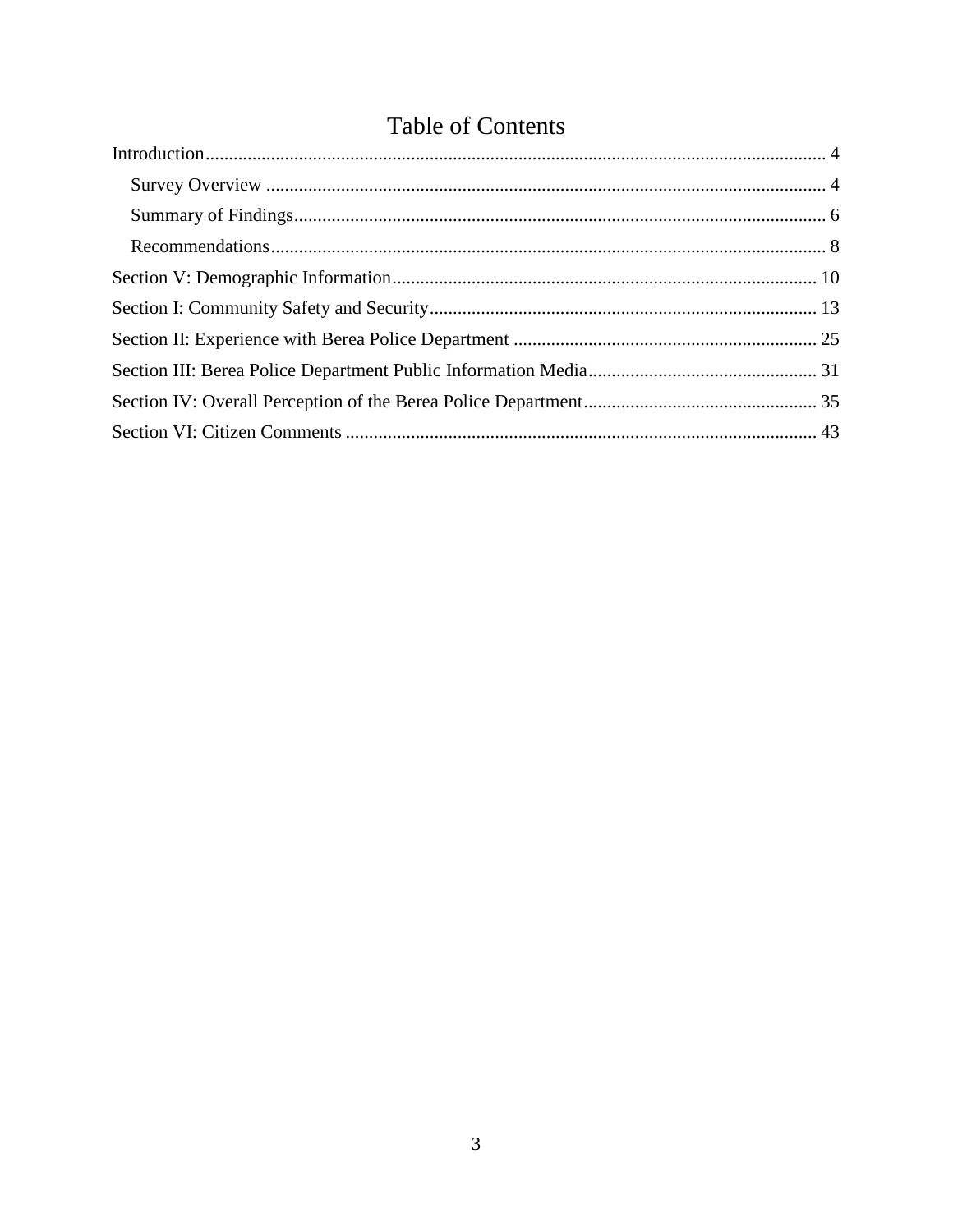### **Introduction**

<span id="page-3-0"></span>In response to the recent national unrest between police agencies and their communities, during the summer of 2016 Dr. Kennaria Brown, Berea College Associate Professor of Communication, and two Berea College students, Rashad Hayden and Bethany Turner, partnered with Chief Gregory and the Berea Police Department for an eight-week project sponsored by the City of Berea and the Berea College Undergraduate Research and Creative Projects Program (URCPP). The goal of the project was for the professor and students to work with the Berea PD to develop and deliver diversity training and a community survey. The project was divided into four twoweek segments, beginning Monday, May  $16<sup>th</sup>$ , 2016:

- 1. *Weeks 1&2 May 16-May 27*: Relationship Development & Research We (Dr. Kennaria Brown, Rashad Hayden, and Bethany Turner) learned about policing in general and the Berea PD specifically through each of us participating in three ride-alongs each, accompanying Lt. Boyle to court one afternoon, reading about policing and policing theory, and reading the Department of Justice's Report on Ferguson (to see that there really is a national problem and that Berea *doesn't* have it).
- 2. *Weeks 3 & 4 May 30-June 10*: Program & Survey Development We developed the diversity program based on our time with the Berea PD and studies. We also researched other police departments' community surveys and worked with Chief Gregory to develop a survey specifically for Berea PD.
- 3. *Weeks 5 & 6 June 13-June 24*: Program Delivery & Survey Refinement We delivered eight three-hour programs to groups of Berea Police officers consisting of 3-5 officers per program. Dr. Brown worked with the Berea College Assessment team and Chief Gregory to further refine the survey.
- 4. *Weeks 7 & 8 June 27-July 8*: Debriefing & Survey Administration We debriefed the training experience while the City of Berea printed the surveys and prepared envelopes. Then we worked with the Berea PD to get the surveys mailed to the Berea community. We began receiving surveys and entering the data into Excel files in week 8.
- 5. *Week 9 July 11-15*: Data Entry We needed an extra week to complete entering the data into Excel files. Dr. Brown then had the responsibility of data analysis, which is described in a later section

This report is an analysis of the survey results. The Introduction provides an overview of the project and a summary of the survey and the types of questions asked, followed by a summary of insights from the survey and recommendations as the City and Chief Gregory make decisions about moving forward in light of the information received. Then the main body of the report provides an analysis of the numerical and comment data.

# <span id="page-3-1"></span>**Survey Overview**

In June, 2016, the City of Berea mailed surveys to 1,600 Berea households, 400 to each of the four policing zones: Blue, Green, Pink, and Red. After two weeks we received 324 usable surveys. "Usable" means the surveys were mostly complete, in contrast to a handful in which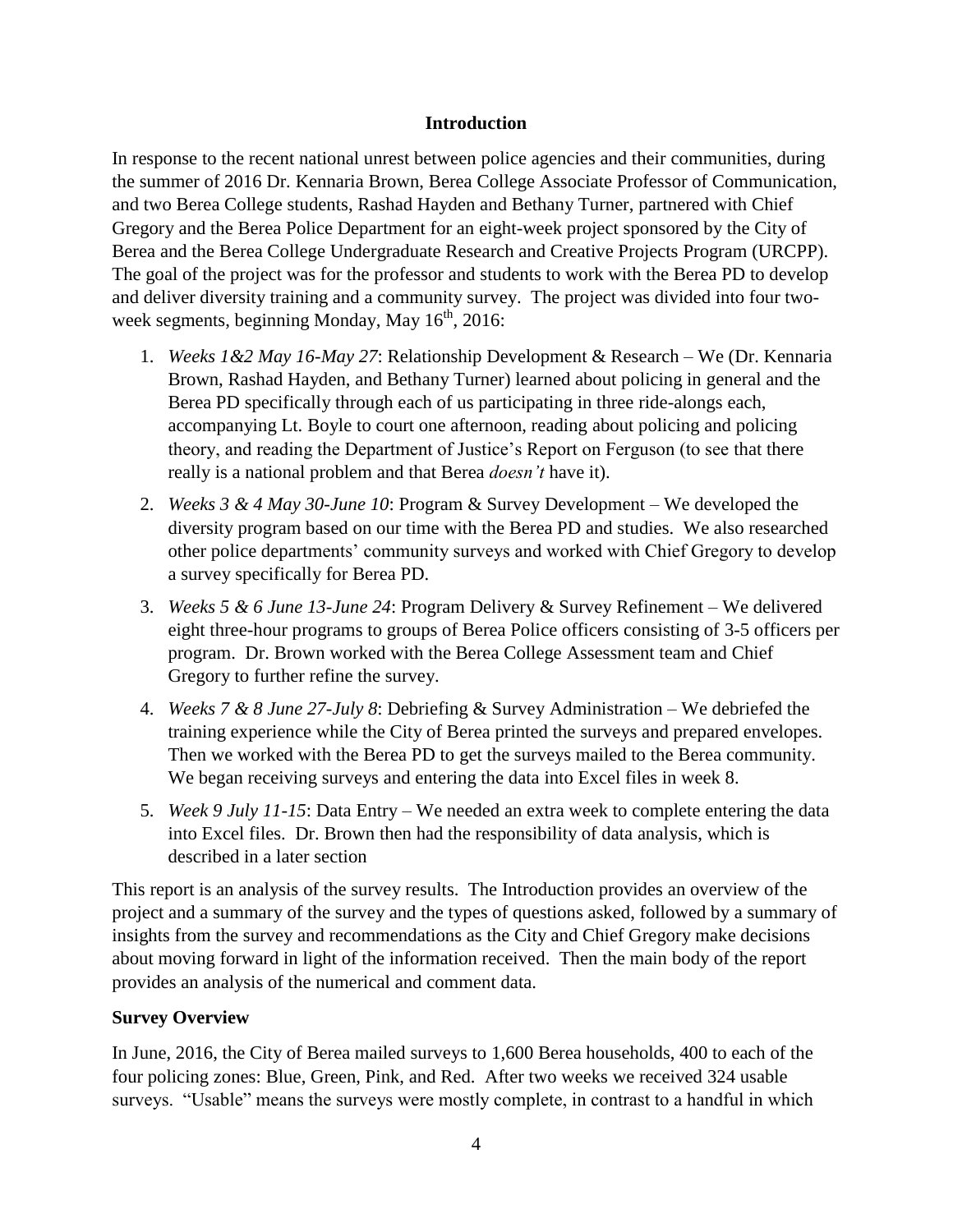the respondents just wrote a message, "Great job!" but did not fill out the survey. The purpose of the survey was to learn how Berea residents experienced and perceived their local Police Department so that the City and Chief of Police could assess areas of strength and needs for improvement in services and training.

All four zones were well-represented, although the majority were from the Blue zone:

| Total       | 324 |     |
|-------------|-----|-----|
| Red         | 76  | 23% |
| Pink        | 84  | 26% |
| Green       | 61  | 19% |
| <b>Blue</b> | 103 | 32% |

The survey was in six sections:

- 1. *Community Safety and Security*: Residents were asked about how safe they feel in Berea, their perceptions of the crime rate, and their measures for self-protection and elaborate on their responses in an open-ended response box.
- 2. *Experience with the Berea Police Department*: Residents who have had interactions with the Berea PD were asked to rate those experiences from specific police work (traffic stops, reporting a crime, etc.) to response time and elaborate on their responses in an open-ended response box.
- 3. *Berea Police Department Public Information Media*: Berea PD has a number of media outlets (website, app, Facebook, Twitter, Instagram) for residents to obtain information and/or communicate with the Berea PD. These questions assessed their use of Berea PD's media and perceptions of its usefulness, followed by an open-ended response box for any recommendations for improvements.
- 4. *Overall Perception of the Berea Police Department*: Residents were asked to rate their perception of Berea PD's performance in specific areas (interaction with the community, presence, in their neighborhood, etc.), the likelihood that they would call the Berea PD for a safety emergency, and finally overall Berea PD performance, followed by space for comments.
- 5. *Demographic Information*: Residents were asked to describe themselves demographically according to years of residence, age, gender, race/ethnicity, average household income, and community participation to ensure that we knew whether or not the returned surveys reflected a cross-section of the Berea Community. We also asked if the person was a Berea College student, since they tend to be transient community members, as opposed to long-term residents.
- 6. *Your Comments*: In this section residents were asked three open-ended questions about safety, improvements for the Berea PD, and anything they would like to share that wasn't asked in the survey to make sure each respondent had an opportunity to fully express their thoughts.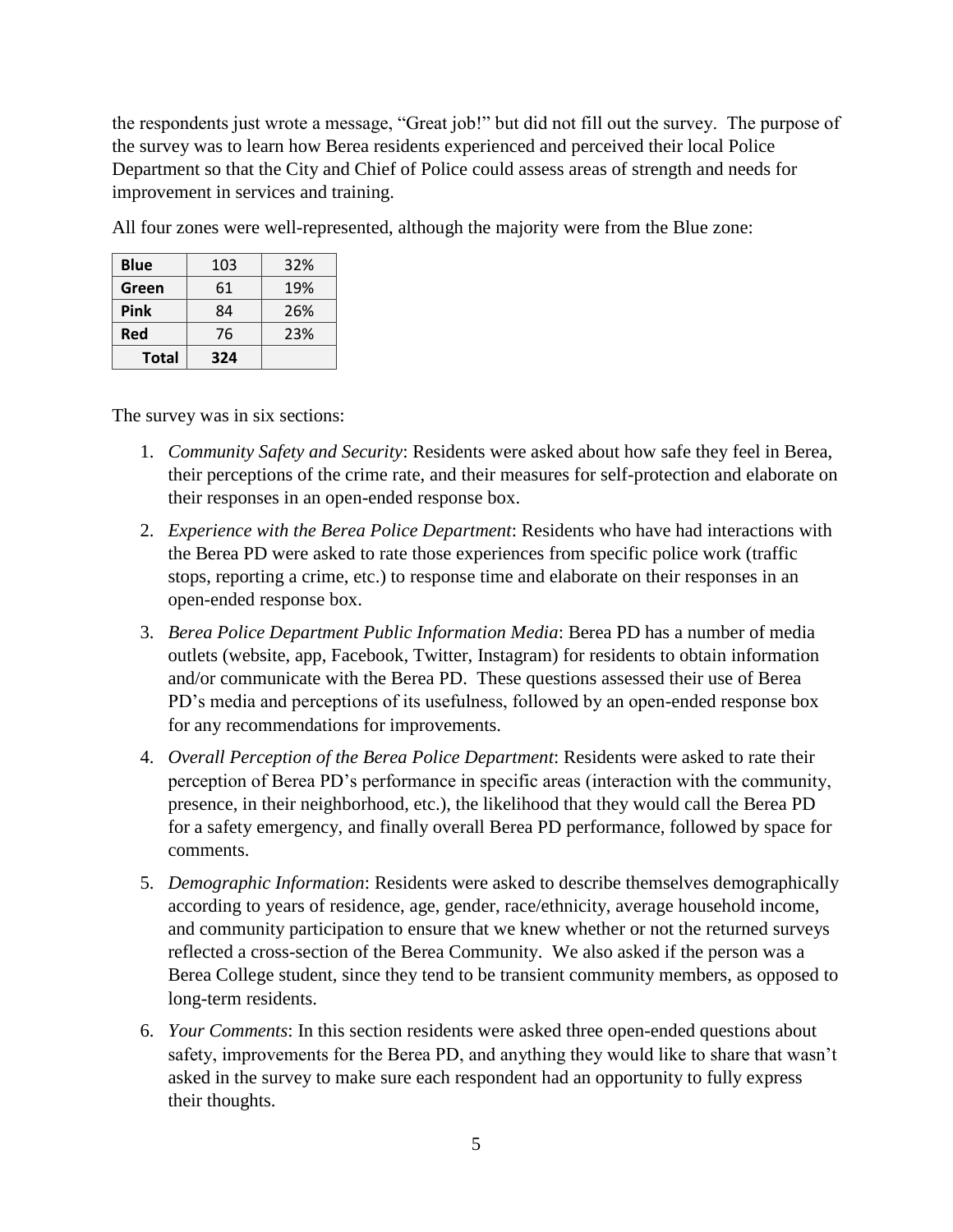## *Data Analysis*

The survey data was keyed into Excel files by Dr. Kennaria Brown, Rashad Hayden and Bethany Turner, Berea Police Officer Amanda Madden, and Berea Resident Wendy Warren. Every answer was checked against the original survey by at least one other person before being incorporated into the master Excel file. Dr. Brown then used Excel functions to analyze the numerical data, which also exposed any errors missed by the initial correction phase. Finally, the comments were reviewed and organized into major categories with each comment remaining in its own section, even though there was overlap between sections. Some repetitions, especially single-word or one-sentence responses, are not included in this report in order to save space. However, no responses were deleted from the data, and the Police Chief has been sent the master document so that he has all of the data, both numerical and comments.

Overall, the data analysis revealed a strong survey that effectively met our goals. However, the analysis also exposed a few weaknesses in the survey that we will correct in future undertakings. First, in Section II: Experience with the Berea Police Department, we found that the way we set up the table asking about being treated "professionally, with dignity and respect" apparently led some respondents to assuming that we were asking if they had actually had all of the experiences we asked about, such as being fingerprinted or arrested. Therefore, some residents responded with "Certainly Not" for all of their answers, when it was highly unlikely that they had experienced all 10 scenarios and that all 10 experiences had been negative. Hence, those responses were not included in the analysis.

Furthermore, in the Demographics section, instead of separating out Hispanic as an ethnicity, it will be included with the racial categories. Separating this designation as an ethnicity left "brown" Hispanics with no clear designation. However, we give respondents the option of checking multiple racial designations; therefore, Hispanics of other racial designations could also check those identities along with "Hispanic". Otherwise, respondents appeared to interpret the questions the way we intended, producing robust findings.

# <span id="page-5-0"></span>**Summary of Findings**

On the whole, the respondents were supportive of Berea PD and reported positive interactions. Using the survey as a springboard for proactively moving forward, the responses can be roughly organized into three categories: Concerns, Requests, Support.

#### *Concerns*

The biggest standout among the respondents' concerns was drugs. This one concern dominated almost all of the comment boxes. They were concerned about drug proliferation itself, especially regarding children, but mostly drug-related crime, such as property crimes and violence. Hence, the second most common concern was property crime, mostly drug-related, but sometimes expressed as a stand-alone concern. The primary property crime concerns were home and car break-ins, burglary, theft, and vandalism. The third most common concern was traffic, including speed in neighborhoods and major thoroughfares, and street parking in neighborhoods.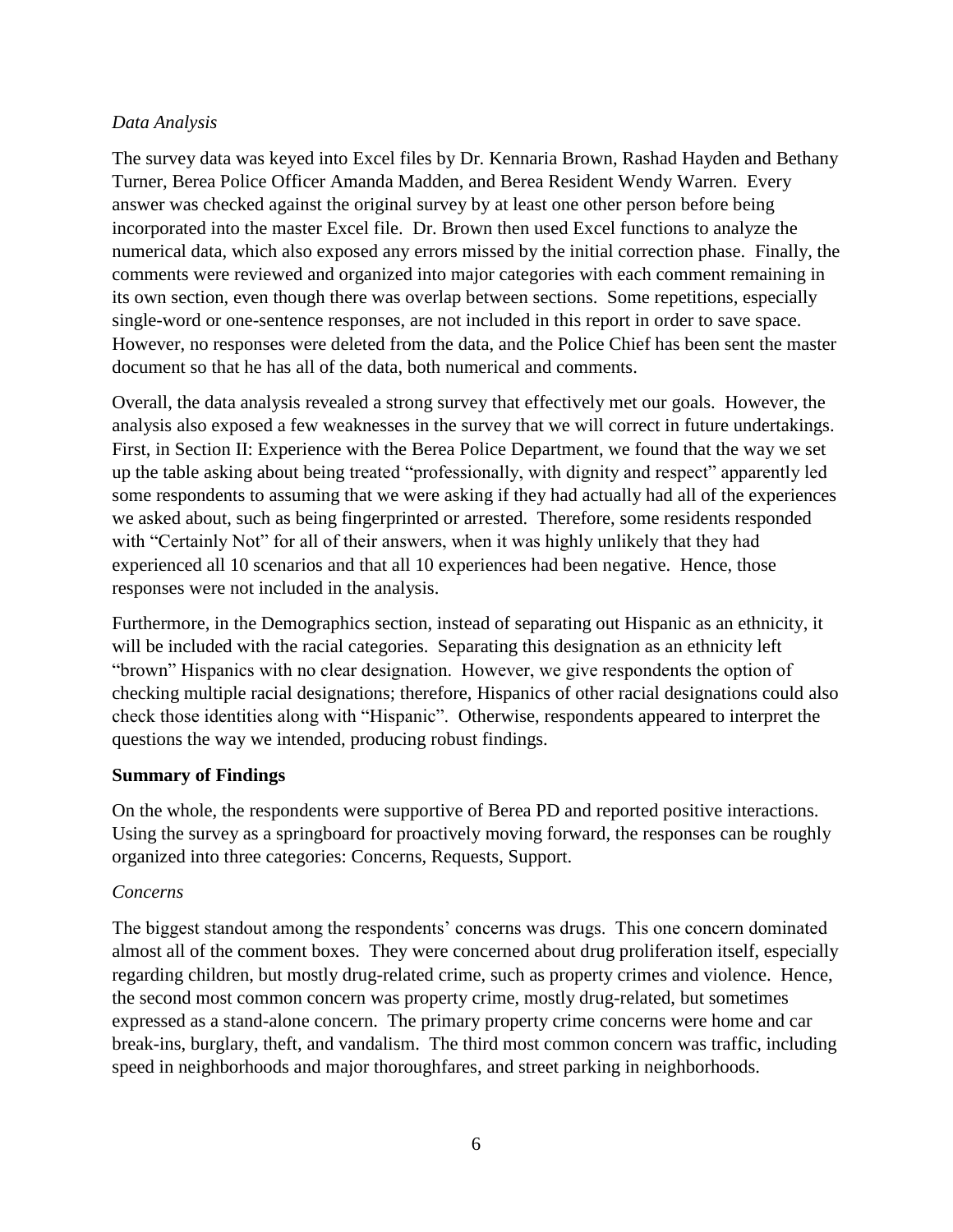Finally, there were some concerns about the Berea PD, although it was secondary to the support. The primary police concern was police presence in neighborhoods. While some responses are highly complementary of the police presence in their neighborhoods, others would like to see more frequent patrols, especially in places with speeding and/or parking issues. In the comments residents get specific, sometimes including streets, and the zone is with each comment providing a general idea of location. The second most common concern was about officer attitude. While the responses were generally positive, there are also reports of a citizen having a negative encounter with an officer during which they felt belittled or dismissed. Finally, respondents were concerned about police response time, especially since they observed that dispatch goes through Richmond. These concerns are closely tied to the requests.

#### *Requests*

Specific requests were made throughout the survey as residents responded to the open-ended questions. Basically, the requests can be divided into two closely related categories: Access and Communication. Access was mostly neighborhood presence and a more direct dispatch; however, a number of residents wanted more face-to-face access, with some requesting that the office had longer open hours and was easier to get to if you wanted to speak to someone in person. They were also concerned about how difficult it is to contact the Chief. On the one hand, if everyone who wanted to speak to the Chief could at will, Chief Gregory would have no time for his regular responsibilities. On the other hand, not being able to access him can be interpreted as "the runaround," especially if a citizen does not feel like a captain is sufficiently responsive. There is no easy solution here.

This aspect of "Access" is closely tied to "Communication." This category ranged from needing more information to actually wanting to get to know the Berea PD. Citizens want to know more about crime in Berea besides the "bare bones" statistics they might see in a City report and the "sensational" highlights they see in the media. With concern about drugs being prominent throughout the responses, they want more information about the state of their community and police efforts and *successes* in protecting the community. At the other end of the spectrum, some were wishing the officers were not always in the cars, but sometimes doing foot patrols so that citizens could approach and speak to them. In the final open-ended questions, there were multiple requests for outreach and community forums. In other words, what the Access and Communication requests reveal is a desire to incorporate Berea PD into the community.

#### *Support*

In all nine of the open-ended questions, even those asking them to elaborate on any negative responses, Berea citizens took the opportunity to express appreciation and thanks for the Berea PD. Sometimes it was a story about a specific positive encounter, and other times it was a general thanks for doing a dangerous job and protecting the community.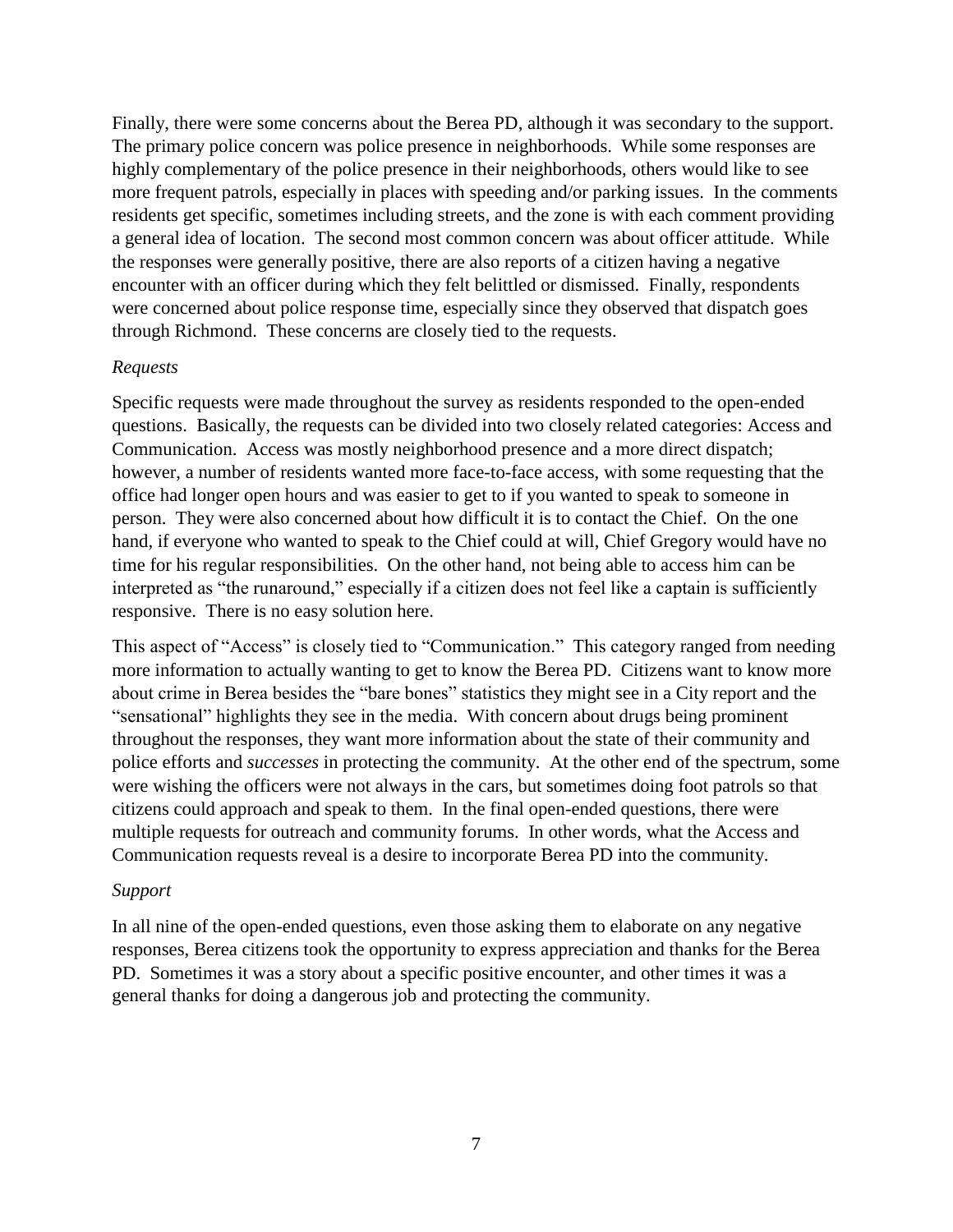## <span id="page-7-0"></span>**Recommendations**

In light of the above summary, I have some recommendations for moving forward. Since my field is Communication, I will stay in my lane and trust the Chief to process the requests that are beyond my expertise:

- 1. Regular Community Forums: "Regular" can be any time frame from twice a year to once a quarter, as long as citizens know that the Berea PD is committed to regularly making itself available for community interaction.
	- a. I recommend that the forums be more conversation oriented with multiple officers present, instead of only the Chief on a stage, so that the forums can also serve as community-building opportunities.
- 2. Regular Crime Summaries either on the website or the *Berea Citizen*: There was a lot of fear expressed in the comments, and some of it came from not having a real sense of what is actually happening in the community, which leaves room for misleading hearsay.
	- a. I use the term "summary" instead of "statistics," because while statistics should certainly be included in the summary, statistics need some explanation for citizens to have a sense of understanding, especially for people who are not numbers oriented.
	- b. In addition to crime incidents, citizens also want to know about criminals being caught. It could be detrimental for the summary to just be one-sided, just the problems without the successes in addressing them.
- 3. Regular Drug Summaries either on the website or the *Berea Citizen*: With the strong concern about drugs in Berea, it is important that Berea's citizens have a realistic sense of the problem and police efforts and successes in addressing it.
- 4. Conducting a community survey every 2 or 3 years: In the final open-ended questions, citizens expressed an appreciation for the survey and being asked for their opinions.
	- a. While a yearly survey would barely leave time for a response, every two or three years would leave ample time for making some changes then gauging citizen response.
	- b. It would be one more tool, along with the above recommendations, for letting Berea's citizens know that the Berea PD is paying attention and wants to know what they think.
	- c. However, each survey would need to be followed by some sort of response so that Berea's citizens **know** they are being heard. Regular forums could be helpful in this respect.
- 5. Specific instructions for handling citizens who want to communicate with the Chief: While it would be impractical for everyone to have access to the Chief anytime they liked, frustration expressed both in the survey and to me personally indicates that there needs to be some sort of uniform protocol so that citizens feel heard even when they don't get to communicate directly with the Chief.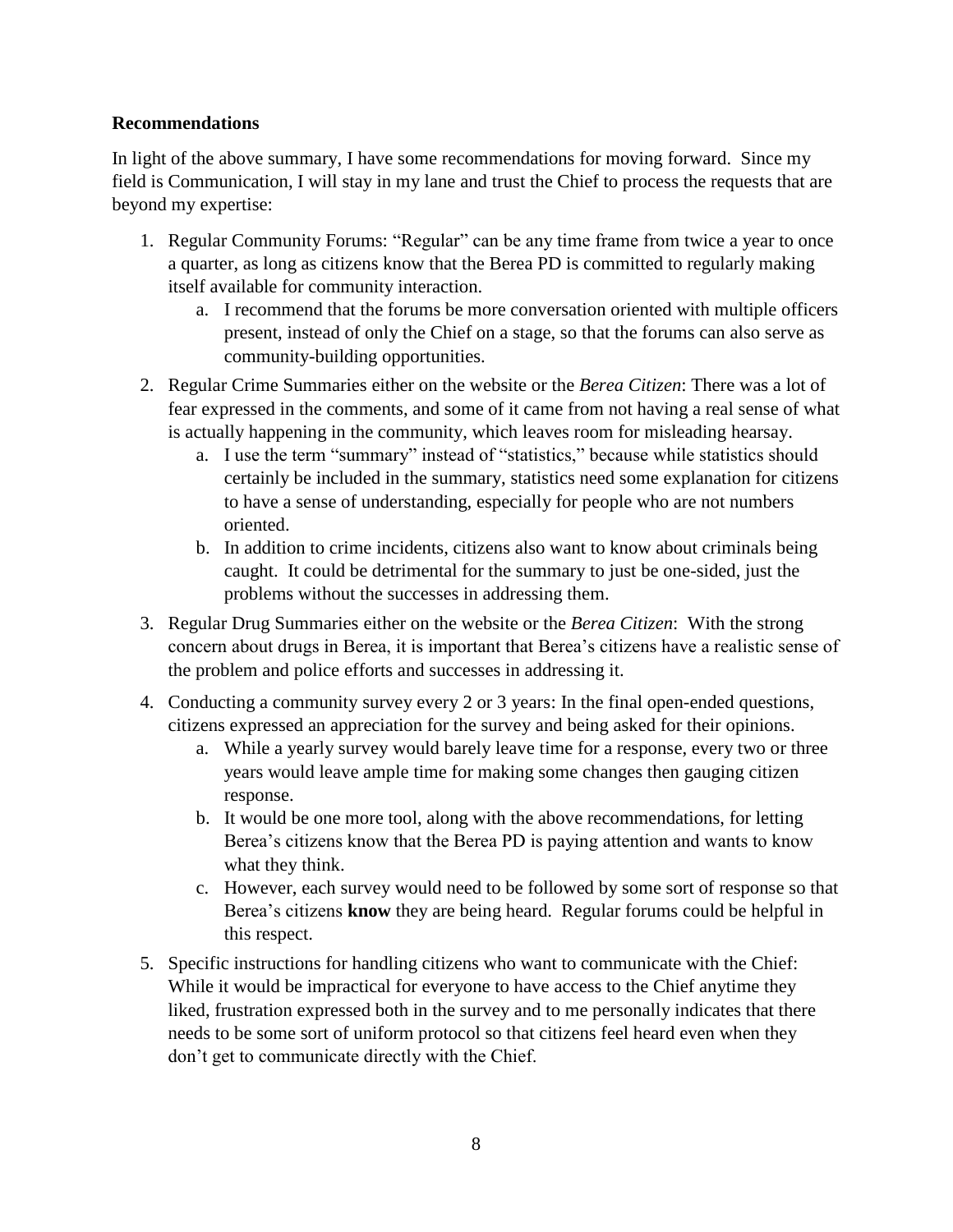6. Follow-up with citizens reporting crimes: Some citizens expressed frustration with reporting a crime then not hearing anything afterwards. Follow-up is labor intensive, but it would also help foster a sense of security and trust in Berea PD.

While all of these recommendations would take time, they foster trust and communication between Berea PD and the citizens of Berea. Furthermore, they are relatively inexpensive, with the possible exception of the community forum if refreshments are served.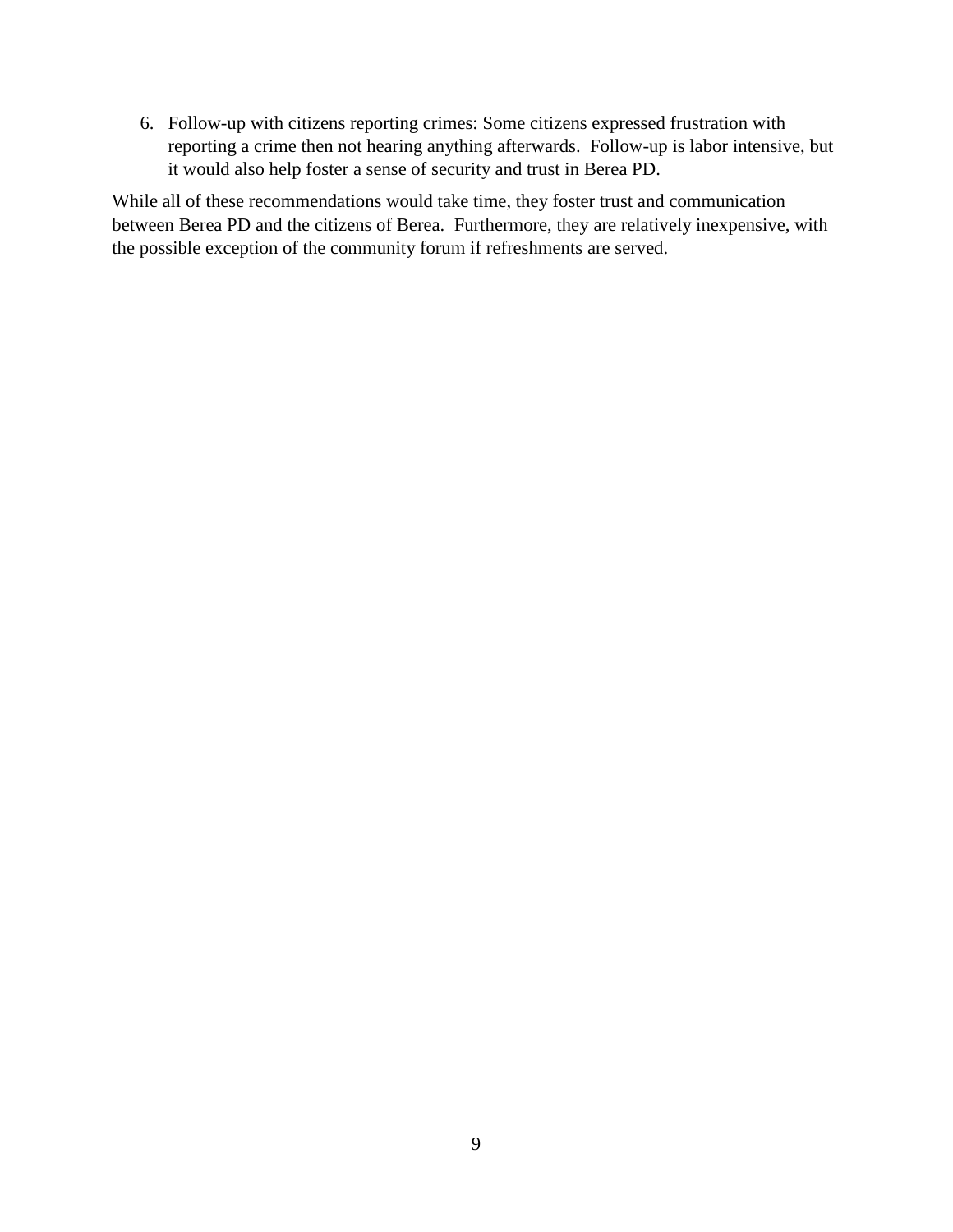#### **Section V: Demographic Information**

<span id="page-9-0"></span>Although Demographic Information is the fourth section, it is placed first to demonstrate the range of Berea Residents included in the responses that follow. Some respondents chose to skip this section, so the picture is incomplete. Yet approximately 300 of the 324 surveys included complete demographic data. The demographic information shows that the majority of the respondents have lived in Berea for over four years, with the majority over 11 years. However, 41% of the respondents were 65 or older, so there is an age skew with only 9% of those who gave us demographic being 18-34. The race and ethnicity data reveals that the survey respondents were overwhelmingly White; however, that is in keeping with Berea's 90.6% White population [\(http://www.city-data.com/city/Berea-Kentucky.html\)](http://www.city-data.com/city/Berea-Kentucky.html). The rest of the information was also in keeping with Berea's population statistics, albeit with more women responding than men beyond the almost even representation in the population.

*Length of Berea Residency:*

| -1 year      |     | 2%  |
|--------------|-----|-----|
| 1-3 years    | 30  | 10% |
| 4-10 years   | 57  | 19% |
| 11-20 years  | 47  | 16% |
| $21+ years$  | 159 | 53% |
| <b>Total</b> | 300 |     |

*Age*

| 18-24        | 8   | 3%  |
|--------------|-----|-----|
| 25-34        | 18  | 6%  |
| 35-44        | 45  | 15% |
| 45-54        | 41  | 14% |
| 55-64        | 67  | 22% |
| 65 or older  | 122 | 41% |
| <b>Total</b> | 301 |     |

*Gender*

| Man          | 111 | 38% |
|--------------|-----|-----|
| Woman        | 185 | 63% |
| <b>Total</b> | 296 |     |

#### *Ethnicity*

| <b>Hispanic or Latino or Spanish Origin</b> |     | 1%  |
|---------------------------------------------|-----|-----|
| Not Hispanic or Latino or Spanish Origin    | 282 | 99% |
| <b>Total</b>                                | 285 |     |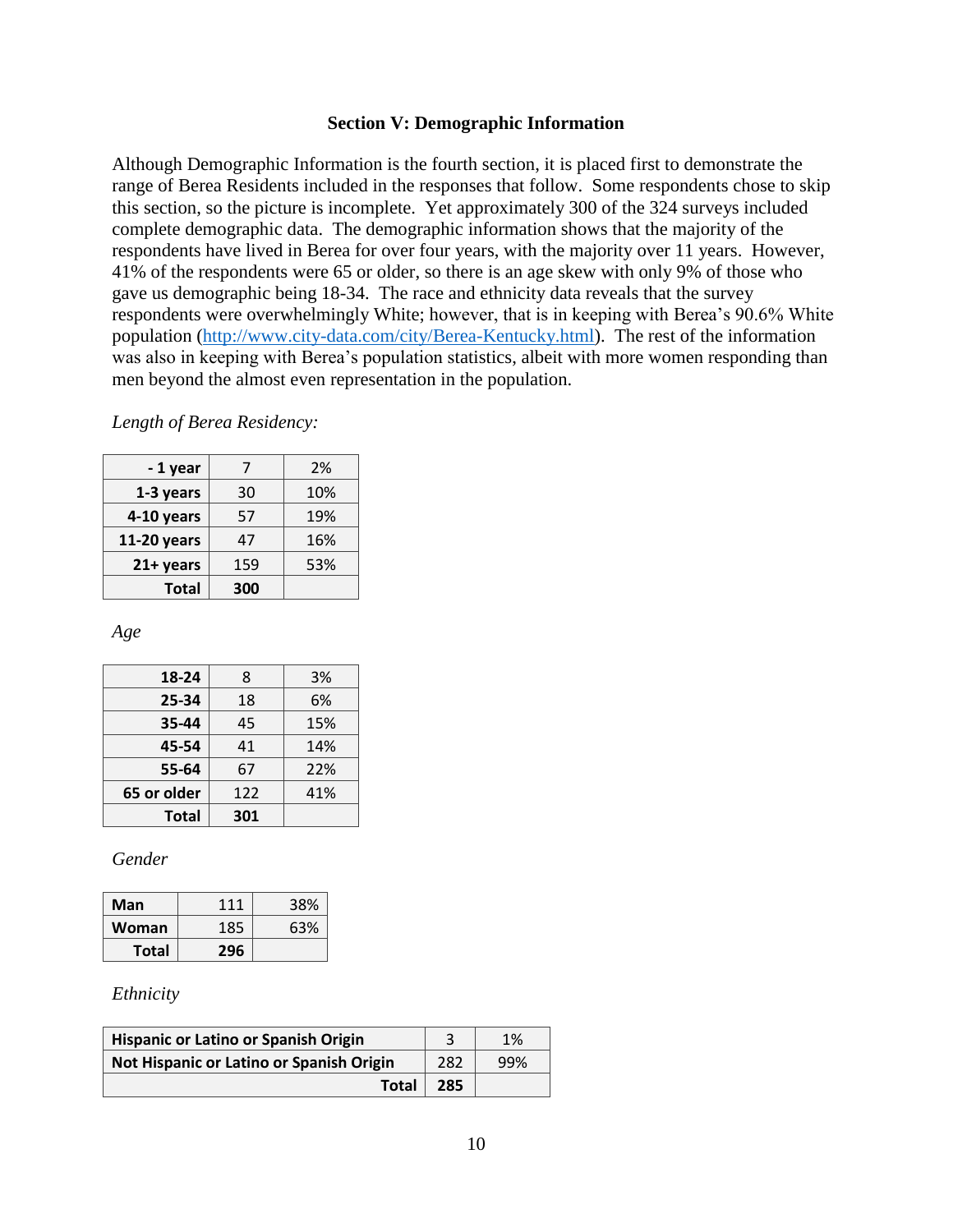### *Race*

| American Indian or Alaska Native                 |     | 2%  |
|--------------------------------------------------|-----|-----|
| Asian                                            |     | 1%  |
| <b>Black or African American</b>                 |     | 2%  |
| <b>Native Hawaiian or Other Pacific Islander</b> |     | 0%  |
| White                                            | 287 | 95% |
| Total                                            | 302 |     |

*Yearly Household Income*

| under \$30,000     | 65  | 24% |
|--------------------|-----|-----|
| \$30,000-\$59,000  | 93  | 34% |
| \$60,000-\$89,999  | 72  | 26% |
| \$90,000-\$119,999 | 22  | 8%  |
| \$120,000+         | 21  | 8%  |
| Total              | 273 |     |



*Time Spent Participating in the Community Each Month*

| $1-7$ hrs.        | 102 | 36% |
|-------------------|-----|-----|
| 8-12 hrs.         | 34  | 12% |
| 13-20 hrs.        | 15  | 5%  |
| $21+ hrs.$        | 16  | 6%  |
| don't participate | 120 | 42% |
|                   | 287 |     |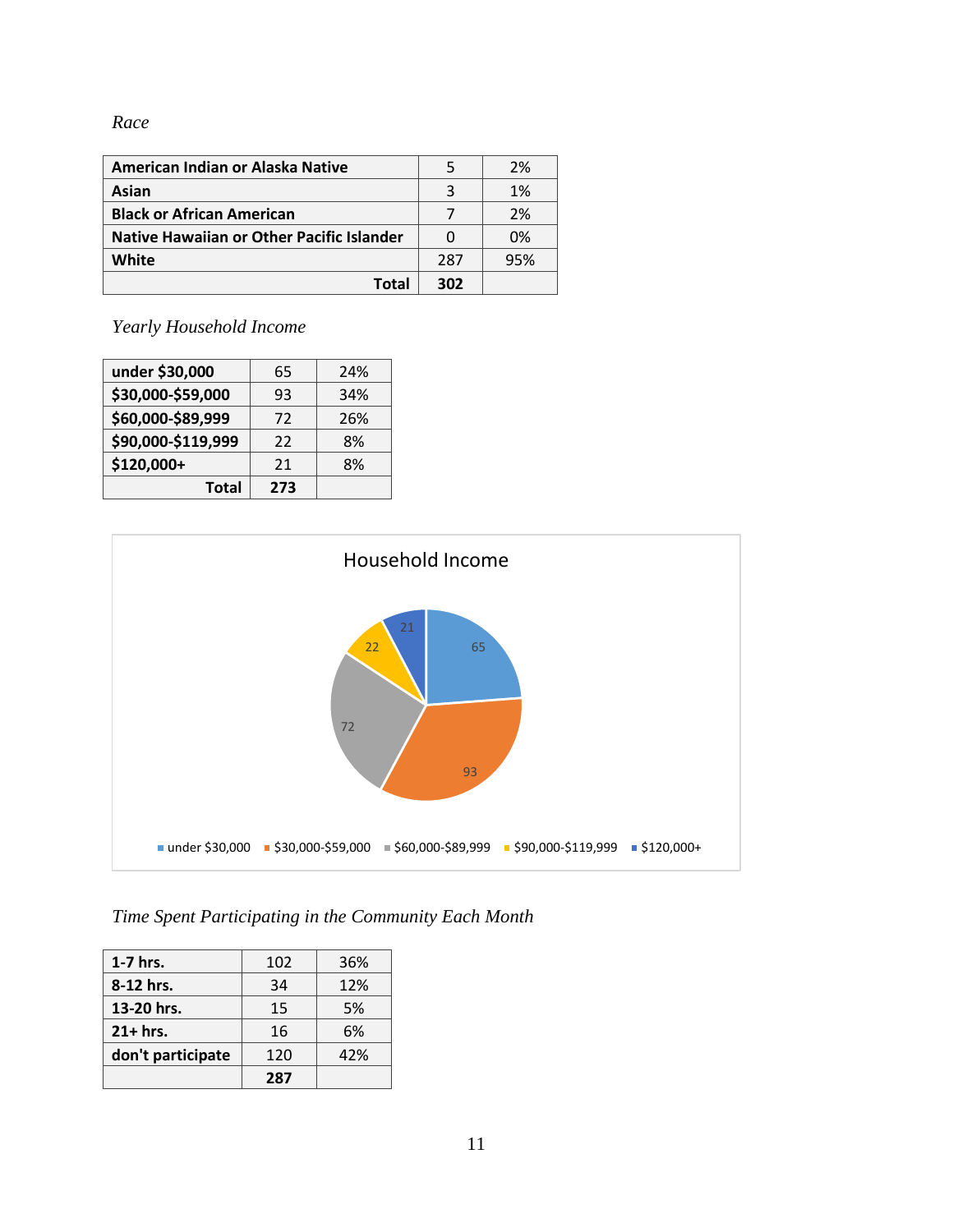

*Berea College Student* 

| Νo    | 289 | 97% |
|-------|-----|-----|
| Yes   | 10  | 3%  |
| Total | 299 |     |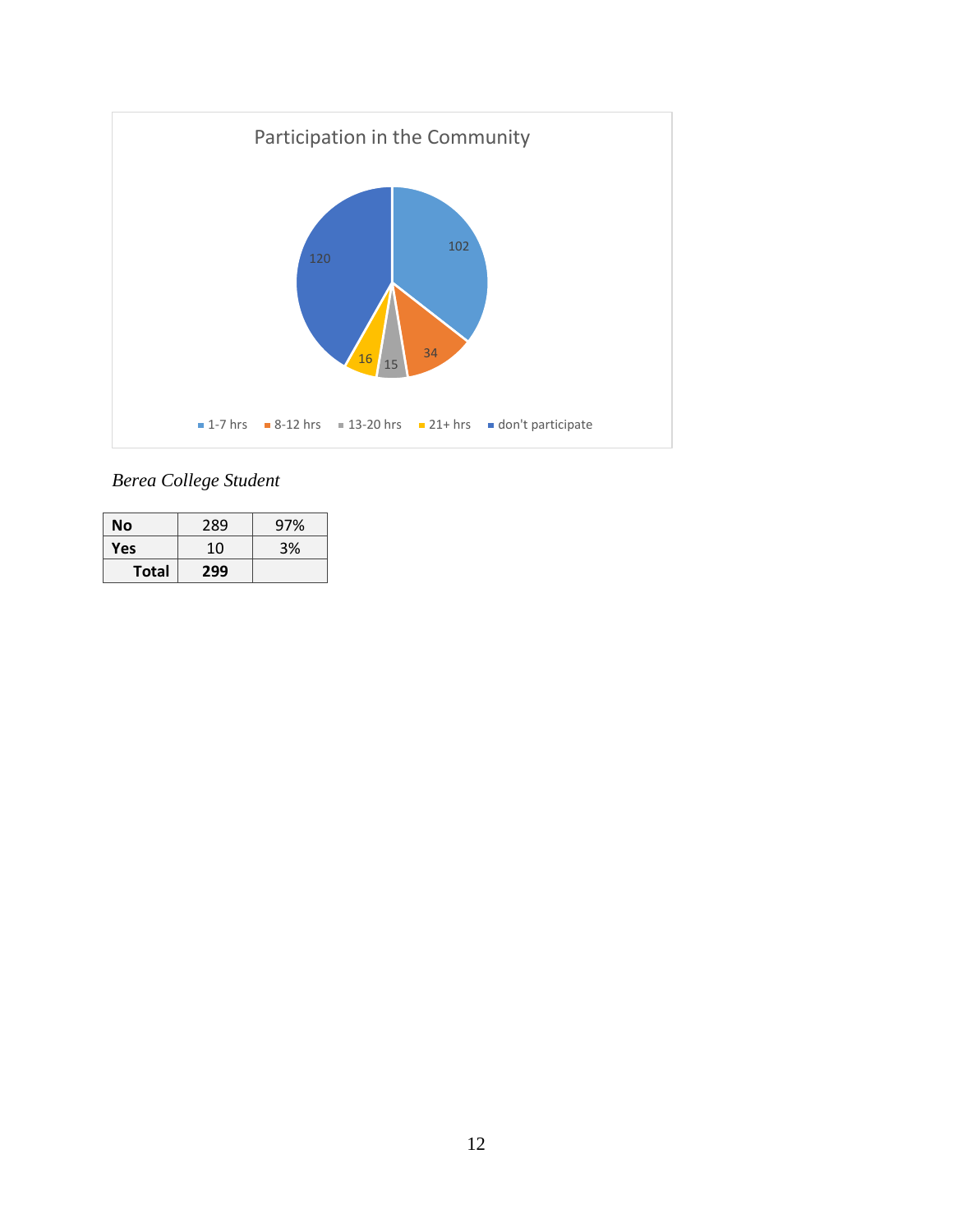#### **Section I: Community Safety and Security**

<span id="page-12-0"></span>Overall, Berea's citizens consider Berea a safe place. There was no major difference between zones, so the information is presented as a whole, followed by comments, which include zone information.

1. *The City of Berea is a safe place to…*

|       | <b>Average</b> |  |
|-------|----------------|--|
| Live  | 4.3            |  |
| Work  | 4.4            |  |
| Visit | 4.5            |  |



2. *Compared to other communities in Madison and nearby counties, how safe is Berea overall?* 4.3 Average

#### **Comments about Safety Concerns:**

Overall, the comments reveal that Berea's citizens feel safe living here, but have some concerns. Hence, even citizens who feel safe living here have noticed a rise in drug use and property crime and are concerned that alcohol may become a problem due to the recent vote. Some would also like to see more of a police presence in their neighborhoods.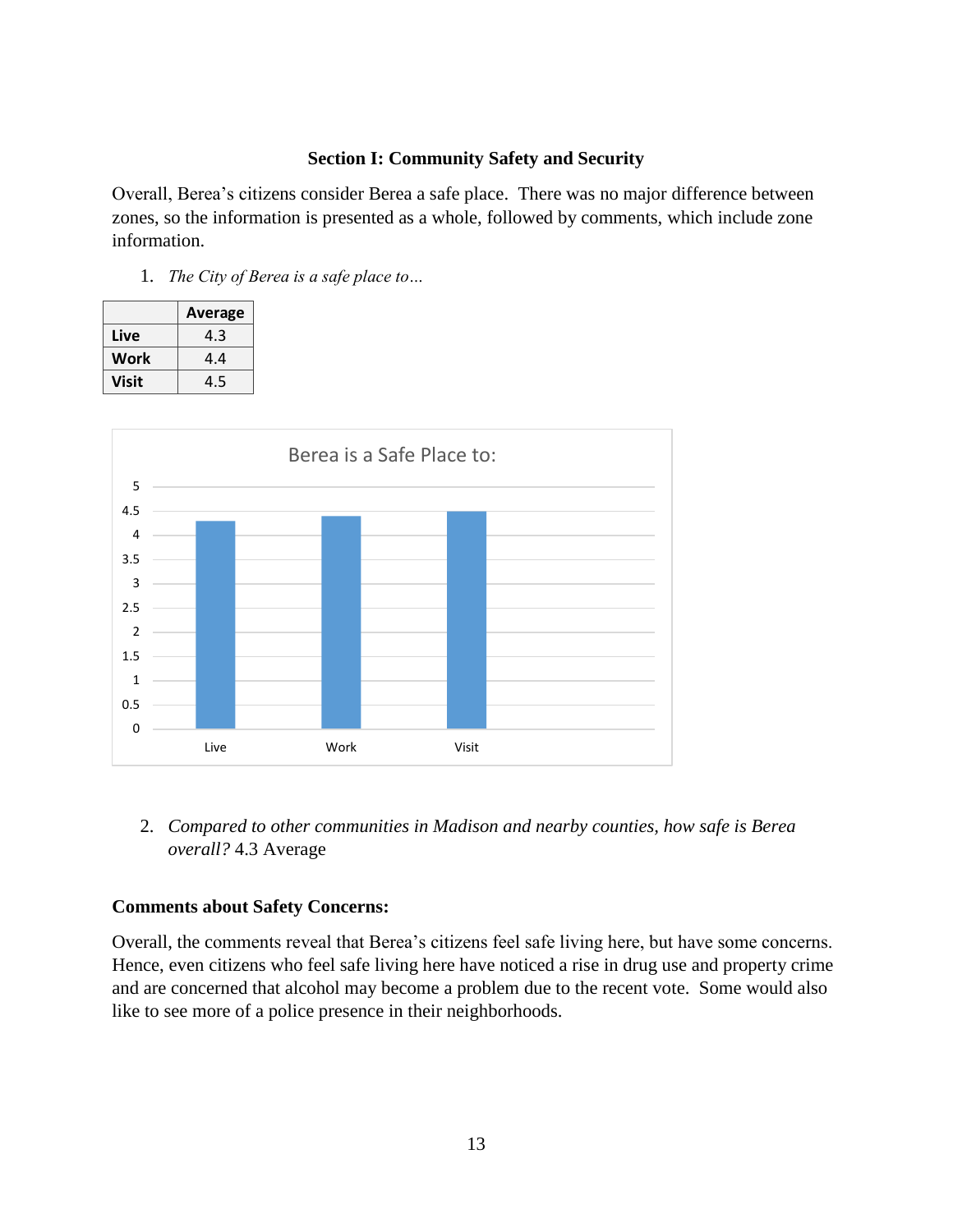| <b>Alcohol</b>            | 15 | 21% |
|---------------------------|----|-----|
| <b>Drugs</b>              | 29 | 40% |
| <b>Property Crime</b>     | 18 | 25% |
| <b>Threatening People</b> |    | 5%  |
| <b>Violent Crime</b>      | 1  | 1%  |
| <b>Police Presence</b>    |    | 5%  |
| <b>Bigotry</b>            | 2  | 3%  |
| <b>Total Comments</b>     | 73 |     |



#### *Safe with Some Concerns*

Respondent 141 Red- Some areas in Berea fell unsafe, but the majority of Berea neighborhoods feel much safer than other Madison County communities

Respondent 208 Green- It seems that there are more drug related crimes in Berea lately seems that way per news related stories, as a whole Berea gets less news coverage than Richmond.

Respondent 172 Pink- Depends on where you live at in Berea. Drugs and property crime are an issue.

Respondent 267 Green- Great place, but too many "petty" break-ins (cars, homes) on rise.

Respondent 83 Green- I feel safe most of the time some seedy looking people go up morning view toward 21, and down Birchwood at time, all in all love it here

Respondent 36 Blue - I've been around when the college was locked down 2x so I didn't strongly agree on #1, but thought it would be rare for a visitor to experience that so rated visited higher.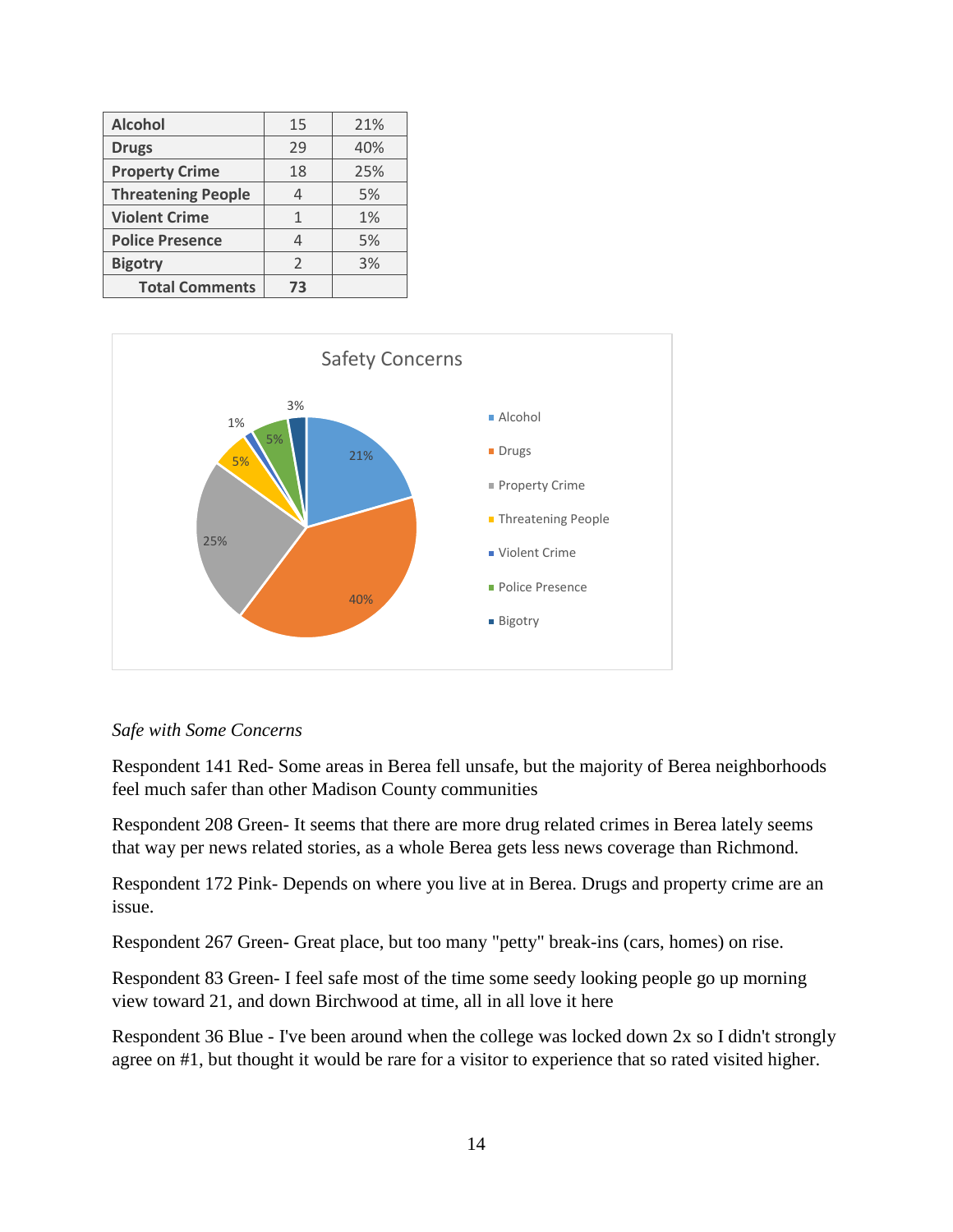### *Safe but Seeing Threats*

Respondent 20 Blue - The lack and availability of alcohol sales in Southern Madison County makes Berea a much safer place to live.

Respondent 275 Pink- 1. The major crime rate is lower than other areas. 2. I do believe that the coming sales of alcohol and bars, crime rate will go up and Berea will be less safe.

Respondent 293 Blue - I am afraid alcohol is going to change lots of things.

Respondent 45 Blue - As of now I thank it is very safe place even though are starting to change, with drugs and alcohol, is getting much worst.

Respondent 58 Green- It does seem that there is more crime reported in other surrounding communities. However, drugs are a really big issue here. Having said that, I greatly admire our Berea Police Department and appreciate the job they do. Would like to see them down here on Mill Street more often during the late evening hours.

Respondent 184 Pink- Overall, Berea is a pretty safe place to live and work. Drugs are a bad problem and property crime is common. I live in one of the nicer neighborhoods in Berea and I've had my vehicle broken into in my driveway and just last weekend (6/25) a neighbor informed me that his car was also broken into. Being close to I-75 makes it easy for criminals to commit crimes and leave the scene. I see quite a few people driving through our neighborhood who have no reason to be there. They are just looking for something to steal.

Respondent 31 Blue - I have seen a rise in the rates of property crime and drug use. This is probably inevitable given our location near I-75. It is still the safest place along I-75, I believe.

Respondent 1 Blue - I have lived in Berea for 10 years and in that time I have not had any problems, even when I've forgotten to close a garage door or left the lawn mower out. However, just participating as a church worker and being exposed to some our addicted citizens, I wonder if God has just protected me. Our area is quiet but will it be forever? I'm not saying the police department is not to be thanked but even though I feel safe, I can't help but worry.

Respondent 70 Green- As someone who moved to Berea from Huntington, WV, I can say that Berea is much safer to walk in at night - this is coming from a small-statured female. However, it is also worth noting that I have lived here for 4 years now, and I have a concern about the rate of growth in violent criminal activity (break-ins, hostile takeovers, and weaponry crime).

Respondent 287 Red- It's hard to answer with all the criminal activity going on around the country. It is safe for the time being. Protect your flanks!

# *Not Feeling Safe*

Respondent 166 Pink- Drugs and associated crime prevent me from giving a strongly agree rating- concerned that alcohol sales will be a source of more safety problems the future.

Respondent 244 Blue - Drugs is a serious problem in Berea. I fear alcohol will cause more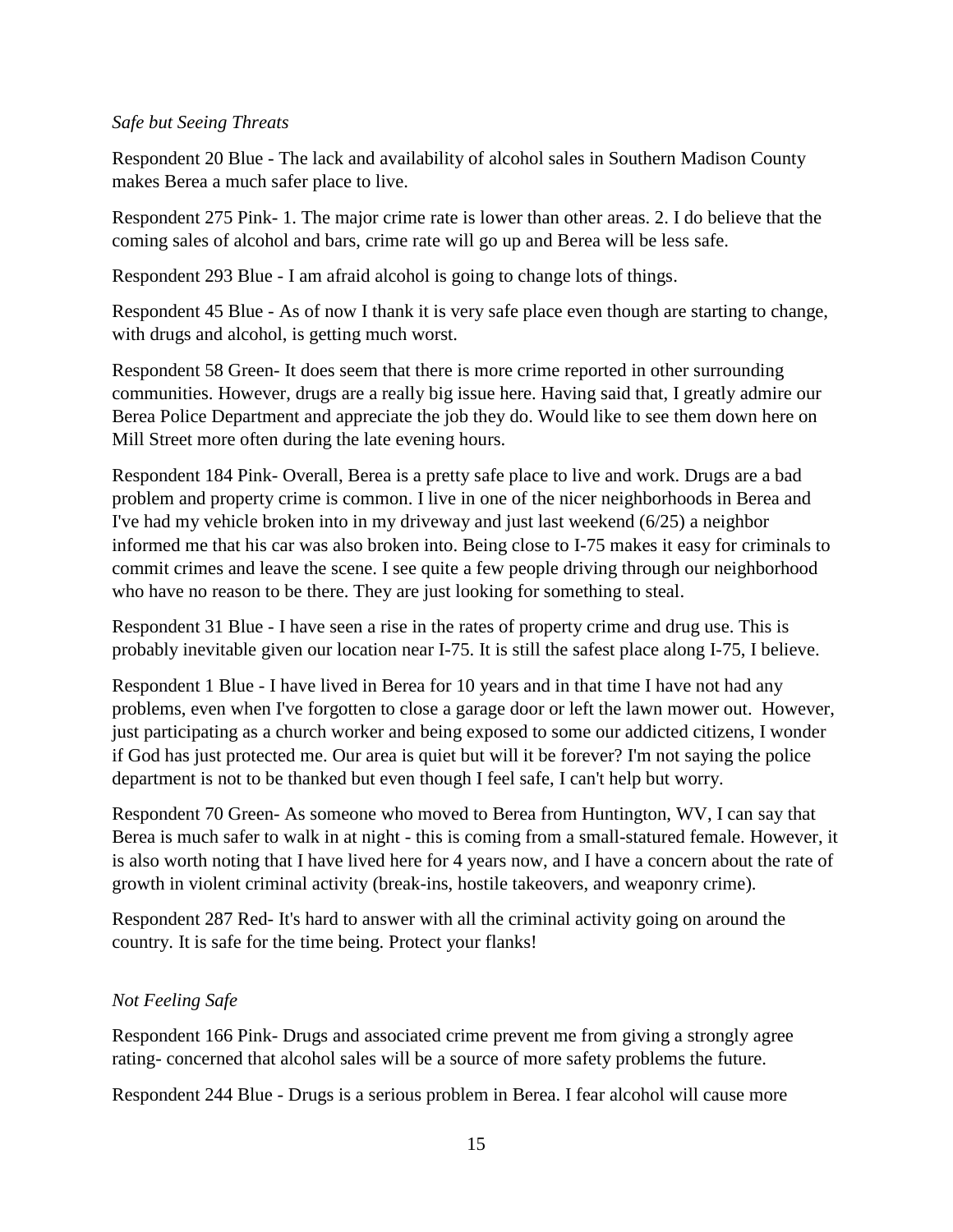problems.

Respondent 175 Pink- I am concerned about drug problem and racial bigotry

Respondent 303 Pink- Drug use is rampant. Racial and LGBTQ discrimination has increased.

Respondent 87 Green- Girl was kidnapped and murdered. Drugs and crimes against children has increased.

Respondent 327 Blue - Working in healthcare, we are seeing increased issues due to the increased drug use/abuse, this often creates unsafe work environments for healthcare workers in our healthcare facilities, increased violence among healthcare workers by patients + their families, verbal abuse, threatening + increased episodes of physical abuse, such as hitting, kicking, spitting.

Respondent 173 Pink- Drugs and people who deal drugs in the open while children are present and can clearly see I know it's an epidemic for the whole state however in the last five(5) years I have seen it grow with less patrols within my neighborhood.

Respondent 86 Green- I have lived here a long time now. My neighborhood has changed, from family homes to mostly rentals. The area is more transient. I see more drug addictions. The serious stuff. I see more poverty.

Respondent 164 Pink- Drugs, break-ins are still a concern. We had several break-ins in our neighborhood in the fall (from an out of town ring, but still concerning).

Respondent 66 Green- While I've personally not had encounters with drugs in our community, I've directly known people affected by predatory dealers, people whose homes have been broken intro , and people who've died or overdosed. In terms of drug activity, I think our community is much more unsafe than it should be, and I'd like to know more about why this issue persists -- and persists so openly it seems. But other aspects seem quite safe. The main safety issues I worry about are crimes -- property & violent crime - related drug use.

Respondent 108 Blue - Unless + until we find a way to stop (not possible) or slow down drug sales in our community nobody is safe. Damages to property + drug overdoses will continue to plague our city. Law enforcement needs more money to continue to fight this problem.

Respondent 120 Red- We still have burglary problems, drug problems but not being approached on the street like other nearby towns. I am concerned with the used needles found all over town.

Respondent 298 Blue - Berea was a much safer place to live 20 years ago, drugs have become to take over Berea. I feel that nothing much is being done to eliminate the problem.

Respondent 313 Red- Still have drug problem which is the reason for most of our problems.

Respondent 329 Blue - I think drug related crime may be escalating.

Respondent 63 Green- Drugs are getting bad in Berea. I heard there are a lot of deals going on at Circle K by US 25 South.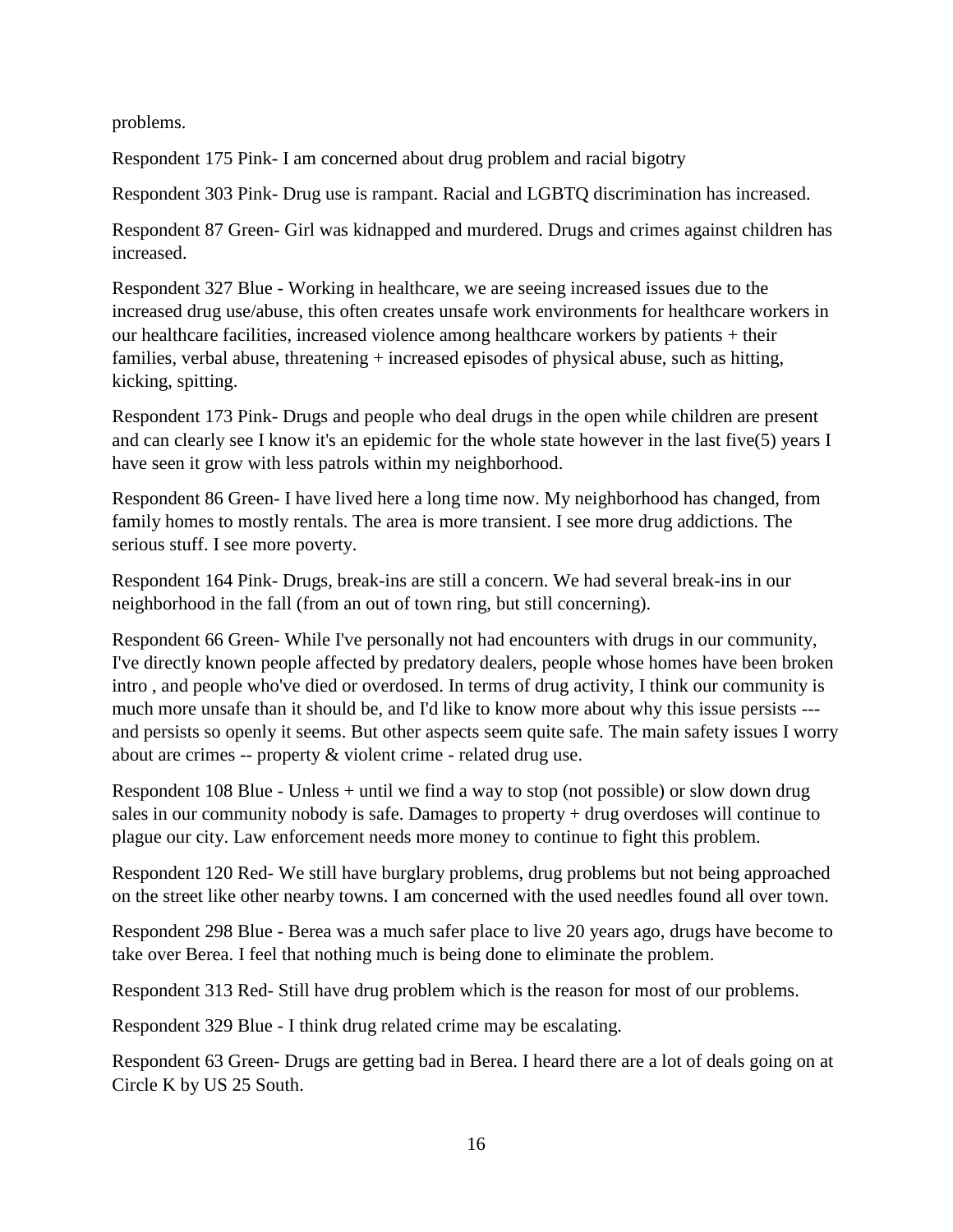Respondent 4 Blue - Safe? We keep our door locked and our alarm system armed.

Respondent 94 Pink- We have had a problem with a home very close to our house for over a year. The house has been in foreclosure for some time and the owner has opened her doors to many squatters. We have felt unsafe and when we call about an incident we are made to feel like nosey neighbors and that is not the case.

Respondent 304 Red- I have seen officers on several occasions let people get behind the wheel of a vehicle and drive when they were clearly impaired!

Respondent 283 Red- The Berea City limits that are furthest out are not patrolled as much as they should be.

Respondent 319 Blue - WE have police but not enough to cover square footage. Less angry stressed out obsessive officers to physicals would not hurt a few. I eat a lot myself…..

Respondent 252 Blue - I'm disturbed by the frequent and on-going property crimes from cars and homes

Respondent 110 Blue - I feel safe. But my property is not. Property crime is rampart throughout the community, without appropriate response from authorities. Drugs seem to be a big issue w/no place to provide help for those who seek help.

Respondent 109 Blue - our cars are frequently broken into (if left unlocked) - thus makes me feel unsafe Crescent DR.

Respondent 248 Green- We have had break-ins in the neighborhood. Cars and sheds and even one house.

Respondent 14 Blue - There is a lot of property crime in this area, and it would seem that there are a lot of perverts from the number of sex offender arrests and teachers/coaches/school administrators and bus drivers/city employees engaged in and arrested for sex crimes. A lot of worthless trash here.

Respondent 220 Blue - Berea could be safer if the Berea Police would enforce the speed limit. Ticket drivers who exceed speed limit, they are breaking the law.

Respondent 62 Green- The lack of positive community activities and youthful entertaining businesses allows youth in the community to figure out how to occupy their time in negative ways. Ex: drugs, stealing, alcohol etc... These youth get stuck in habits and grow up to be nonproductive citizens and bring younger generations to that mindset.

Respondent 95 Pink- We live in city limits but never see a police car in our area.

# **Positive Safety Factors**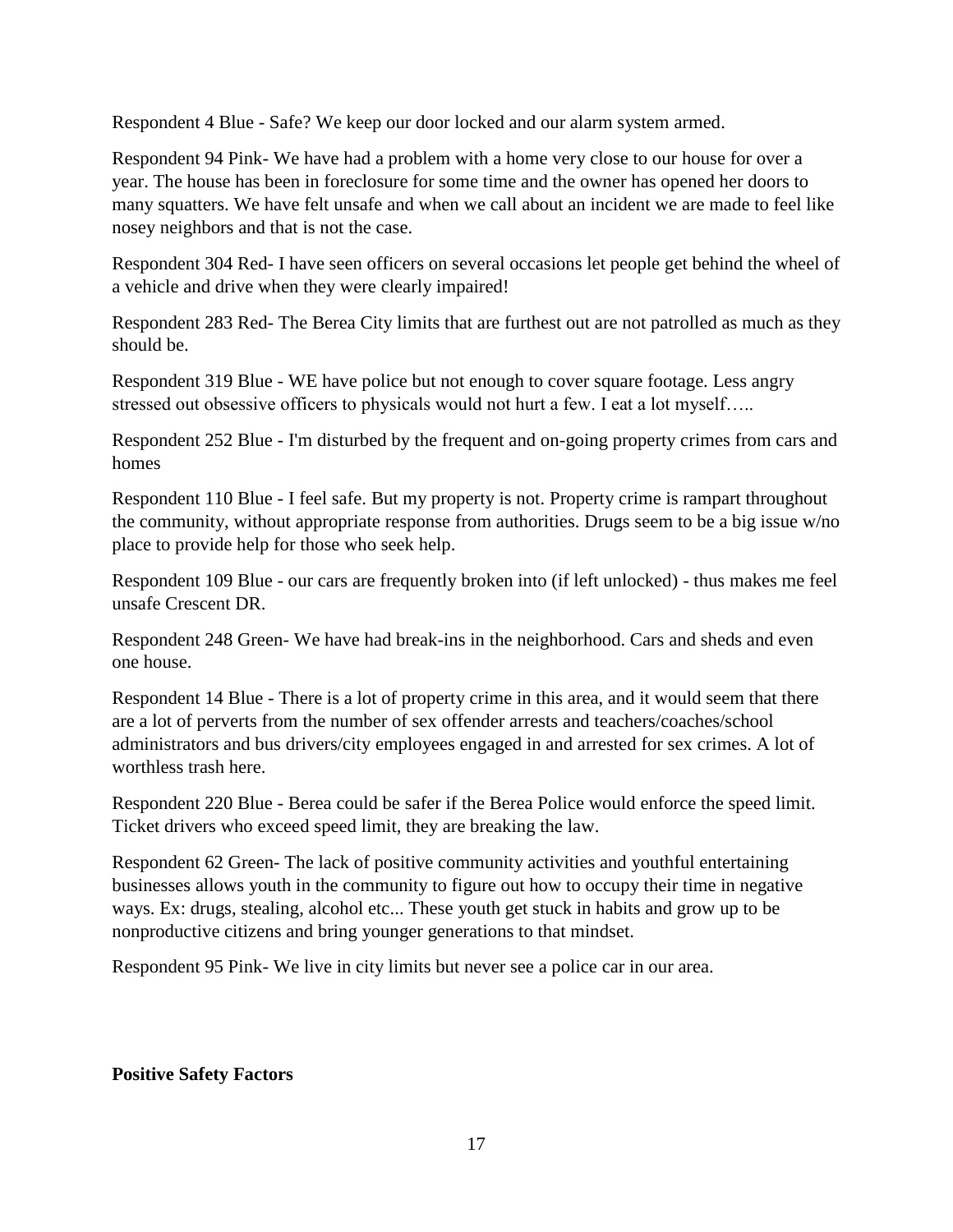Even with the concerns, the comments reveal that some Bereans feel that Berea is safer than surrounding communities or their previous out-of-state cities. In contrast to those who would like more of a police presence in their neighborhoods, others mention a noticeable police presence as the main factor in their feeling of security.

| <b>Comparison</b>       | 14 | 56% |
|-------------------------|----|-----|
| <b>Community</b>        |    | 4%  |
| <b>Police Presence</b>  |    | 32% |
| <b>General Security</b> |    | 8%  |
| <b>Total</b>            | フら |     |



#### *Comments about feeling safe*

Respondent 251 Red- I can't compare accurately, but I feel safe as a resident of Berea, Thank you!

Respondent 307 Red- Smaller, connected residents look out for one another.

Respondent 124Red- I think due to the fact that we don't have a lot of bars (like Richmond) our town is safer.

Respondent 10 Blue - 1st: I met a lady at Walmart; she moved here from New York, she said she liked it ok. She felt safer here than she did in New York, but did not know if she was going to stay.

Respondent 128 Red- Richmond is by far much worse than Berea as far crime, drugs and criminal activity in my opinion. Richmond feels just about like Lexington. Berea Is a little slow to respond to calls and however I still feel it is decently safe. It doesn't bother me to be out in town late at night, or Walmart, or any public place in Berea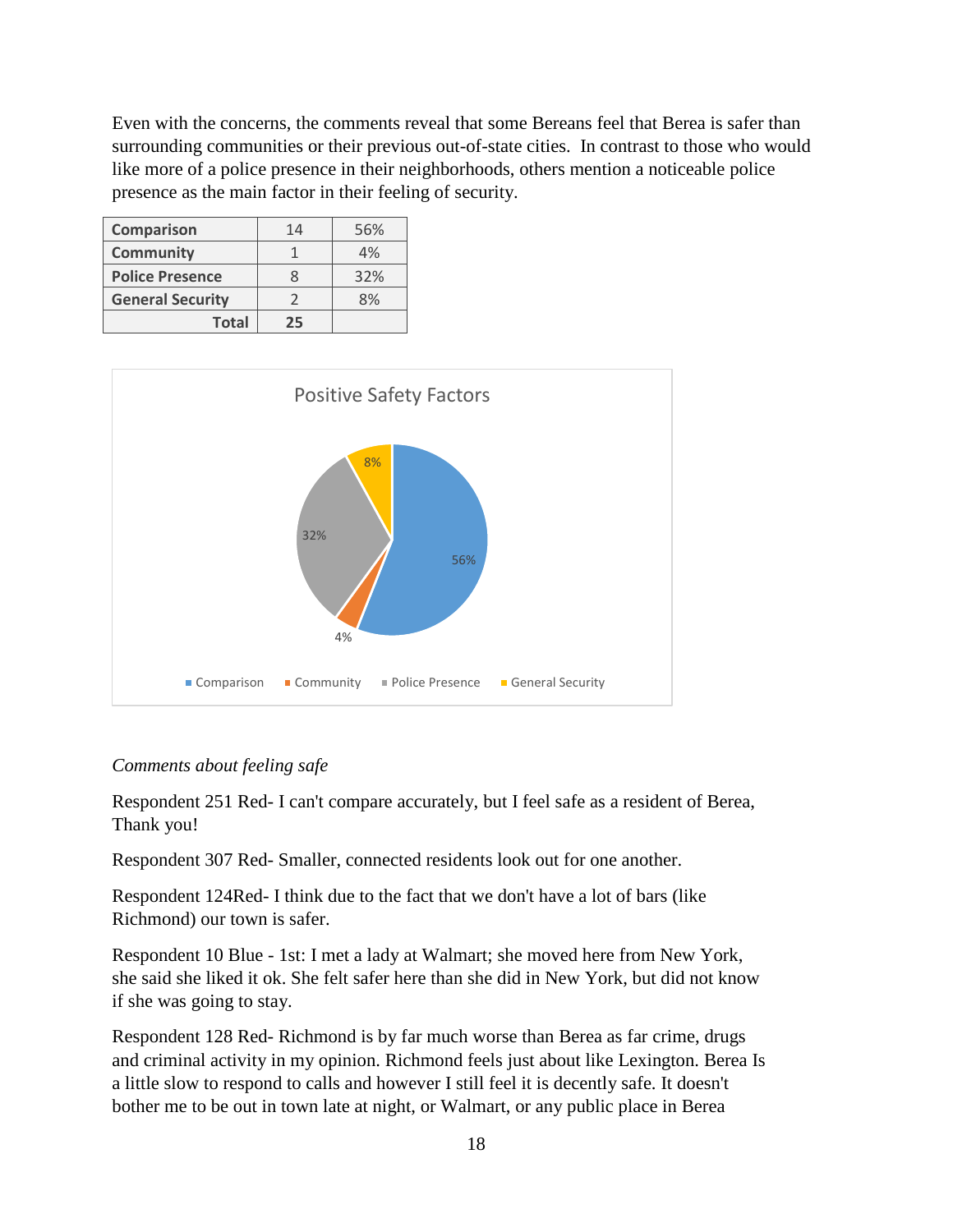really.

Respondent 138 Red- Lived in Rockcastle Co. for 2 months got broke in on 2 times in that period. Everything owned was stolen in the hour  $+1/2$  we were gone. No leads, still haven't heard anything.

Respondent 167 Pink- Seems to be more property crime in Richmond.

Respondent 196 Pink- I moved from Lexington, so to me Berea is very safe. I've been here since  $2/8/13$  and my experiences have been very positive.

Respondent 219 Pink- Much safer than Lexington and slightly safer than Richmond; about the same as Mt. Vernon/Rockcastle and McKee/Jackson.

Respondent 227 Red- Don't really know how to compare, but I feel very safe in Berea compared to Richmond and especially Lexington.

Respondent 300 Green- I have lived here 4 1/2 years, and if I knew then what I know now, I would have moved here long ago.

Respondent 328 Pink- Lived and was born in Berea, moved to Florida when I was 6 yrs. old, been here for 1 yr. and I love it! Beautiful town and people! And yes I feel very safe here, (name removed).

Respondent 330 Green- 5 years ago I moved to Lexington and saw the crime rate increase dramatically in the red mile and in my neighborhood. When I hold an opportunity to move to back to Berea to do more work in Madison Co. I was happy to return to Berea!!

Respondent 88Green- My wife and I recently moved here from Pinellas Park FL. I'm glad to have escaped Florida with our lives!! Seriously. The crime was getting out of hand. It's nice to experience peace and tranquility once again. Also the scenery. People here are much more polite and friendly. I feel entirely safe walking at day or night.

Respondent 89 Green- The gypsies have not been by in the night to steal our yard furniture for several years now. Our shop has very few bad guys shopping and checking out if we have cameras.

Respondent 223 Blue - in my area very safe. Drug problems in other areas

Respondent 93 Pink- "Feels" very safe. I do not follow any statistics or crime related news. There must be crime in Berea, but I have not witnessed or experienced any. The Berea Police Department seems to be top notch, maybe the best in the country.

Respondent 266 Red- I think the Berea Police Department and citizen's work to promote safety and good will. We should strive to help each other the common goal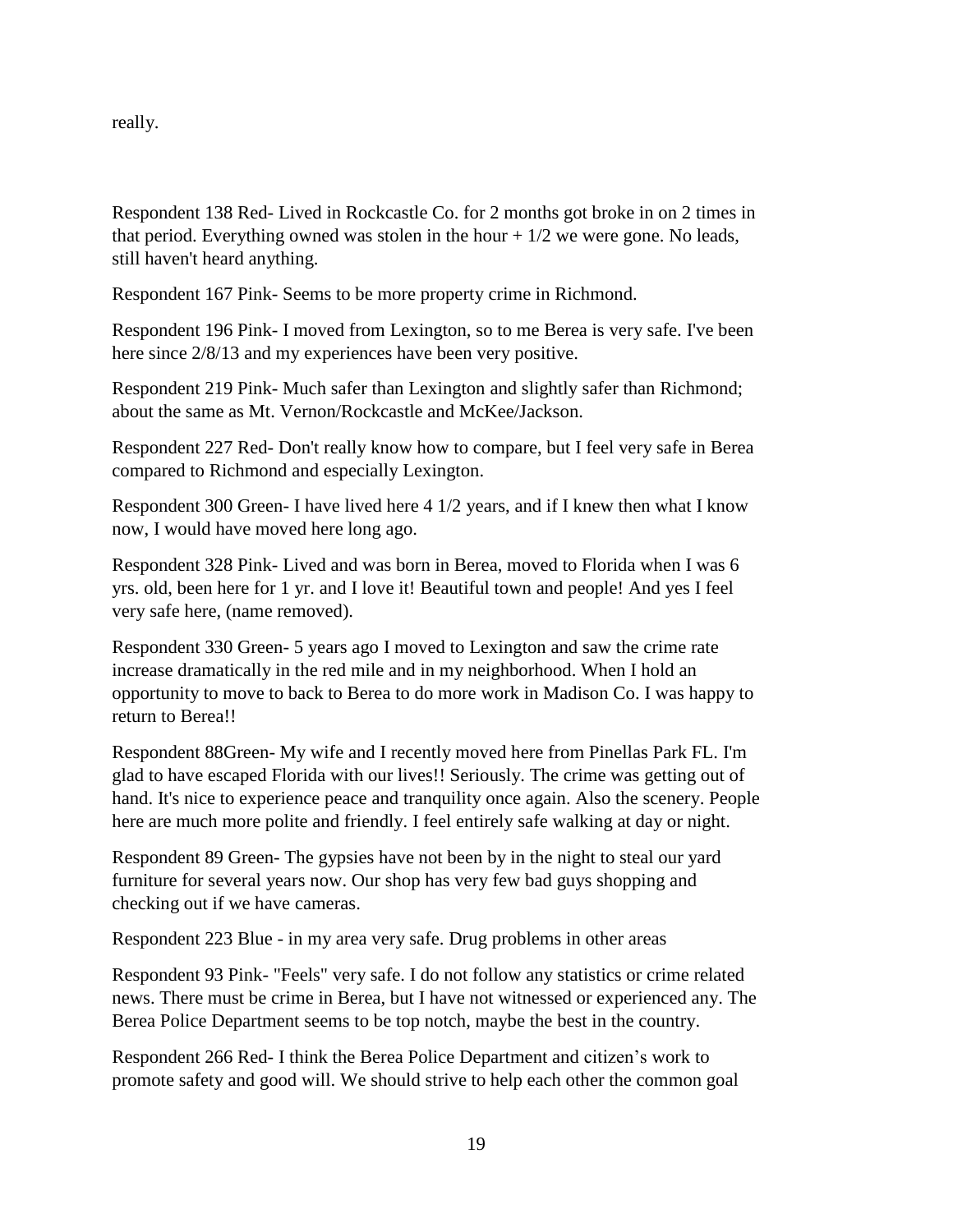being to constantly improve.

Respondent 271 Blue - I see more police out in Berea. Not as much crime here, especially gun crimes.

Respondent 146 Red- All I can tell you. Just keep doing the great job and keep us safe

Respondent 154 Pink- First, my Lord protects, second good Police, Sheriff departments--EMS--all others make us know they are and will be there with just a call. We see them policing the area. You are much appreciated. If busy, Richmond policing is called upon. Living close to a State Trooper makes our neighborhood a great one! Knowing you live with us and share our neighborhood.

Respondent 187 Pink- I think this is a wonderful city to live or visit The police are very nice and helpful. I appreciate all they do.

Respondent 295 Red- I know my neighbors and the Police drive through often, and they (Police) sit and park. I and my wife feel safe.

Respondent 51 Green- I am happy to say that I have not had cause to have to interact w/the local Police Dept. I moved out here from FL. About 7 years ago to marry a man who lived here in Berea. So I do not know how accurately I can answer the survey questions. I will say that occasionally I see a police car, patrolling the neighborhood and that makes me feel safer.

Respondent 37 Blue - There is not one street in town I would be afraid to walk down above - day or night!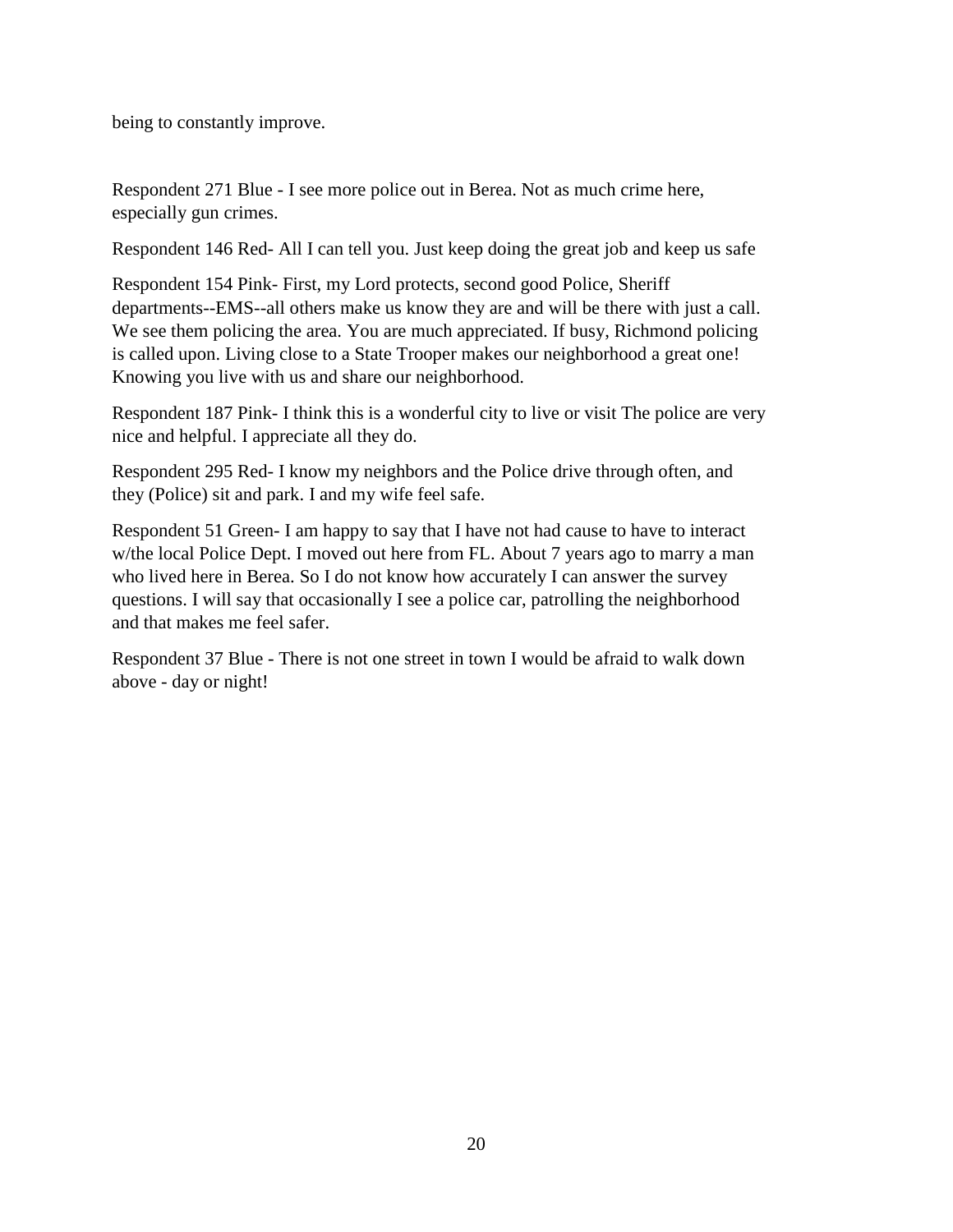*3. In the past 12 months crime in Berea has:*

| <b>Decreased</b>   | 21  | 8%  |
|--------------------|-----|-----|
| <b>Not Changed</b> | 144 | 53% |
| Increased          | 106 | 39% |



*4. How likely are you to increase your protection from crime (installing an alarm system, adding locks, etc.)?*

| <b>Very Likely</b>   | 21  | 7%  |
|----------------------|-----|-----|
| <b>Likely</b>        | 67  | 22% |
| <b>Unsure</b>        | 66  | 22% |
| <b>Unlikely</b>      | 89  | 29% |
| <b>Very Unlikely</b> | 62  | 20% |
| <b>Total</b>         | 305 |     |

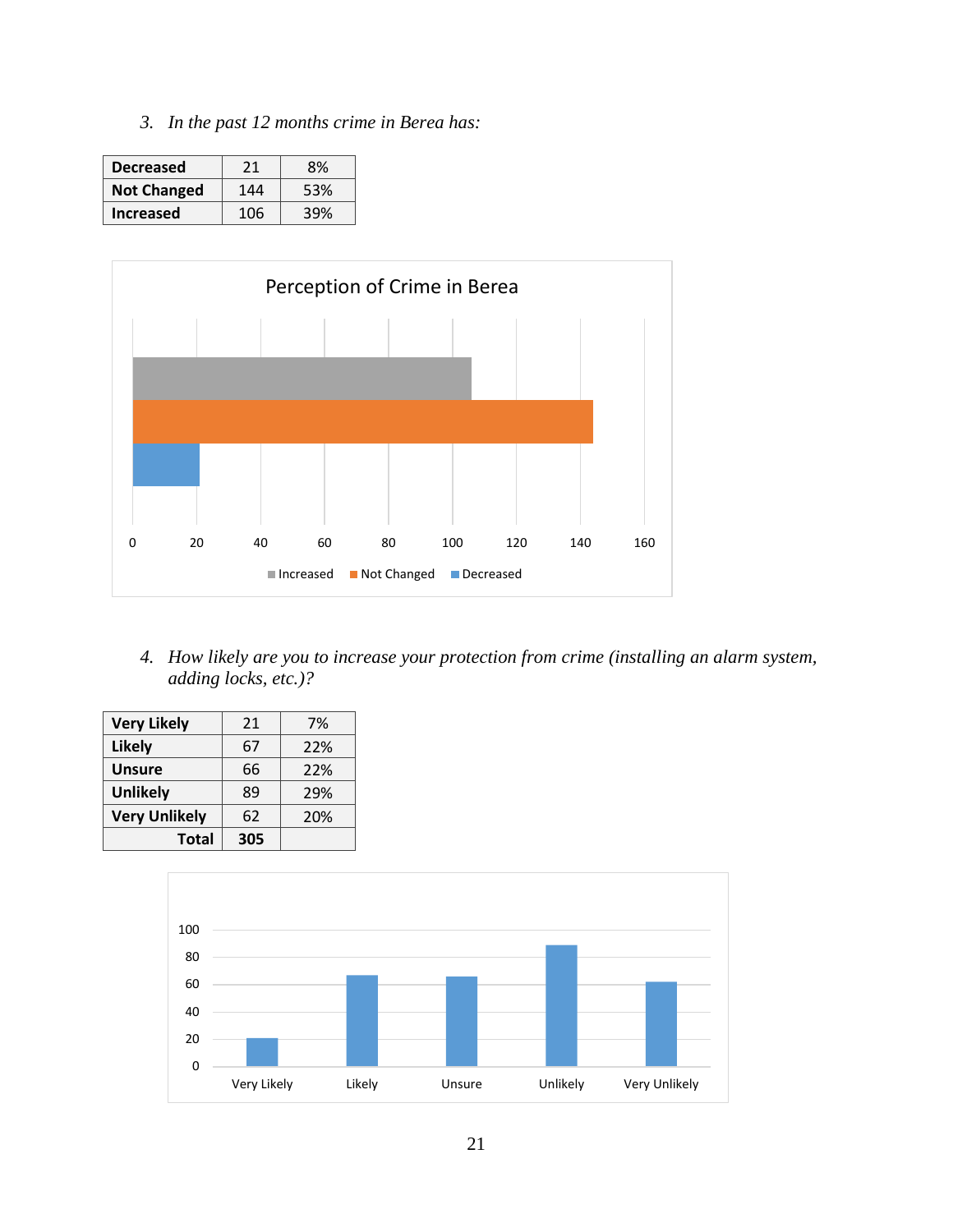# **Comments about the Perception of Crime in Berea**

Although citizens generally feel safe in Berea, and most do not have plans to increase their safety measures, some Bereans have noticed changes in the community, most notably drugs, property crime associated with drug addiction, and traffic concerns. However, some citizens have noted that what they are observing in Berea is symptomatic of larger state and national trends, while others note the role of the media in the perception of crime. While some citizens are increasing their personal protection, including purchasing guns, others would like to see an increased police presence. Finally, respondents expressed specific concerns such as property crime and traffic.

#### *Need for Self-Protection*

Respondent 322 Red- The feeling on the street and in neighborhoods are things are getting a little worse. More people feel need to carry guns.

Respondent 128 Red- We rent a home, so I'm not interested in spending thousands on added security. We keep our home equipped w/ guns to protect from invasions, burglary etc.

### *State and National Trends*

Respondent 179 Pink- More destruction and less respect for people in general. It is increasing all over the country. Berea is catching up.

Respondent 9 Blue - I would say increased somewhat. Nothing is going to really change till the over worked court system starts handing out maximized sentences, though the drug dealers have no fear of the law.

Respondent 283 Red- Not just in Berea, but in general across Kentucky and the United States as a whole.

# *The Economy*

Respondent 206 Blue - persistent poverty related crimes

Respondent 216 Blue - economic decline

# *The Role of Media in Perception of Crime*

Respondent 156 Pink- feel like every time I look @ the news Berea is on there for some sort of criminal activity

Respondent 208 Green- Seems that way or at least more reporting related to Berea i.e. The stand off…toward the end of school/photos of drug related items @ McDonalds-pictured through social media a concern.

Respondent 219 Pink- Seemingly increased; perhaps as a result of increased awareness or more prevalent news sources (social media etc.) with information.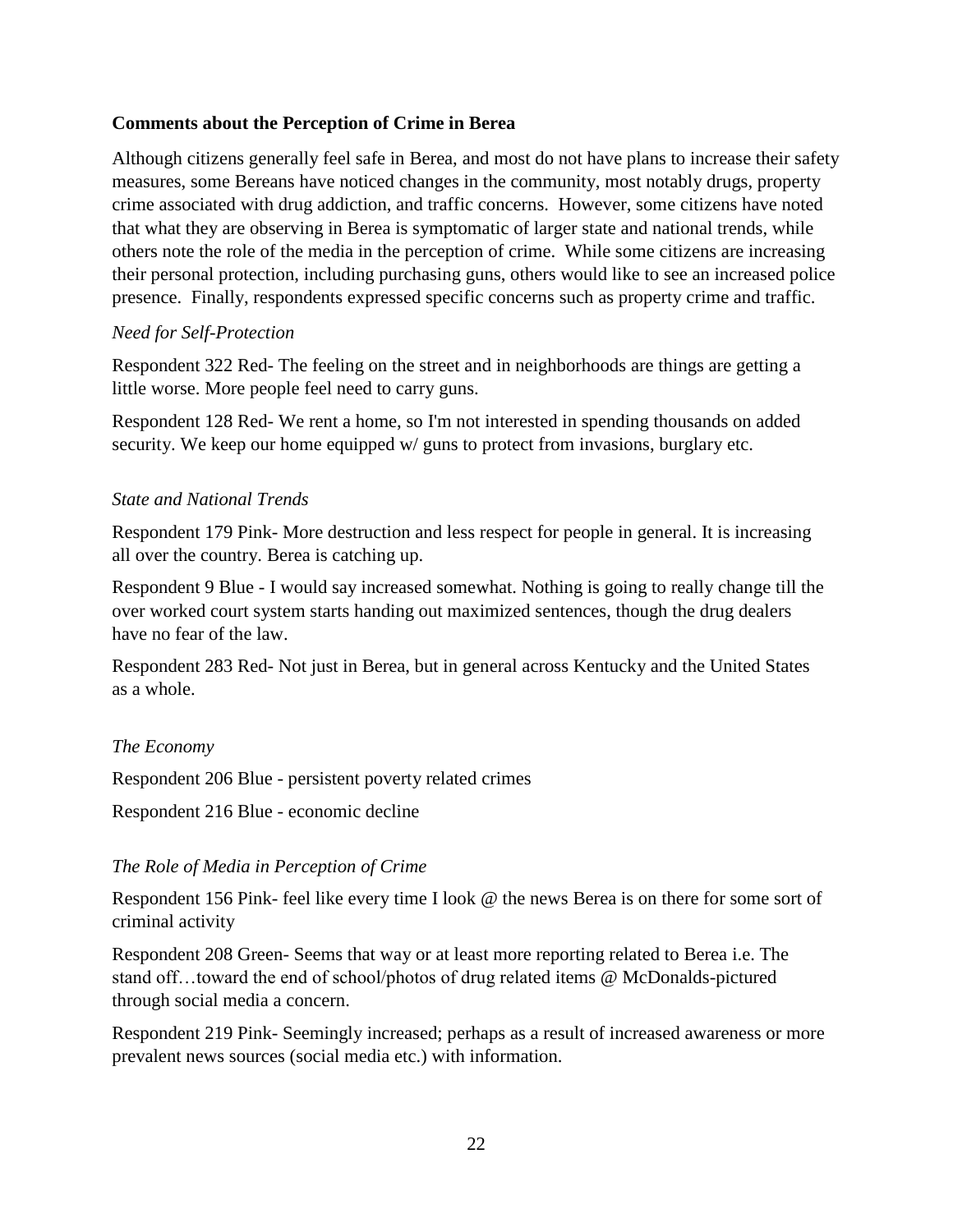Respondent 256 Pink- Seems like it to us, only by reading the newspaper. We've only lived here 2 years. Moved from Lexington.

Respondent 267 Green- Seems like listings & details in paper are longer & longer. Also in our neighborhood more happening.

Respondent 205 Green- Whether it has increased or not, I am more aware of individual crimes. This may be due to paying attention to the Berea Citizen, county politics, or due to my work with individuals with addictions.

# *Neighborhood Changes*

Respondent 45 Blue - Because of drugs and alcohol, in Bowman Trailer Park where we live, got to set up to 3 or 4 o'clock before I can get any sleep, my neighbor asked to keep on their places we try to help each other, we need more neighbor watch, and car speed bumps, are here slow down.

Respondent 120 Red- Our neighborhood had all of its vehicles broken into and other neighborhoods close by have experienced the same thing.

# *Drugs Leading to Other Problems*

Respondent 172 Pink- It seems the amount of drug related crimes has increased. To the credit of the police dept. there are a lot of arrests that are being reported.

Respondent 184 Pink- Crime in Berea is on the increase. With the prevalence of heroin and now fentanyl, we will see even more crime. All a person has to do is to go to circle K and see all the dope-heads. It really stinks because I have to go to work to provide a check for someone who won't work and while I'm gone earning a living, they are looking at my house as a potential target. We can't leave our garage doors up while we're in the yard for fear of someone grabbing something then driving off.

Respondent 60 Green- I think crime (especially car break-ins have increased in Berea and I think that's a part of our growing drug problem.

Respondent 66 Green- I don't know these statistics. I'd guess drug-related crimes have increased (drug activity as well as violent & property crimes committed by people using drugs) and that other crimes have decreased.

# *Police Performance*

Respondent 245 Pink- In my neighborhood crime has risen. There are homeless people living with a resident. These 8-9 people have been arrested. They are going through our mail boxes, pilfering cars, making meth in the lady's garage, etc. We called about the drugs and the Berea police did not even show up! It is a scary situation!! We will be calling the KY. State Police. They gave us their direct number and said they would com Asap.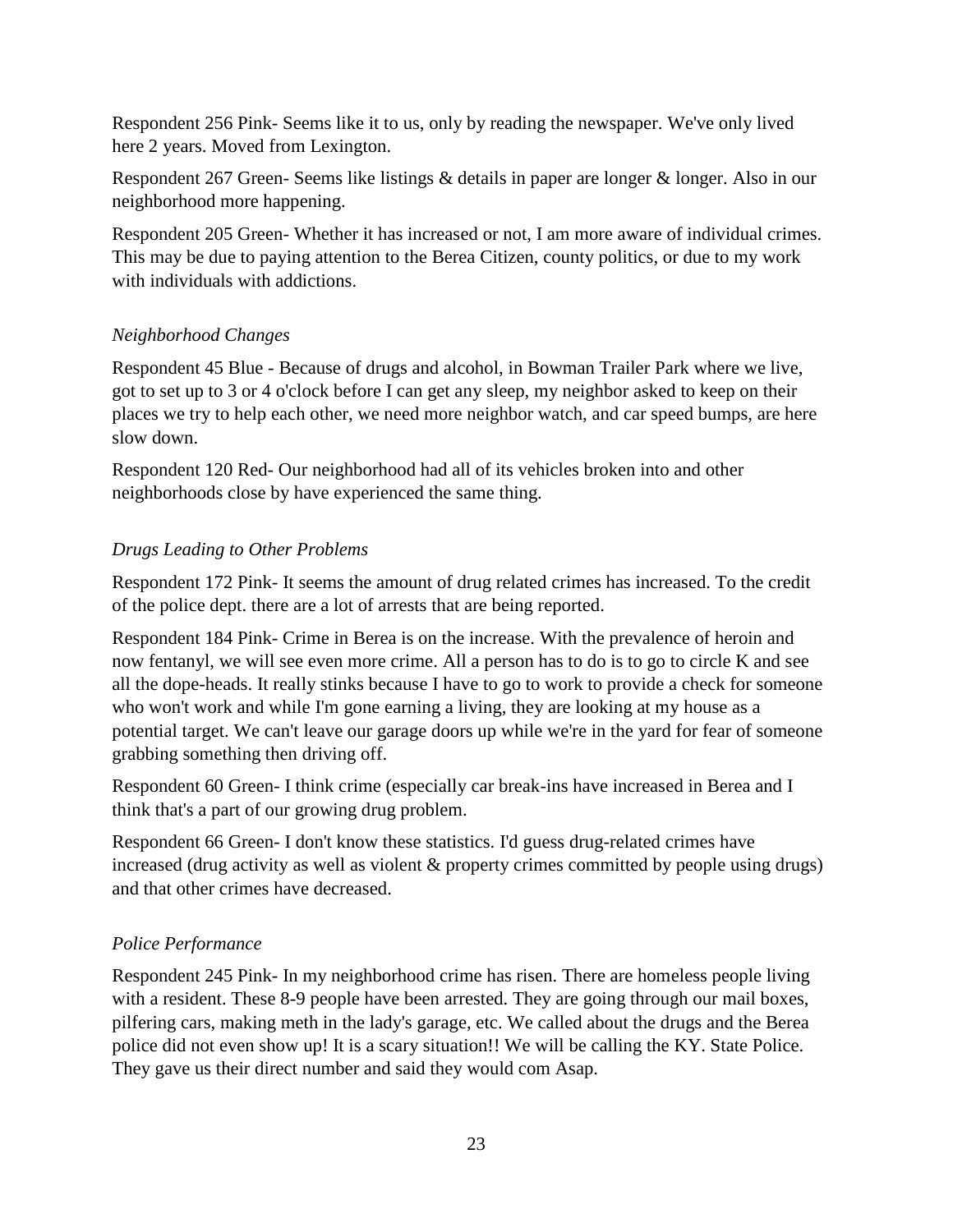Respondent 166 Pink- It appears to me that more law breakers are being caught… I don't know what is happening after that. It seems the same people are arrested over and over.

Respondent 330 Green- Can't really comment as I have only been back 4 1/2 months, but I watch news and read newspapers. The only area of increase I see is drug related and police seem very pro-active and visible

Respondent 110 Blue - Just read the paper. Our street has been hit twice in the last month. The police were called by neighbors 3 times while the thieves went car to car. But the police showed up too late.

# *Concerns about Property Crime*

Respondent 130 Red- I've heard of increasing burglary and thefts of homes and objects in cars or in yards. Eg. Trailers, yard equipment, electronics in homes and money from people and homes.

Respondent 51 Green- Not sure, I've heard gossip of petty theft. I do know since I've lived here I've had my mail stolen at least 3 times. Once they got a bank card and accessed 500. - From my acct. They have taken packages sent to my daughter for her birthday as well. I was told by my neighbor that prior to them moving in someone took the copper pipes out from under their house.

Respondent 82 Green- more people are breaking houses and cars. Stealing out of their front yards such as flowers anything they can get this is on Phillips street to.

Respondent 14 Blue - Remained the same, but high as usual. Lots of break ins. I have had my own home robbed in the middle of the day while at work.

# *Traffic Concerns*

Respondent 151 Pink- I think the drug problems have increased. Also people driving with cell phone stuck to their ear is a great danger, worse than drinking & driving.

Respondent 87 Green- hit and run near shell station on HWY 21. 18 year old girl disappeared. Number of people running red lights and stop signs has increased.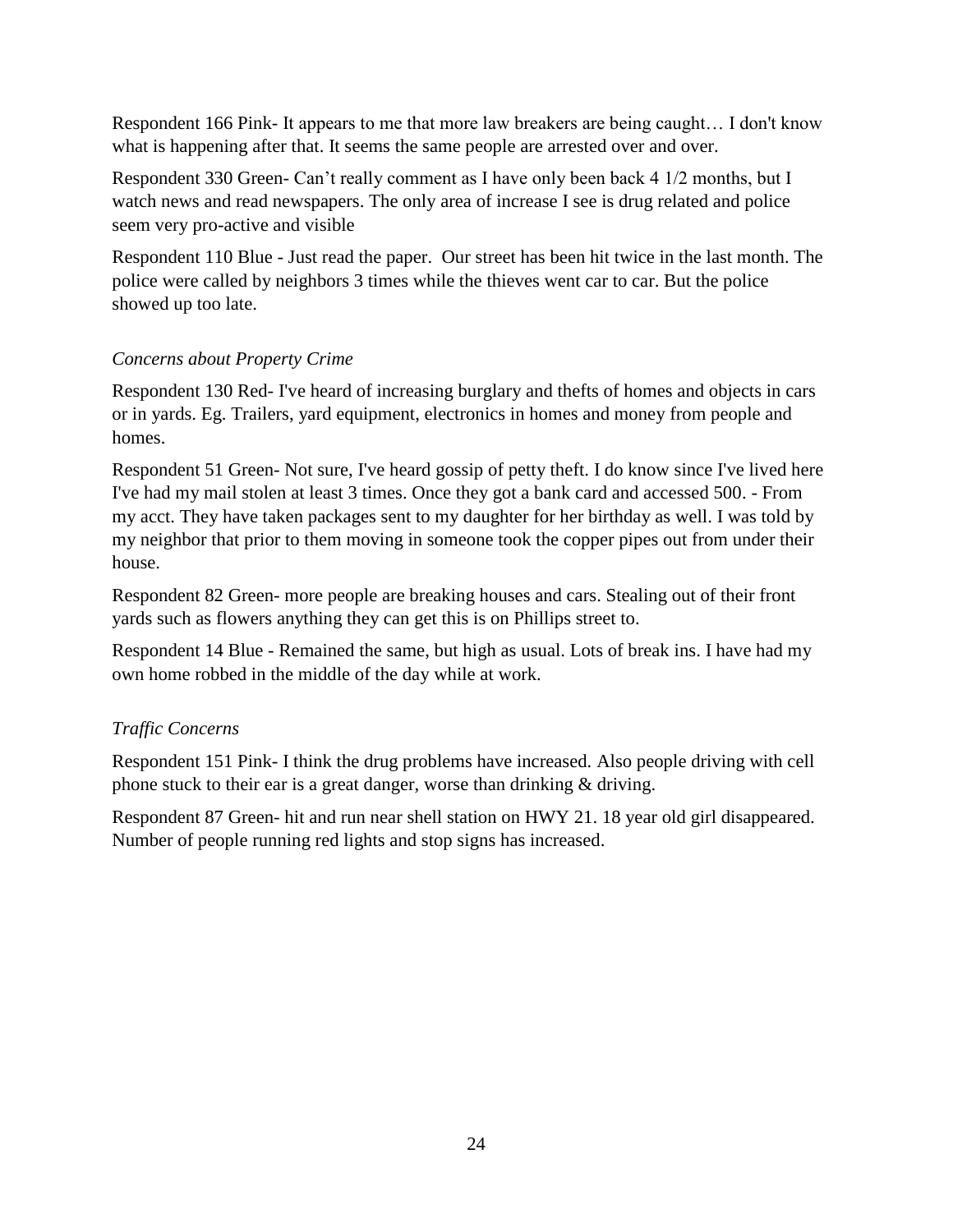#### **Section II: Experience with Berea Police Department**

<span id="page-24-0"></span>A little over half of the respondents had experience with the Berea PD, and for the most part they felt "treated professionally, with dignity and respect" across a range of encounters, with drops in interactions that were negative in nature, such as receiving a ticket or being arrested. A significant finding was that among the 132 respondents who had called the Berea PD for assistance, 68 said they responded slowly and 43 claimed that they never came at all. On the one hand, perception of response time is subjective, and if someone is calling about a disturbance elsewhere, they may not actually see the police arrive. On the other hand, the comments provide specific instances of slow arrival or not coming at all. However, some residents explain the slow or lack of response on Berea's 911 calls being routed through Richmond.

*5. Have you had any contact with the Berea Police Department in the past 4 years?*

| No           | 128 | 42% |
|--------------|-----|-----|
| Yes          | 179 | 58% |
| <b>Total</b> | 307 |     |

| Were you treated professionally, with dignity and respect? |  |  |
|------------------------------------------------------------|--|--|
|                                                            |  |  |

| <b>Reason for Contact</b>         | Average |
|-----------------------------------|---------|
| Victim of a crime                 | 4.4     |
| <b>Witness or reporting crime</b> | 4.5     |
| <b>911 Call</b>                   | 4.5     |
| <b>Traffic Accident</b>           | 3.9     |
| <b>Parking Ticket</b>             | 2.7     |
| <b>Traffic Stop</b>               | 3.7     |
| <b>Got Fingerprinted</b>          | 3.1     |
| <b>Subject of Arrest</b>          | 2.8     |
| <b>Detained</b>                   | 2.4     |
| <b>Stopped</b>                    | 3.2     |
| Other                             | 4.4     |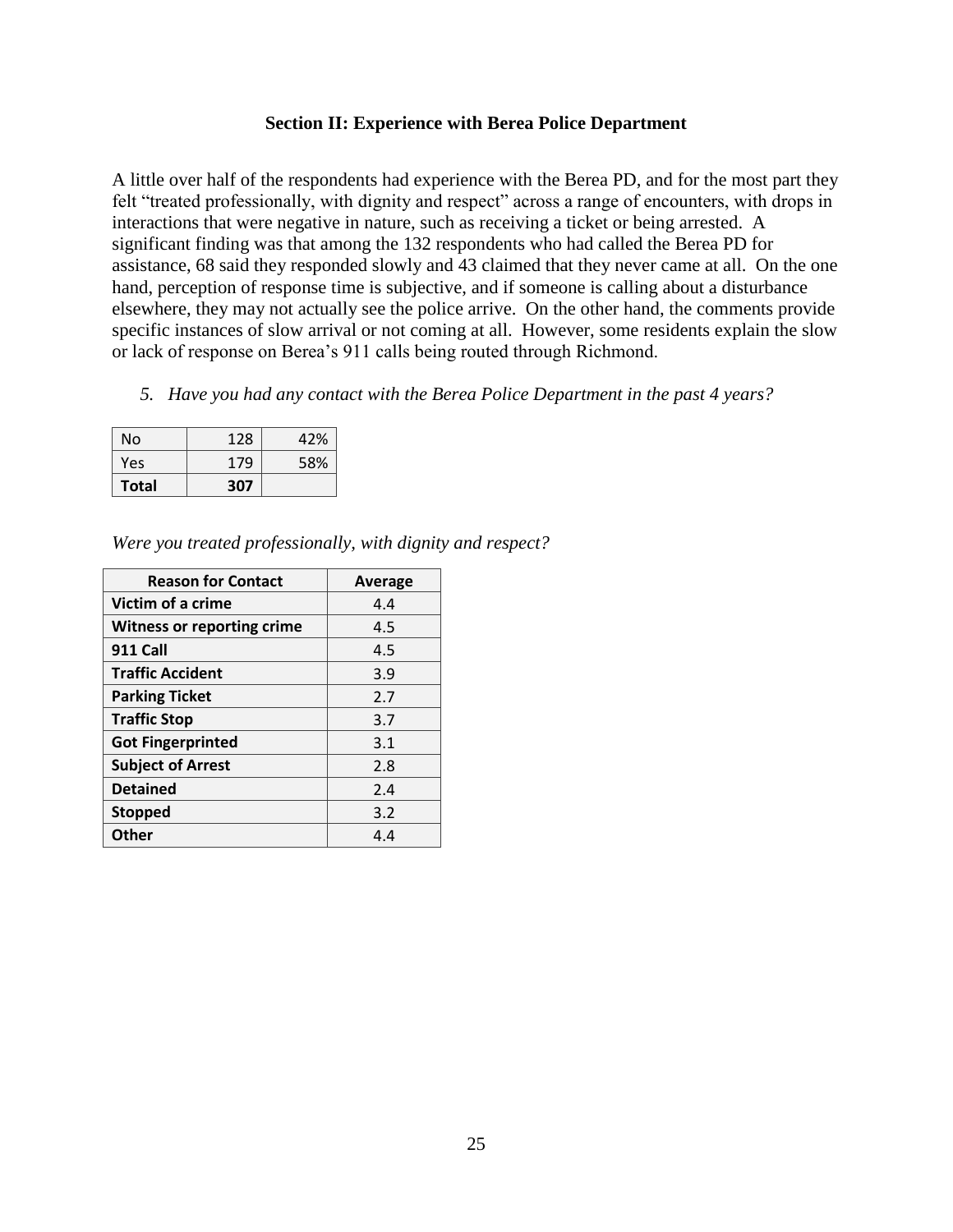

*7. In the last 4 years, have you called the Berea Police for help?*

| No           | 136 | 51% |
|--------------|-----|-----|
| Yes          | 132 | 49% |
| <b>Total</b> | 268 |     |

*8. If you answered yes, how quickly did they respond?*

| <b>Faster than expected</b> |     | 2%  |
|-----------------------------|-----|-----|
| <b>About Right</b>          | 16  | 12% |
| Slowly                      | 68  | 53% |
| <b>Never came</b>           | 43  | 33% |
| Total                       | 129 |     |

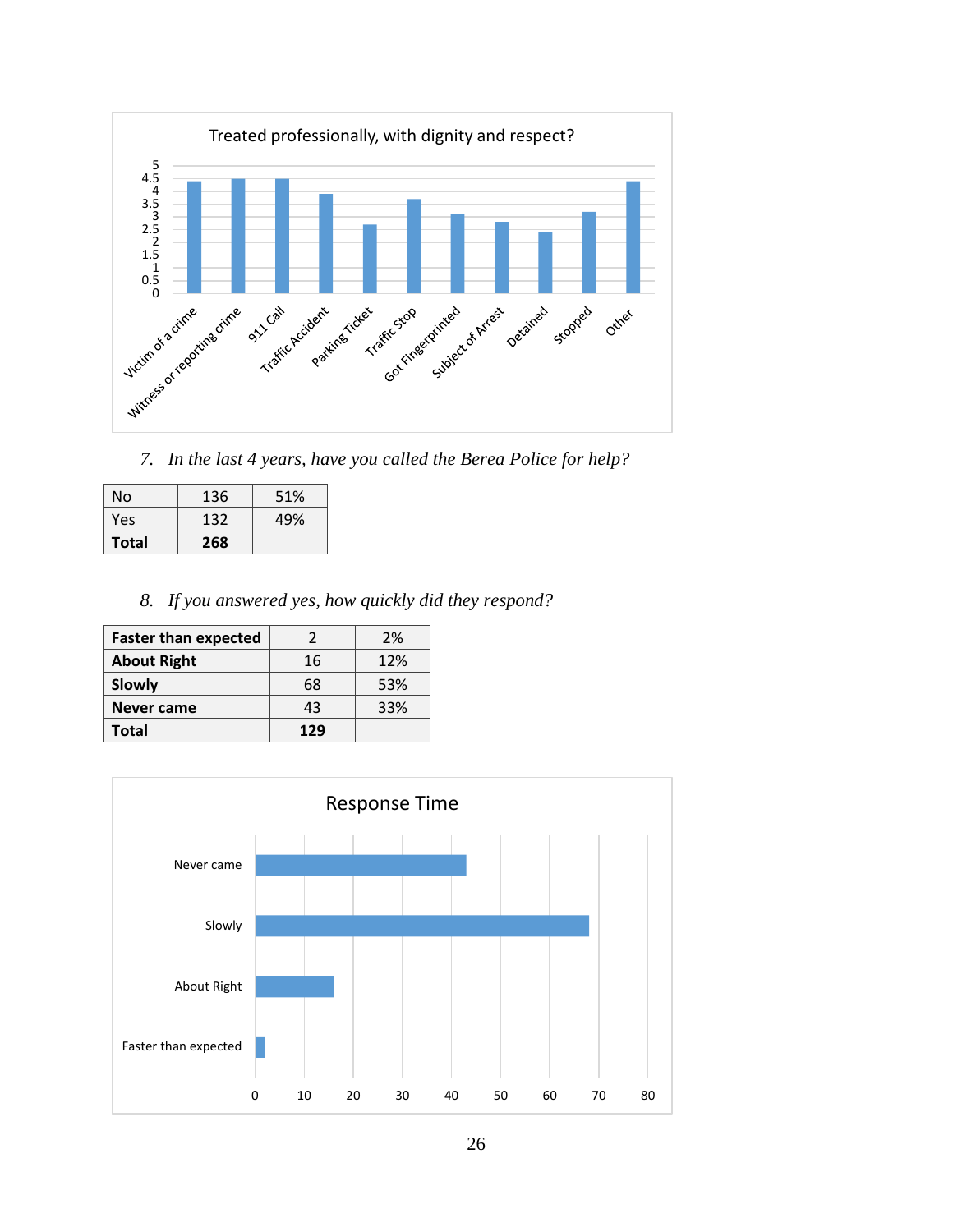### **Comments about Berea Police Professionalism and Respect**

On the survey, citizens were asked to elaborate if they had negative experiences; hence most of the comments are negative. However, many Bereans used to space to share positive experiences. On the negative side, citizens noted problems with: 1) access to police officers, either at the station, police presence, or due to jurisdiction confusion; 2) officer attitude or treatment during encounters with citizens; 3) procedural issues. On the positive side, many citizens expressed appreciation for officers' professional and helpful attitudes in their encounters.

### *Problems with Access, Jurisdiction, or Police Presence*

Respondent 277 Green - Berea Police are very professional, courteous. Dispatch (Richmond #) we have to call could be better (seem demeaning at times).

Respondent 293 Blue - Went to the police station and had to wait for an officer to be called in to the office in the middle of the day. The chief is not accessible.

Respondent 152 Pink - We were robbed and Madison County and Berea Police argued about our jurisdiction. We were the last house in Berea City limits. Thankfully, the Madison County came to help us.

Respondent 170 Pink - Reporting a possible crime by phone and was asked to report it to sheriff's department. The Sheriff's Dept. sent a deputy who was outstanding.

Respondent 125 Red - I live on Herndon Lane. Evidently the East/West corridor in southern Madison County. The Speed limit is not 65-70 mph as you will see most drivers running of a morning and afternoon as people go back and forth to work. I would like to see more presence by Berea police on this road at those times. Thank you.

Respondent 98 Pink - The neighbor I mentioned had men outside cooking over coal and cars going in, staying 2-3 minutes and leaving. The dispatcher called me back 2 times for the address. The house is in city limits and the time to get there was 30-40 minutes. All of our neighbors have asked for increased police presence but I have not observed that happening.

Respondent 238 Red - Illegal parking on the streets in front of fire hydrants. Better traffic control at accidents.

#### *Problems with Attitude*

Respondent 307 Red - We have been harassed by our neighbor's throwing trash into the street. We have called the Police but nothing has been done even though they are violating the law. We have had very poor behavior by the police officers. They act like it is our fault.

Respondent 322 Red - Officer acted like he would rather be doing something else. Not really interested.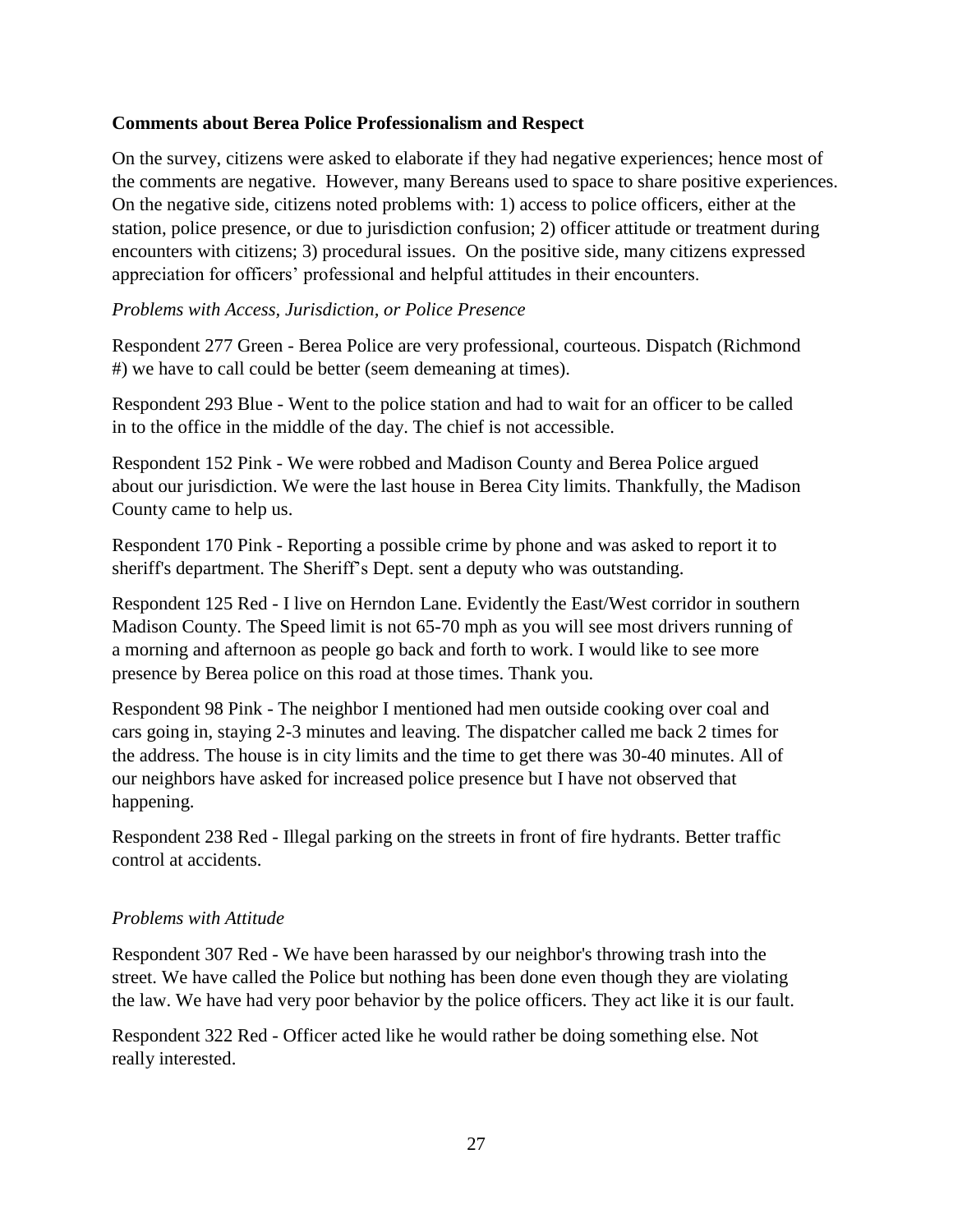Respondent 250 Blue - I was not part of the accident, but I was there to help my friend. There were two officers that showed up to assist. The first was more than willing to help and very polite. The second acted as if he did not want to be there and tried several different ways to get out of writing an accident report by saying KY was a no fault state. Thankfully the first officer was willing to be so helpful and handed the situation well for her.

Respondent 14 Blue - I was stopped in town at a stop sign where there were no cars coming from any direction. The officer was a scrawny little dweeb who looked about 16, and was a smart punk. He said I didn't come to a complete stop, that he saw my wheels still lightly turning, so he pulled me over. The little shit let me go, but I thought how the cops should be catching bad guys instead of harassing people. \*I have also had issues with a lazy old man police officer whom I called about dumping and vandalism, as well as meth lab, and he acted like he could care less, was worthless, lazy asshole.

Respondent 177 Pink - Most of Berea's Police Dept. Are younger officers who feel they have something to prove and are very sarcastic?

Respondent 304 Red - Couple years ago 2 young officers responded to a call we made of a drunk man in a car on our property and it was about midnight and they were not very talkative or professional.

Respondent 171 Pink - Berea PD would rather not work a case that may be time consuming. Like a drug arrest.

Respondent 188 Pink - The only negative contact I've had with Berea Police Department was on a Saturday morning a few years back during a running race. I was making a right on red when there were no runners around me. I had an officer get in my car window yelling at me because he thought I have him the middle finger. It was at the intersection of Mayde Rd and 595. I absolutely did not make this gesture to him but he somehow thought I had. I don't think he works for the department anymore. We have a good department here with some good officers. I do wish Dwayne Brumley were still around.

Respondent 208 Green - My dog was loose somehow in the early morning. I was awakened by the phone (police calling) and became aware of my dog barking. She was scared and huddled up against my front door because the spotlight from a patrol car was trained on her. I let her in, but was in my underwear, so I went back to my room. The officer banged on door when I answered (dressed) he was rude and verbally aggressive. It was before 5:00 AM so I was not fully awake. There was no further incident, but I felt the approach of the officer was out of proportion to the situation.

Respondent 241 Pink - I was an eyewitness to ta traffic accident and assisted the involved until BPD arrived on the scene. Once officers arrived, I attempted to explain what we had seen/done but we were rudely dismissed by the officer.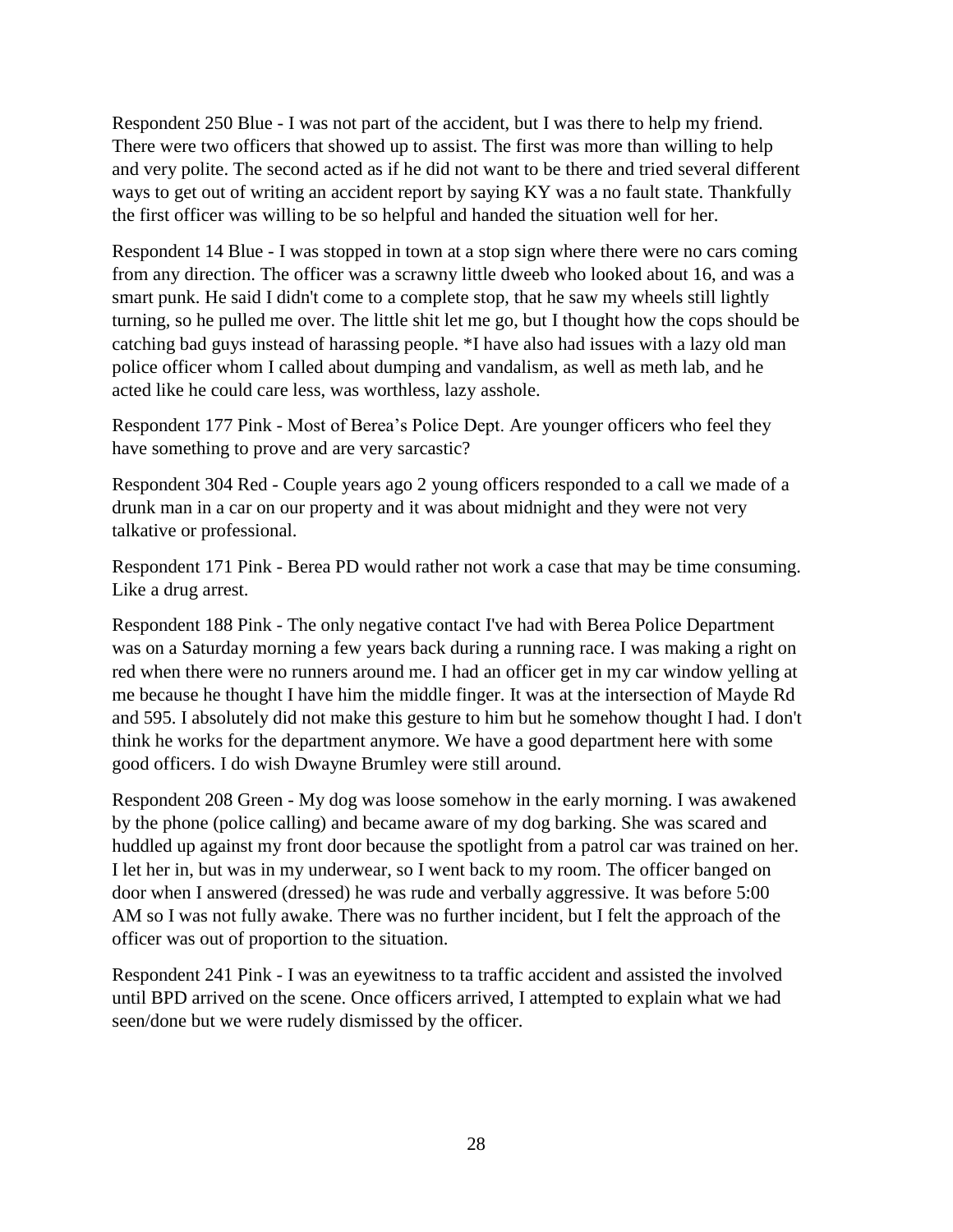Respondent 256 Pink - A cruiser was parked in the Westside Baptist Church lot. I stopped beside the car to report a metal storage building in the middle of Jefferson St. I put my window down and the officer stared at me. Finally, he rolled down his window and saidyeah, what do you want? I told him. He rolled up his window w/0 saying another word. To say that I was shocked is an understatement. He is supposed to be a representative of Berea and someone we go to for help.

Respondent 292 Pink - The few encounters I've had with the police officers have been very brief. However the attitude has been curt, short, dismissive and unprofessional.

Respondent 319 Blue - I have had several unprofessional calls responded to. Some of them were very aggressive. Others acted like they were unaware or unclear as to the call they were responding to. Some were eating lunch as they responded.

Respondent 320 Pink - Officer had an attitude but was mostly respectful - no need to be so "cold."

Respondent 291 Blue - Police stopped me (yes, I turned on red) + police told me in front of my children I was a bad parent.

Respondent 218 Green - In 2012, I was arrested for a civil matter. The arresting officer was A) deceitful regarding his purpose for interest in me. B) Once I was in his presence and cooperative, he treated me harshly and possibly judgmental. C) Even after I proved to be cooperative, I received harsh treatment, (tight cuffs, and lack of concern or care of my request for information). BTW- this civil matter was resolved efficiently and effectively in court.

# *Procedural or Treatment Problems*

Respondent 269 Pink - #7 explanation: called about fireworks 7/14/15- people setting off at midnight right behind our house. Don't know if you all came.

Respondent 284 Pink - I called for lost wallet and treated well and they took care of it, a follow up call to say it got to the owner would have been nice.

Respondent 207 Green - I had A break-in At my home. I filed A police report & nothing was Ever done, not even a phone call!!!

Respondent 254 Pink - Too many personal question for a person simply reporting suspicious activity as well as reporting the handling of the results of a minor crime. I DO NOT! Feel it is necessary to give extensive personal information for just reporting something unusual or questionable.

Respondent 134 Red - I was involved in a wreck, an officer took his time (approximately 20 minutes) to get to me. I couldn't believe it. He was very nice and professional but I couldn't believe how slow he was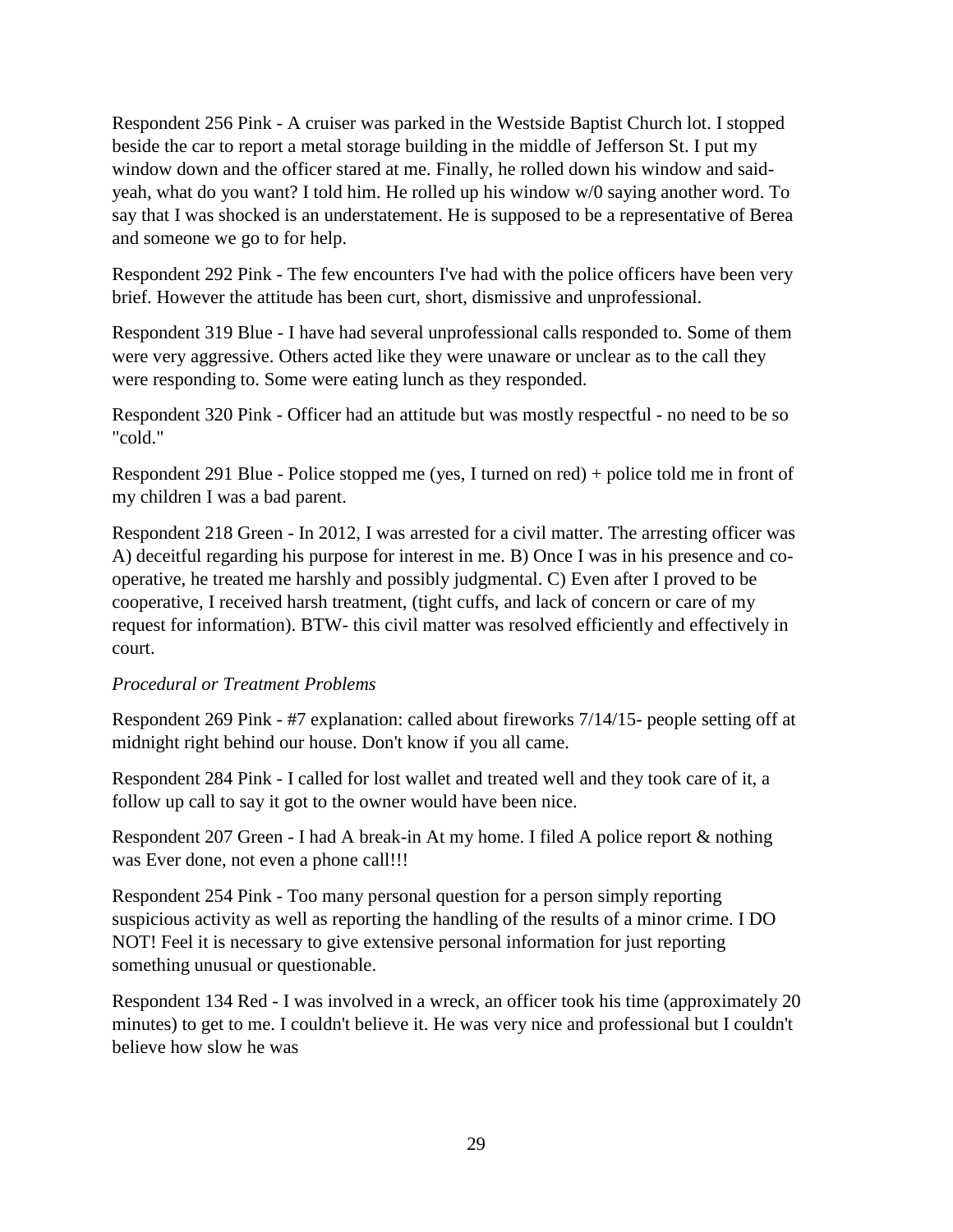Respondent 4 Blue - My wife, son and I were out looking at houses. We pulled into a subdivision drove through and out. An out of uniform office got in his car, followed us, and stopped us. He was polite enough, but I found the stop disconcerting and a bit unnerving.

Respondent 278 Red - I had no personal contact, but my parking ticket was in error.

#### *Positive Experiences*

Respondent 118 Red - I lived in an apartment and alarm went off, I didn't know how to shut it off, called and they were her in so little time. Very nice policemen!

Respondent 120 Red - Very respectful!!

Respondent 129 Red - The Berea Police officers: they always listen. They all are good police officers. They do their job.

Respondent 138 Red - Officer was very nice and helpful.

Respondent 197 Red - The officer was very professional.

Respondent 217 Green - Officers respectful and polite.

Respondent 251 Red - These people have always been kind, helpful, and reassuring.

Respondent 279 Blue - Yes, the police officer was very polite and did not write us off as nuts. Three of us saw what we thought was a helicopter crashing. Probably something we could not explain.

Respondent 35 Blue - We have visited briefly with several officers in restaurants and feel very good about them.

Respondent 60 Green - My only interaction has been to ask a question and found the officers to be courteous and personable.

Respondent 90 Green - Intruder; Police showed up in 3-4 minutes. Invited officer to come in. Officer was very professional, well informed, concerned, and neatly dressed. Very good experience under circumstances. Thank you again!! Respectfully (name withheld).

Respondent 1 Blue - did not have most up to date insurance card at a road block traffic stop and was told to put it in the care when I got home - no citation!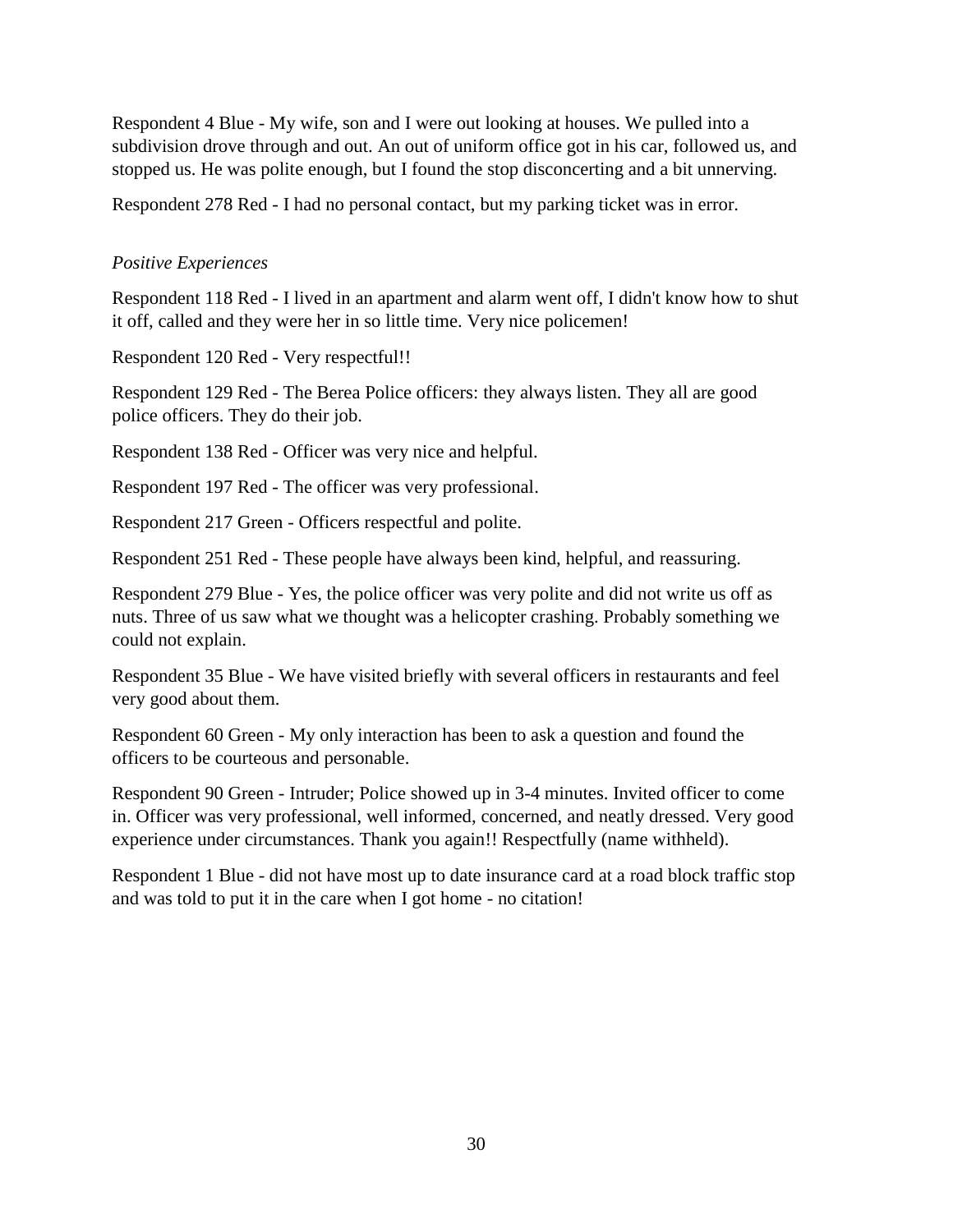### **Section III: Berea Police Department Public Information Media**

<span id="page-30-0"></span>The majority of respondents did not know about Berea PD's app and social media outlets. However, they expressed interest, and those who had used Berea PD's media were mostly positive about them as information sources.

*9. Did you know that the Berea Police Department has an app you can download on your mobile phone?*

| No           | 252 | 80% |
|--------------|-----|-----|
| Yes          | 63  | 20% |
| <b>Total</b> | 315 |     |

*10. Did you know that the Berea Police Department has social media accounts (Facebook, Twitter, and Instagram)?*

| No           | 171 | 54% |
|--------------|-----|-----|
| Yes          | 143 | 46% |
| <b>Total</b> | 314 |     |

*11. If you have used any of the Berea Police Department media, please use the chart below to tell us which ones you used and for what reasons.*

|                |             | <b>Info</b><br>about | Report         | <b>Safety</b>  |              |                |                                                                                                              |
|----------------|-------------|----------------------|----------------|----------------|--------------|----------------|--------------------------------------------------------------------------------------------------------------|
|                | <b>News</b> | <b>PD</b>            | Crime          | <b>Tips</b>    | <b>Forms</b> | <b>Other</b>   | <b>Other Reasons</b>                                                                                         |
|                |             |                      |                |                |              |                | 70 Looked up office for<br>returning a lost wallet.<br>145 Traffic report for an<br>accident. 226 Theft. 328 |
| Website        | 26          | 18                   | 5              | $\overline{7}$ | 6            | $\overline{2}$ | Alarm turn off.                                                                                              |
| App            | 8           | 3                    | $\overline{2}$ | $\overline{2}$ | $\mathbf{1}$ | $\mathbf{1}$   | 264 Weather related.                                                                                         |
|                |             |                      |                |                |              |                | 97 snow/travel. 270<br>Updates on Interstate<br>accidents. 277 Get                                           |
| Facebook       | 72          | 36                   | 8              | 23             | 1            | $\mathbf{1}$   | phone #.                                                                                                     |
| <b>Twitter</b> | 5           | $\overline{2}$       | $\Omega$       | $\mathbf{1}$   | $\Omega$     | $\Omega$       |                                                                                                              |
| Instagram      | 1           | 1                    | $\Omega$       | $\mathbf 0$    | $\Omega$     | $\mathbf 0$    |                                                                                                              |
| <b>Totals</b>  | 112         | 60                   | 15             | 33             | 8            | 4              |                                                                                                              |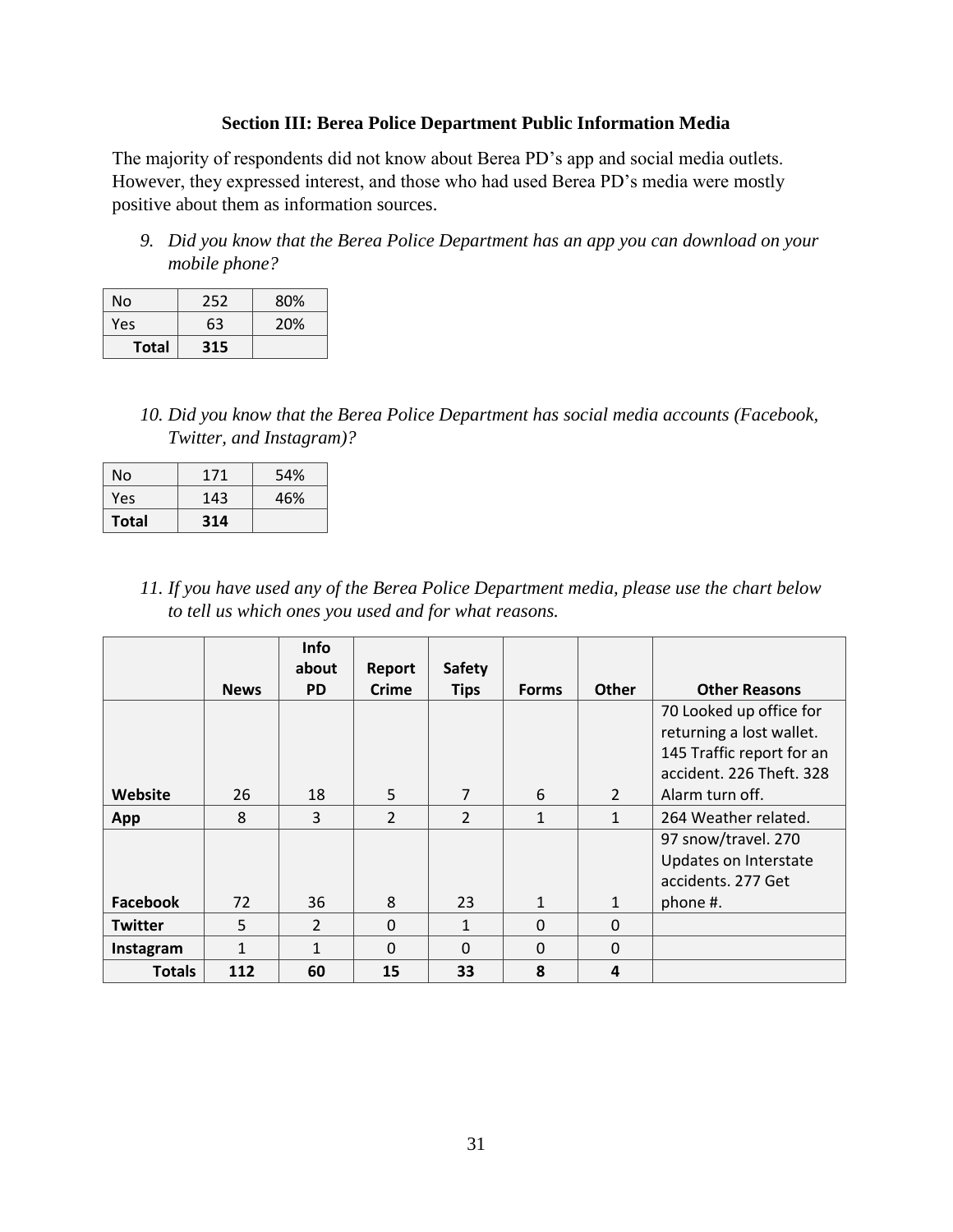

12. If you have used any Berea Police Department media, please use the chart below to rate each one's helpfulness.

|                              | <b>Very</b>    |                |                | Unhelpfu | <b>Very</b><br><b>Unhelpfu</b> | <b>Not</b>  |
|------------------------------|----------------|----------------|----------------|----------|--------------------------------|-------------|
|                              | <b>Helpful</b> | <b>Helpful</b> | <b>Neutral</b> |          |                                | <b>Used</b> |
| Website                      | 14             | 17             |                | 0        | 0                              | 41          |
| App                          | 5              | 3              | 3              | 0        | $\mathbf 0$                    | 52          |
| Facebook                     | 36             | 39             | $\overline{4}$ |          | $\mathbf 0$                    | 29          |
| <b>Twitter</b>               | 3              |                | 3              | 0        | $\mathbf 0$                    | 52          |
| Instagram                    | 3              | 0              |                | 0        | $\mathbf 0$                    | 56          |
| <b>Totals</b>                | 61             | 60             | 18             |          | $\mathbf 0$                    | 230         |
| Percentage of 140 Total Used | 44%            | 43%            | 13%            | 1%       | 0%                             |             |

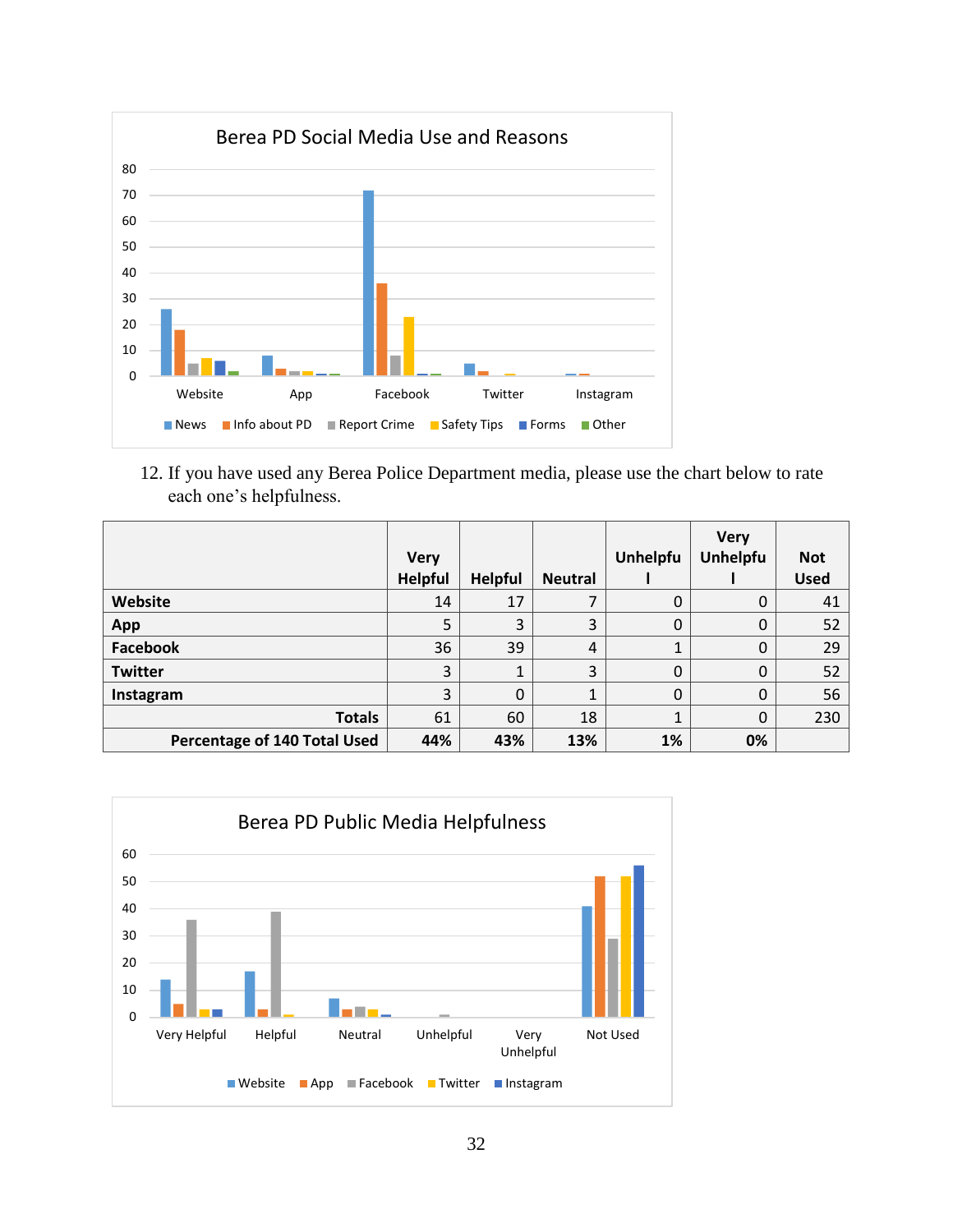### **13. Comments about Berea PD social media.**

While most respondents had not used Berea PD's social media, they were happy to hear about it and most who were already familiar found the website and social media to be helpful. Some respondents had helpful suggestions about content, while a few expressed some frustrations with content and frequency of updates.

#### *Haven't Used*

Respondent Blue 49 - I am aware the BPD had media but haven't used it.

Respondent Green 82 - I do not use technology for any reason don't like it don't know how to use it.

Respondent Pink 158 - I've not used any BPD media, however do have phone numbers in cell phone and home speed dial. Feel phone is best results for us.

### *Requests or Problems*

Respondent Green 330 - Will there be an android app?

Respondent Green 66 - The posts I get/ are very helpful, I'd like to see more though  $\rightarrow$  they don't appear very often but when they do I really appreciate the information.

Respondent Pink 167 - Tell me more about what is going on w/traffic, arrests, safety, drugs, etc.

Respondent Red 283 - Tell about roads and condition of town when weather is bad and offer ride assistance which is wonderful.

Respondent Pink 303 - Often cannot see the posts or read the comments of those I can actually see.

Respondent Blue 244 - The websites below would have been nice to have in a magnet form to place on the refrigerator.

# *Usefulness*

Respondent Pink 151 - very good for updates, news etc. Facebook very helpful!

Respondent Pink 170 - Works to keep community aware

Respondent Pink 173 - With the inclement weather.

Respondent Red 124 - Used mostly for Rd condition in winter

Respondent Red 125 - I like the way the Dept. Uses social Media, especially Facebook, to provide information to citizens.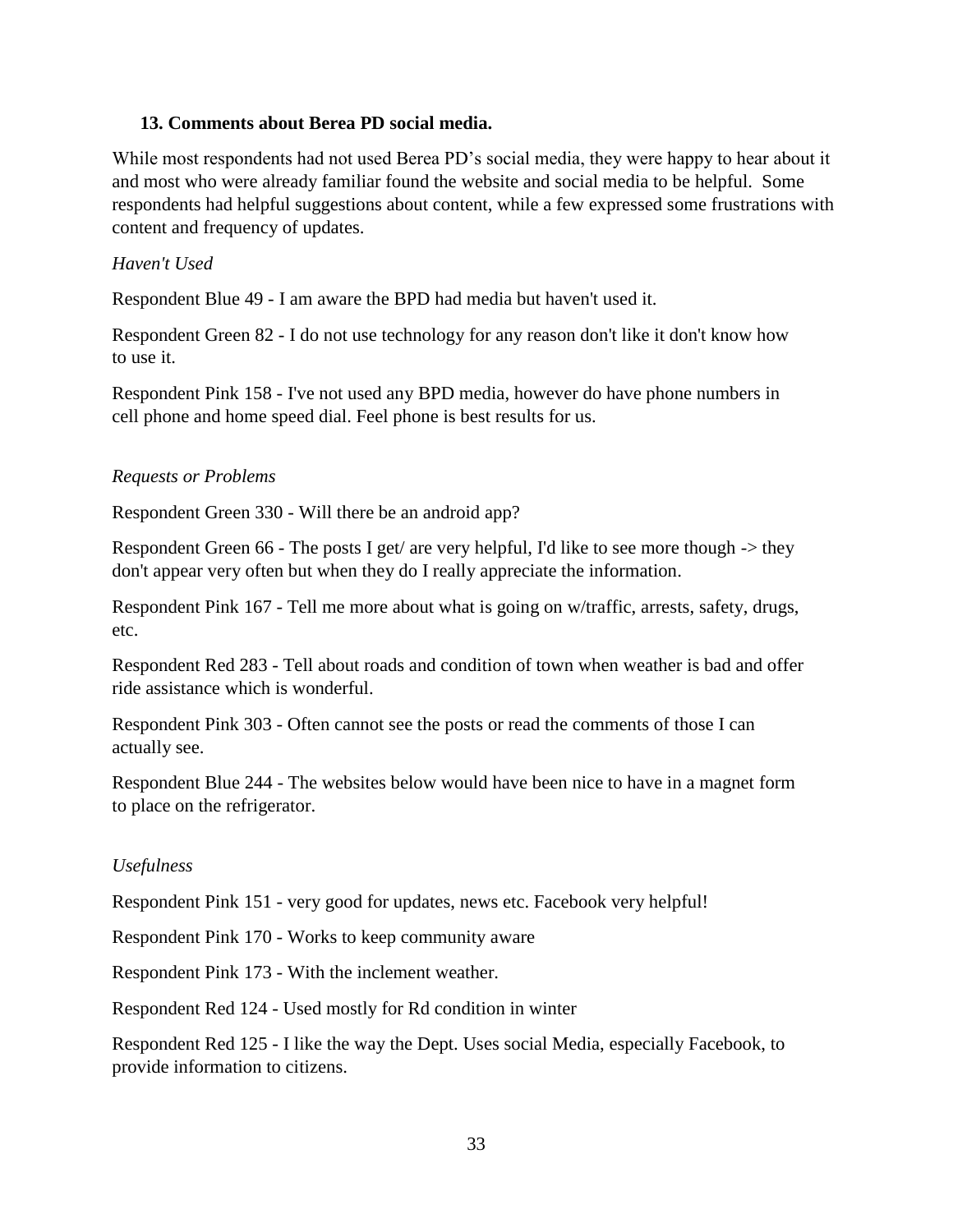Respondent Red 128 - N/A I love the Berea PD Facebook page. I'm always on there to try and help identify criminals if there is any face that I recognize.

Respondent Green 226 - I don't think they do much anything. They believe what they want to.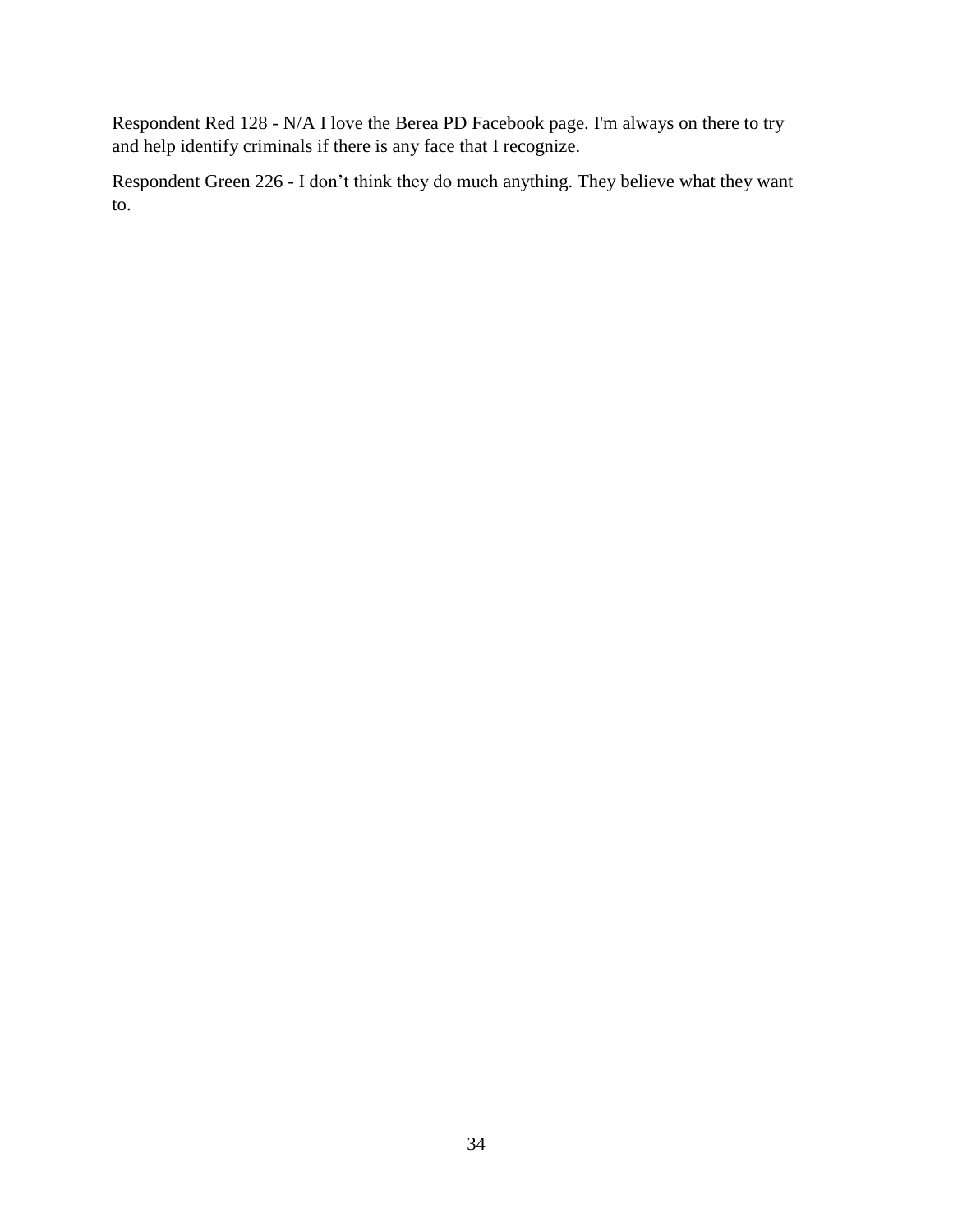### **Section IV: Overall Perception of the Berea Police Department**

<span id="page-34-0"></span>On the whole, Berea's residents trust the Berea PD and would call on them in an emergency. Like some of the previous sections, they express some concerns about drugs and crime, response time and police presence. Even so, a total of 80% of respondents rated Berea PD "strong" or "very strong" in the eight categories we used to gauge overall perception.

| 14. How would you rate the Berea Police Department in the following areas? |  |  |  |  |
|----------------------------------------------------------------------------|--|--|--|--|
|                                                                            |  |  |  |  |

|                                        | <b>Very</b>   |               |                |              | <b>Very</b>    |
|----------------------------------------|---------------|---------------|----------------|--------------|----------------|
|                                        | <b>Strong</b> | <b>Strong</b> | <b>Neutral</b> | Weak         | Weak           |
| How they interact with the             |               |               |                |              |                |
| community                              | 84            | 131           | 54             | 14           | 3              |
| Response time to calls for help        | 73            | 95            | 67             | 11           | 5              |
| Presence in your neighborhood          | 64            | 81            | 87             | 38           | 17             |
| Ability to respond to crime            | 76            | 106           | 56             | 6            | 5              |
| Likelihood you would call for a        |               |               |                |              |                |
| problem in your neighborhood           | 203           | 69            | 20             | 8            | 5              |
| Likelihood you would call if you're a  |               |               |                |              |                |
| victim of crime                        | 246           | 51            | 9              | $\mathbf{1}$ | $\overline{2}$ |
| Likelihood you would call if you       |               |               |                |              |                |
| witness a crime                        | 230           | 64            | 10             | $\Omega$     | $\overline{2}$ |
| <b>Overall performance of Berea PD</b> | 111           | 123           | 35             | 8            | 4              |
| <b>Totals</b>                          | 1087          | 720           | 338            | 86           | 43             |
| <b>Percentage of Total Responses</b>   | 48%           | 32%           | 15%            | 4%           | 2%             |

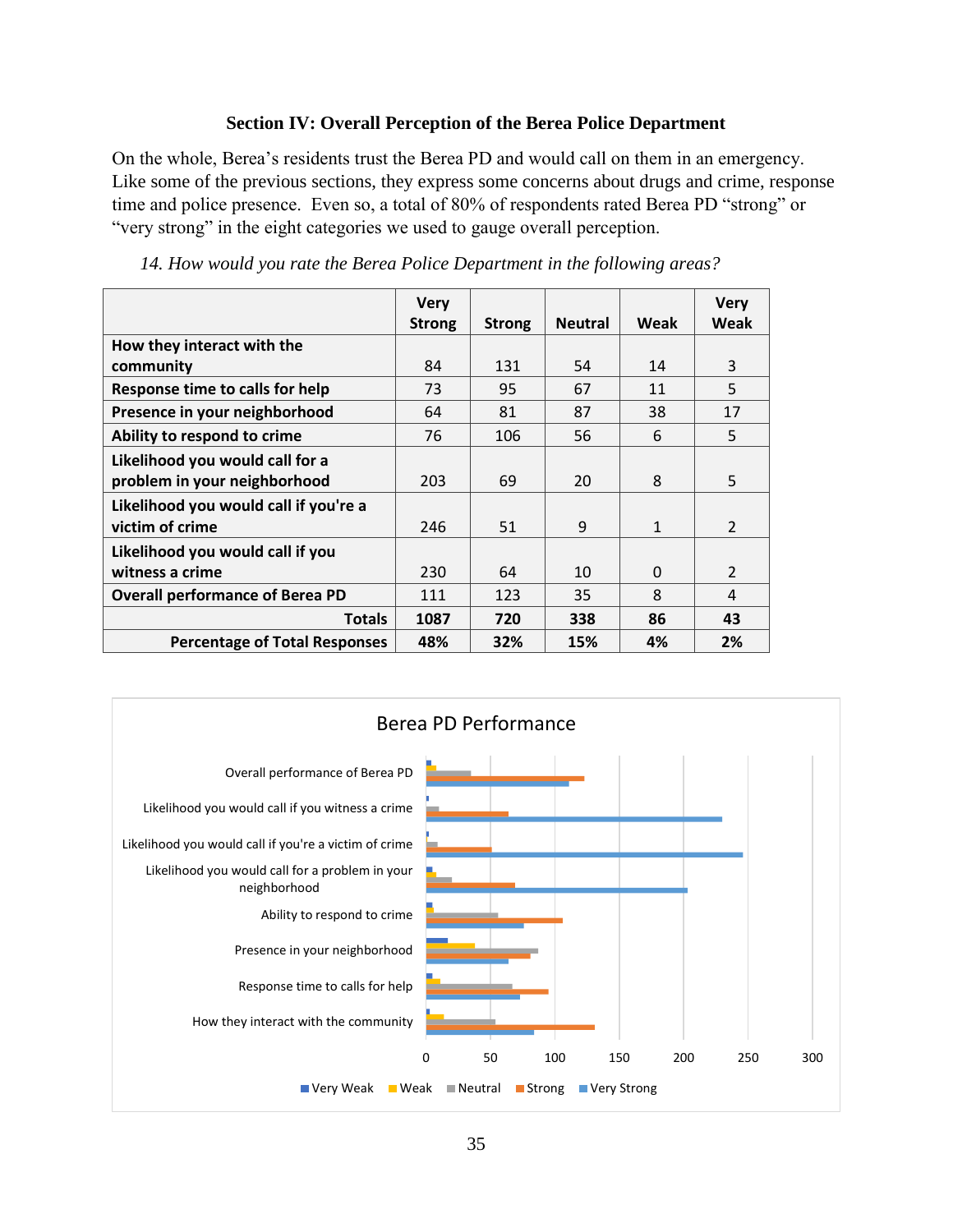# **Comments about Berea Police Department Performance**

While Berea's citizens generally feel that the Berea PD is doing a good job and they would call on them for an emergency, there are some concerns about community safety, police response time, and a perceived lack of police presence, which some blame on a lack of resources. Even with the concerns, many citizens used this space to thank Berea's police officers.

#### *Strengths*

Respondent Green 243 - My home was broken into, and several items taken the responding officer was very helpful. The officer took the report and helped me by suggesting ways to find serial numbers etc.

Respondent Pink 93 - It really feels like Berea's police officers care about the citizens of this community and are genuinely good people. Instead of feeling policed, I feel protected. I am grateful to the Berea police Department.

Respondent Pink 171 - Overall performance is very strong because we have very little crime even with the increase in drug usage in our county and state. The police report in the citizen each week stays about the same and shows a strong presence in the public eye

Respondent Green 205 - Some are critical of the heavy equipment the BPD has, such as the Hummers and mobile command center. But the only time I see them is at parades and during true crisis situations, so I'm happy they are available to respond.

Respondent Green 89 - I'm happy we don't have roaming police presence making us feel there is a problem when all is well. Police cars mean there is trouble and they are there to save us so we should get out of the way.

Respondent Pink 193 - For a town of our size, Berea has a fairly large police force. I like the police presence I feel, everywhere I go in our small town. In my subdivision alone, I see 3-5 police officers every day on my way in/out. It's nice to feel safe in the area where I work, live, and raise my family.

Respondent Pink 196 - Several police officers live in my neighborhood, which is good. I have a security system and feel very comfortable and safe in Berea.

Respondent Green 70 - My interaction has been minimal. Once, an officer visited our apartment for a "well-child check," I believe is what they are called. The officer responded quickly enough. My only other interaction was for the inspection of my vehicle when transferring all of my affairs to Kentucky. The officer was cordial.

Respondent Pink 97 - Please see comments concerning robbery we had. When we have called for a person on the church yard behind us, they came right away.

Respondent Pink 98 - The Berea Police Dept. has always quickly responded to any call we have made to them.

Respondent Red 322 - I have called the BPD several times for suspicious activity in my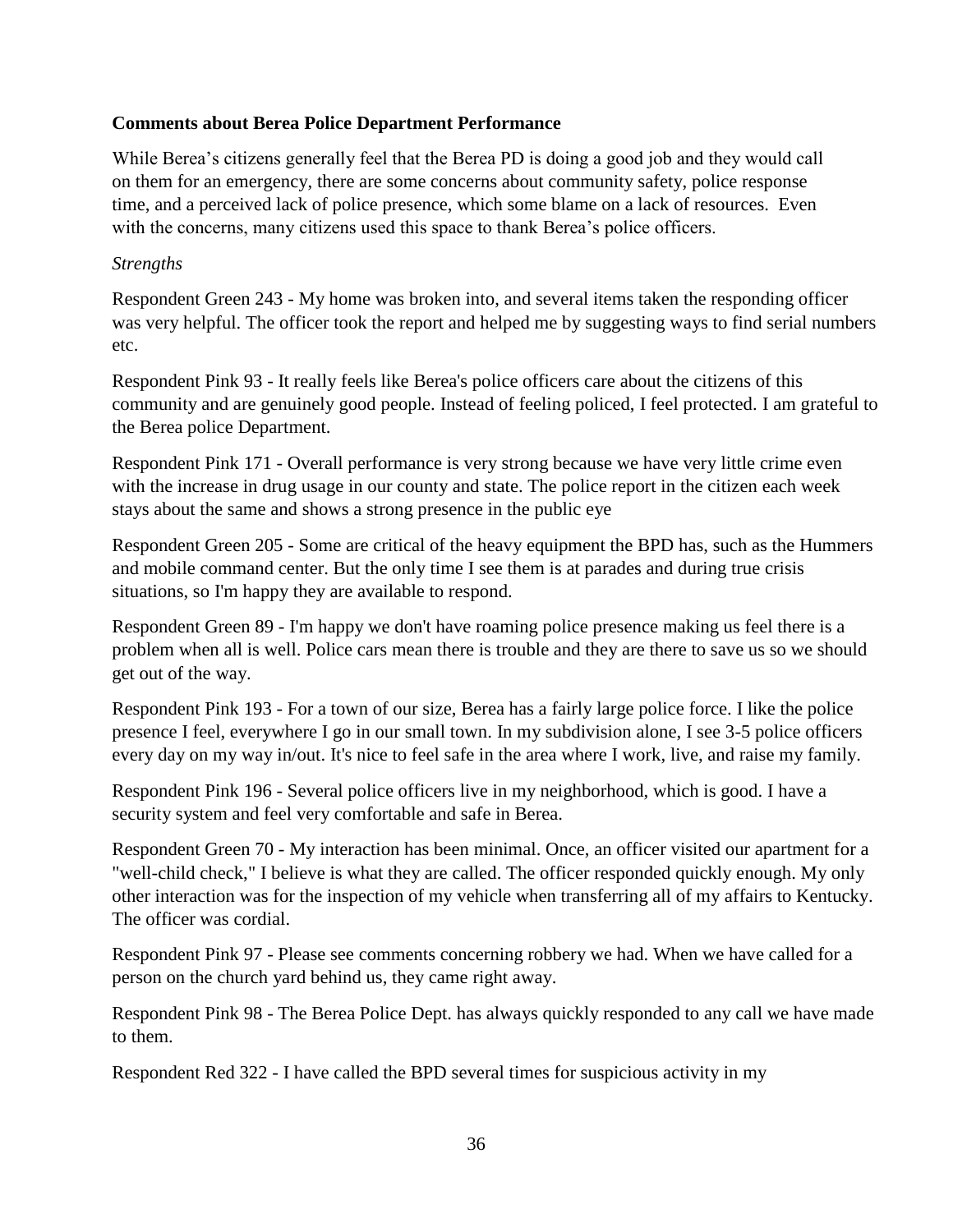neighborhood. They always come and check on it and have been very nice.

## *Weaknesses*

Respondent Green 61 - Had to go thru Richmond Dispatch to contact Berea Police.

Respondent Pink 95 - By-pass Berea Police. Call County or Highway Patrol

Respondent Pink 245 - I live on Lakeview Dr. off of South Dogwood. I have talked to 4 officers in the past 2 years and none of them knew where my street was located. Then, after I told them- they proceeded to tell me that I did not live in the city limit. They all thought that the city limits ended at Dogwood Heights. They told me they would have used their GPS to find the street. Seriously?! This is only my opinion- If the school bus drivers know the roads in the district, the police officers should too!! They should know the boundaries of the city limits too. This is of great concern for me! A police officer in Berea should never have to use a GPS to find a street. Berea is a small town- and not the size of Lexington, Louisville or London.

Respondent Pink 94 - I have never felt "unsafe" in my community until this recent chain of events. I don't feel that our police officers know our streets or our neighborhood and I am fearful about needing help because I don't know if they even care.

Respondent Pink 167 - Leadership is poor. I talk to several officers and employees. They are tired of long hours, minimal pay, and a boss that treats them poorly. They feel degraded. And I can see why. I don't even have a lot of respect for them.

# *General Concerns*

Respondent Green 213 - Overall, the majority of officers I have had opportunity to meet and interact, has been quite positive. As expected, there are a couple whom have some "attitude". I really enjoy living here and am satisfied with the police presence and level of professionalism. Thank you for this opportunity to offer feedback. My only request would be that officers should be reminded that not all arrests mean a person is either guilty or a bad person.

Respondent Green 253 - I have witnessed 2 domestic relations problems/ incidences. One 4 years ago where the cops were very heavy handed. And on one last year which was handled more patiently. There was also an unfortunate incident which involves a kid (5 years old) who came from a neighbor's house where he was playing and made a short detour to look at something in another neighbor's yard. The parents couldn't at find the kid for about 20 mins and they were reported to social services and the whole thing was blown way out of proportion. It was later thrown out, but the whole thing was crazy and caused a lot of embarrassment, confusion & hard feelings in neighborhood. The past year a "drunk" woman that I have passed on the street came and stole wagon, garden tools and some other small things one Sunday morning off the back deck. I was just getting out of bed, but quickly dressed and confronted her myself rather than call the cops. I told her if she needed something to ask me rather than steal. I think the police need more "community policing" techniques and I think there is a definite difference in how you are handled depending on class/ income/ color, etc. by the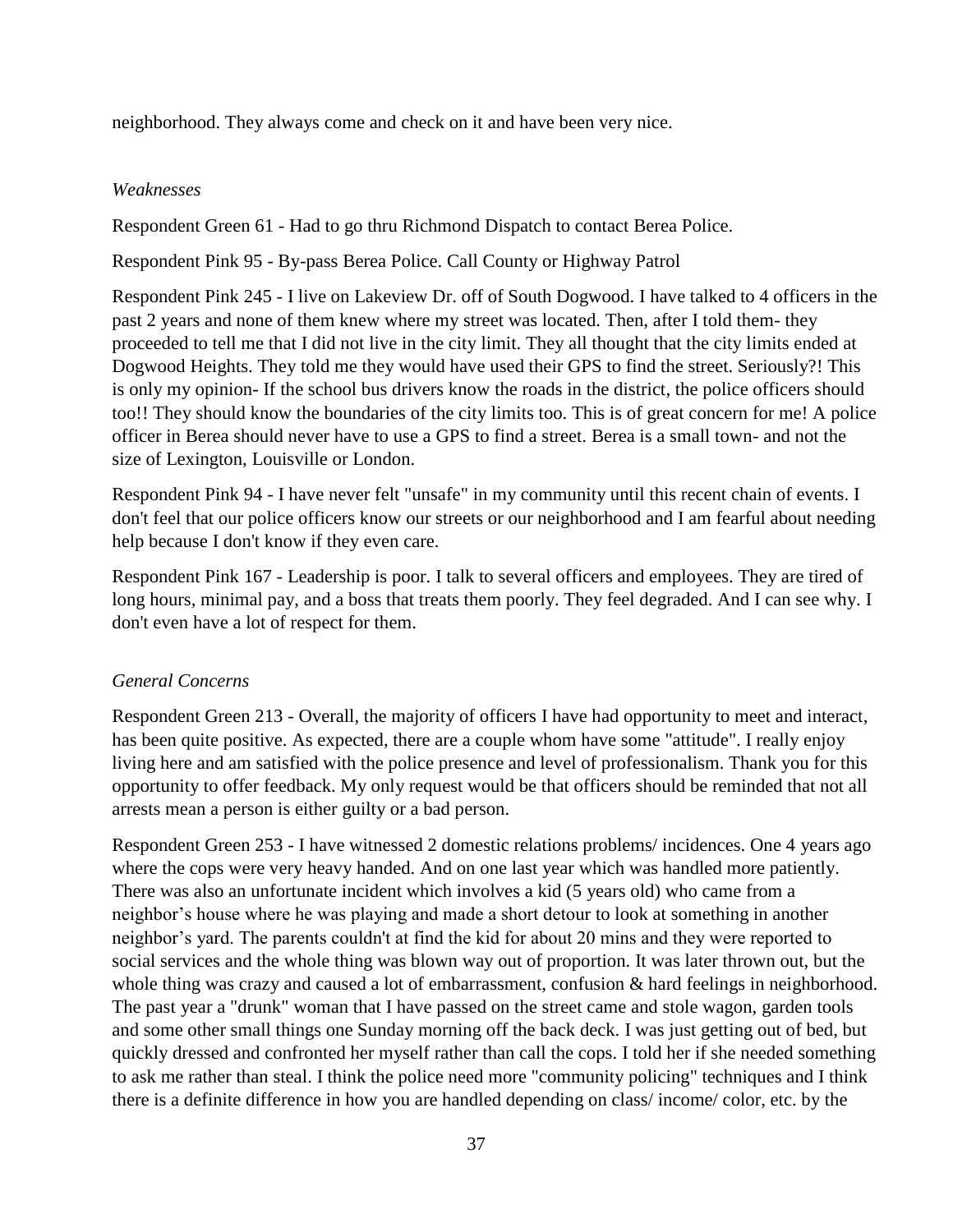police.

Respondent Red 233 - Yes, they are great with me -- a 70 year-old, white woman who lives in a middle class established neighborhood. I have, however heard of difficulties between students and the police, as well as racial issues. These may or may not be true - or may be overstated. Still, I worry and hope this is not true, and that the department is working on this as we all must do regardless of our jobs and backgrounds. I very much trust our police department.

Respondent Green 67 - Well there is a guy that has been well known, he is a no good for nothing. He ran from the police  $+$  he hide for a few day and known back to same stuff. They have a young boy about 4 I think he should be removed from the house, he takes care of himself. I have watch him as he play with my kids and not checked on for hours. I had feed him the same as I would if he were mine.

Respondent Green 66 - For questions 4 and 8 I have 2 different scores -> ability to respond to crime in general & overall performance I'd give a 4. However, related to drug activity I feel the answer is 2 or 1. I feel as a citizen -- and as one in a neighborhood with known drug house(s) blocks away very confused about why this activity continues without arrests & steps put to it. I understand Richmond is a huge junction for traffic btw Detroit & Florida --- and it seems Berea gets a trickle effect of that activity. I'd like to see community forums so member so our community can be kept more informed about what's being done (as much as can be discussed) and what citizens can do. This is big, scary, & seems a bit out of control.

Respondent Green 88 - My wife and I were sitting in living room watching TV around 8:30 pm one night. My wife forgot to lock door. A young man early 20s came in house. Dog stopped him at Door and held him at door till I got up and got kid out of the house. He seemed like he was on drugs and made a mistake. One outside, kid broke free and ran. Wife called Police. Officer came in less than 4 minutes. 3 cruisers out looking for kid. The young man didn't seem to be a threat. Only needs help. Told officer we would not press charges only to get kid professional help.

Respondent Green 86 - I am unsure how the PD deals with different people/situations. I am older, white haired woman, who does not look, act threatening. (I am sure all police persons are not the same) I would like the PD to have as much training as possible on subject and practice dealing with/on mental illness, homelessness, addiction, the pain humans are in....If we are to be helpful for our communities, the police come across so many messed up, injured people; they have to be compassionate and helpful, trained for the many conditions of humanity. If policing has a feel of power/position over others, this will produce an entirely different feel and action than as "servant of the people" feel and action.

Respondent Green 208 - Given that I reside on a dead end street that accesses the Berea College track and soccer field  $\&$  in an area that people often walk through or drive in to go to park, it would be nice if an officer would drive through or park at the end of the street occasionally. (Walnut Street.) The street is overall quiet, however there is a home that is frequently moved in/out of...not kept well and has been rumored HUD housing...problems there in the past, frequent change of residents, given people that walk through here...police presence would be appreciated (more often) Thanks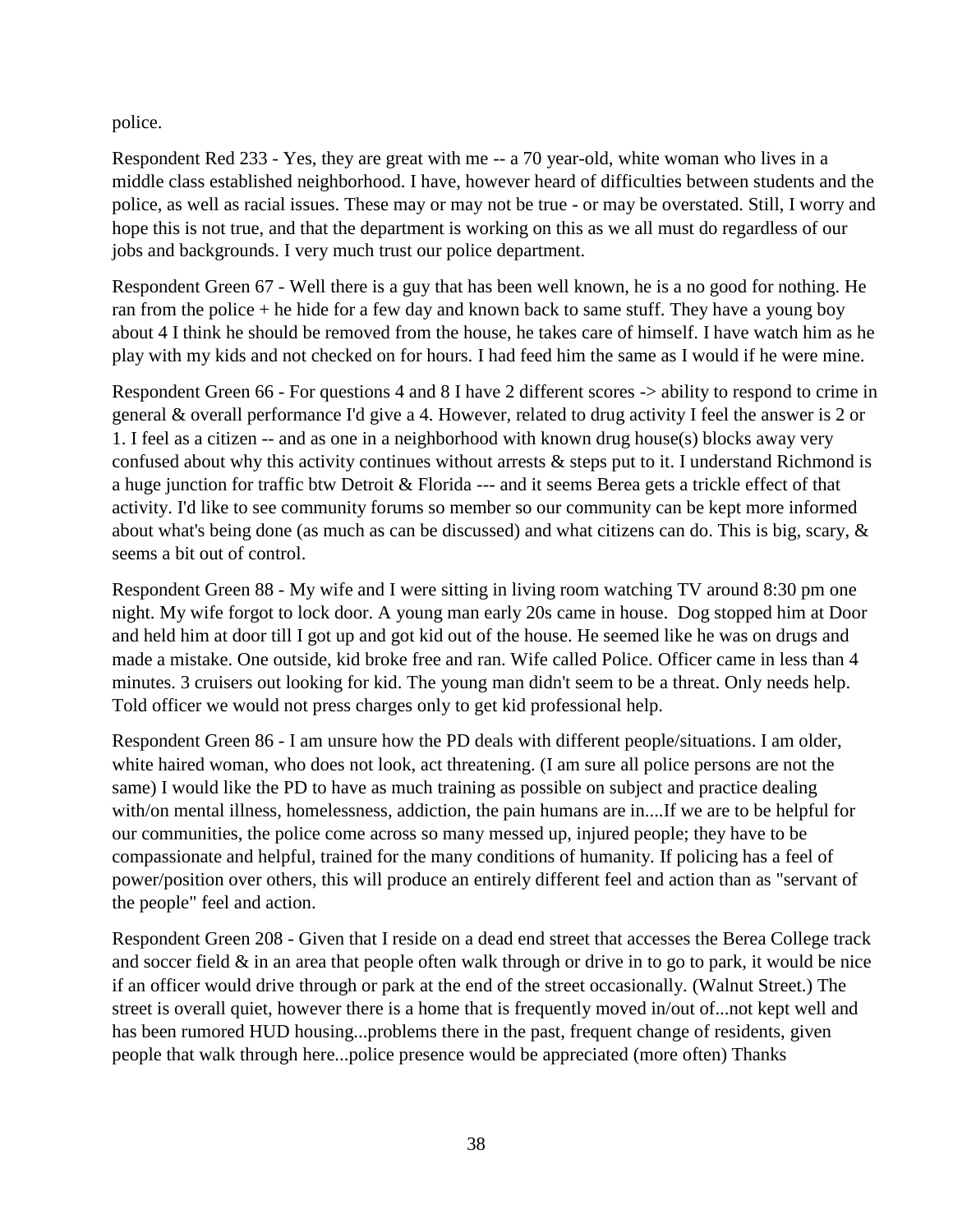Respondent Pink 275 - I don't have a lot of interaction with Berea P.D. I do appreciate our P.D for protecting and keeping us safe. The officers appear to always be very professional. They show respect for the law abiding citizens of Berea. Be Proactive: We don't want to become a Dallas. We don't want to become a Ferguson.

Respondent Red 128 - I use to be very close to many of your officers. In the past few years I feel as if the force has completely changed its officers. I no longer know hardly any. I use to be able to count on those few officer friends if I needed any help within my neighborhood, or in town. I feel slightly uncomfortable not being able to identify most of your officers. I do feel glad that the few encounters I've had were very positive (none recently, besides the wreck) my whole family comes from law enforcement. My brother in law is a trooper, my father-in-law is a retired police officer, and my husband as well, whom has recently decided to veer away from this profession and not pursue it any longer so maybe I'm extra critical of the PD. Overall great dept.

Respondent Pink 175 - I suspect that the Berea Police would have increased capabilities if they had more manpower, equipment and resources

Respondent Red 123 - Berea Police: 1. you need a bigger work place.2. A raise. 3. Wear police cam. P.S.

# *Police Presence Concerns*

Respondent Red 199 - I don't see the police in my area very often. However, last week they sit here for 2 days watching the speed of traffic Pinnacle St.

Respondent Pink 166 - Speeding occurs regularly on road in front of my home but rarely see anyone stopped. Speed limit needs to be reduced due to Pine Valley Drive intersection and new Dollar Store traffic.

Respondent Red 225 - Need to patrol the speeders on Kenway Ave they drive way too fast, never see anyone stopped for it. Also most people run stop sign at Glades Rd. When turning off 1016. Happen a lot!!! If they would ticket people, the city would have more money. They are disregarding the law!!

Respondent Green 267 - Really like our police force. Wish they would patrol all over town more, especially if crime and calls pick up in a neighborhood (Police know which areas are "hot" areas). If anyone knows police can drive by at any time it is both a deterrent and a reassurance. Our neighborhood has had issues recently - over several days - and when we call, Police come. But then that was it. Wish they would have continued patrolling, just driving through, but neighbors had to call for that. Also, cannot easily find of remember the 911 phone number -- takes forever to find -- and then to see if Richmond prefix. Dispatch person is not always best with mannerisms.

Respondent Green 60 - Neutral in response time because I have never called for help from BPD. Police presence in my neighborhood is what I consider weak because our street (Washington Ave) is used as a connector from Broadway. There are speeders all times of the day and night. The cab company drivers are the worst of the speeders and I have personally complained to the owner and reported the problem to the BPD.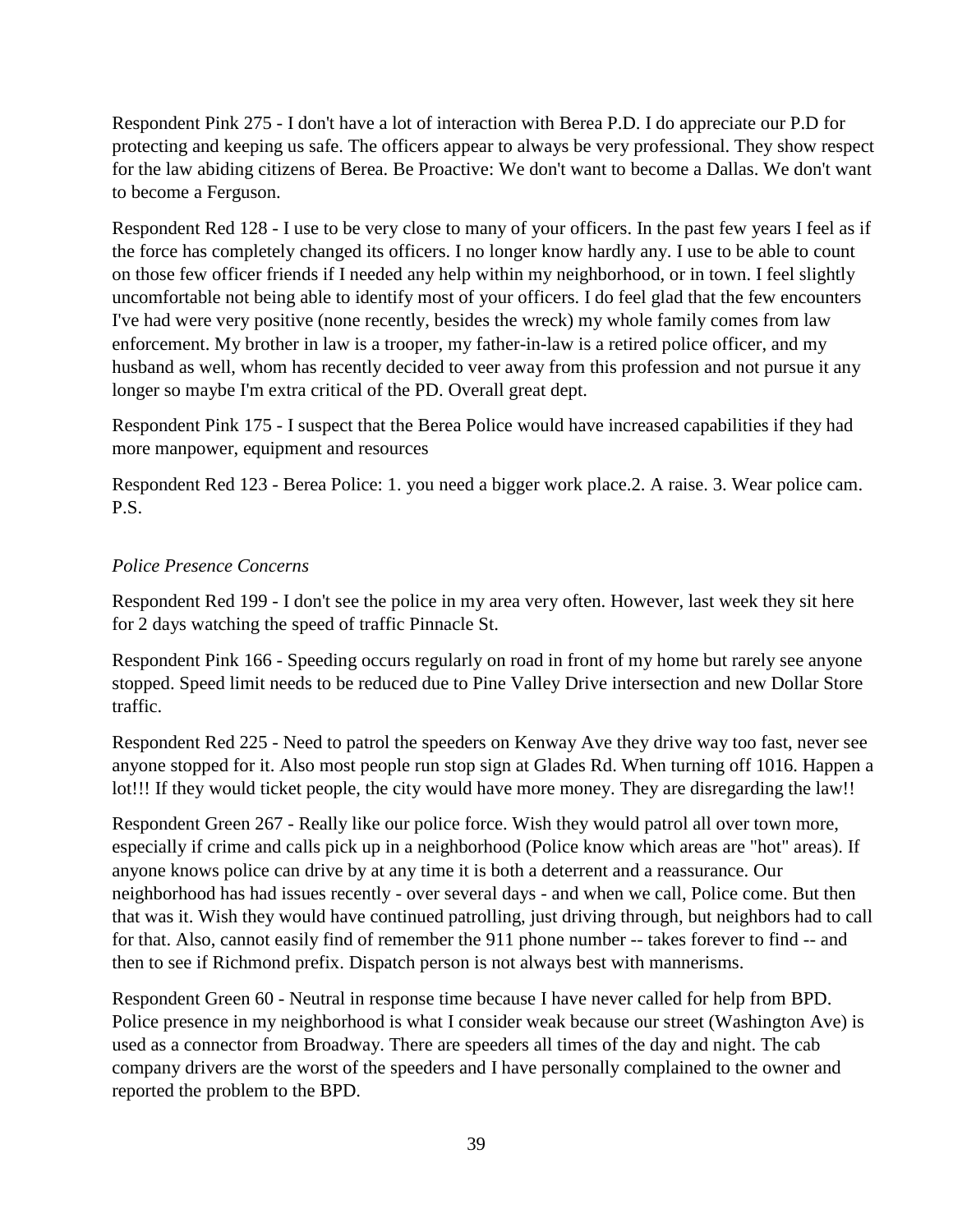Respondent Green 82 - need more Slate lick area

Respondent Pink 168 - Wish they would cruise thru neighborhood more often.

Respondent Pink 169 - Do not see patrolling my neighborhood. I live in the Oaks. More presence please.

Respondent Red 118 - My family and I live in Mooreland Estates which I have always felt safe in. Recently there have been a few shady people just driving around and a few of our neighbors have had things taken. I have seen the police officers occasionally make a round in the neighborhood but I think that it would be nice if they could come more often. Since there is more construction work going on at the Elementary school it's sad, but people will try to steal. That's my only suggestion.

Respondent Red 138 - Don't see police in our neighborhood, no reasons for a 911 call, no crimes. Do know they respond fast from other people in Berea.

Respondent Red 139 - I just wish they would patrol my street more especially at night I am an elderly lady and live alone on a dead end street

Respondent Red 140 - Not enough presence in our neighborhood. Very seldom see any patrolling in our area. Especially during Shannon Johnson traffic on our street. Excessive speed during morning & afternoon hours when parents bring & pick up kids--PLEASE look into these this fall!!!

Respondent Red 145 - We hardly see any patrol in our neighborhood. This is the Vineyard sub. & also Vineyard Estates Thanks

Respondent Red 201 - I live in a subdivision where we are the only House in the city limits. I would like to see the Berea Police drive through occasionally  $\&$  feel as though we have protection  $\&$ visibility from our local police.

Respondent Red 297 - In my subdivision you very seldom see any police driving through our neighborhood.

Respondent Pink 290 - I would like the police to enforce on street parking in Beaumont. It is not enforced, yet it is prohibited. The problem is continually getting worse, especially in the house section. It is also a safety issue, as you can't spot children easily behind cars.

# *Concerns about Police Response*

Respondent Pink 235 - Had our garage broken into when we were home. Neighbor witnessed the theft/robbery + could see the guy @ his car on the interstate. Called 911 - said they dispatched but officer never showed. Luckily the thief's car wouldn't start - so he was stuck on the interstate. Called 911 back after 10-15 min -- still no one showed. Called KSP -- responded immediately. Stolen goods were returned.

Respondent Red 304 - Would probably call Madison County Sheriff first - best results.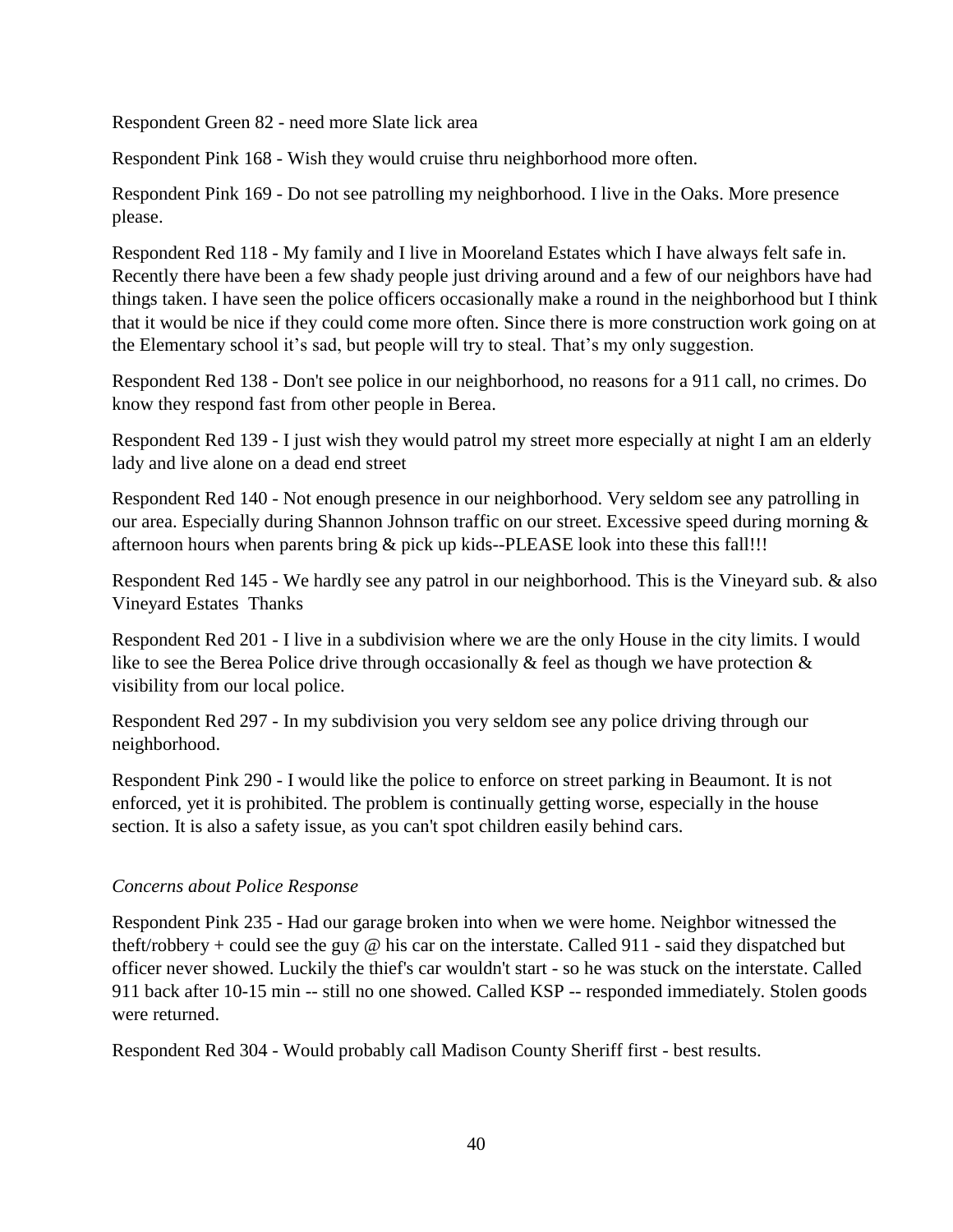Respondent Pink 265 - They could smile back when I smile at them in community. I called because of suspicious problem in neighborhood, if it was a robbery or invasion - would have been too late. It was over 1 hour response!

Respondent Pink 284 - Over the past year, my neighbors have personally gone to the Berea PD to report illegal activity in our quiet neighborhood. They have ALL been dismissed and the activity remains in our neighborhood. The woman who houses transients and persons with existing records needs to be EMD'd to Eastern State before she becomes a hazard to others or to herself. As of current the only thing I can say about your Dept. is that they do an outstanding job pulling over citizens who do not wear seatbelts or speed down Dogwood Drive but other than that, I cannot count on them to protect myself, my family or my neighbors.

Respondent Red 137 - No response for 1/2 hour to motor vehicle breakdown on busy intersection-Actually never did respond. Tow truck removed vehicle no police present.

Respondent Red 307 - >4 yrs. ago, we've called for neighborhood disturbance(s) + either > 30 min. response time or none @ all. Criminals gone by then! Does not instill confidence in BPD!

# *Thanks*

Respondent Green 324 - Keep up the great work! #BluelivesMatter #AlllivesMatter!

Respondent Green 58 - Again, I have nothing but admiration for the officers who daily perform such a thankless job. It gives me a sense of security to see them on my street, the Park, or anywhere else. Thank you.

Respondent Pink 152 - Thank you for all you do to serve and protect our community.

Respondent Pink 154 - The police department is a great one--but, as any department of security there is always room for learning, increasing responsibility and mature in love, numbers to cover department, and improvements. Thank you for all you do --you put your lives on the line every day because of evil, low morality, etc. Wish everyone that answers this survey tells you they pray for you every day. We do. Lord blesses you, keep you safe, and watch over you & family. God bless you.

Respondent Red 266 - We can all improve and I think the BPD works at this every day. Do your best or go home.

Respondent Pink 180 - Good job! Our world has changed. We are proud of all who serve. Thank you!

Respondent Pink 183 - I SUPPORT OUR COPS!

Respondent Pink 315 - Fortunately have not had much dealing with or need for police help. Thank you all for your service. 7/9/16 - Didn't have enough lead times to respond to this survey (1 week). Was away - am sending anyway. All hearts are broken due to recent news @ Dallas. Again, thank you for your service.

Respondent Pink 320 - Overall I think they do a good job.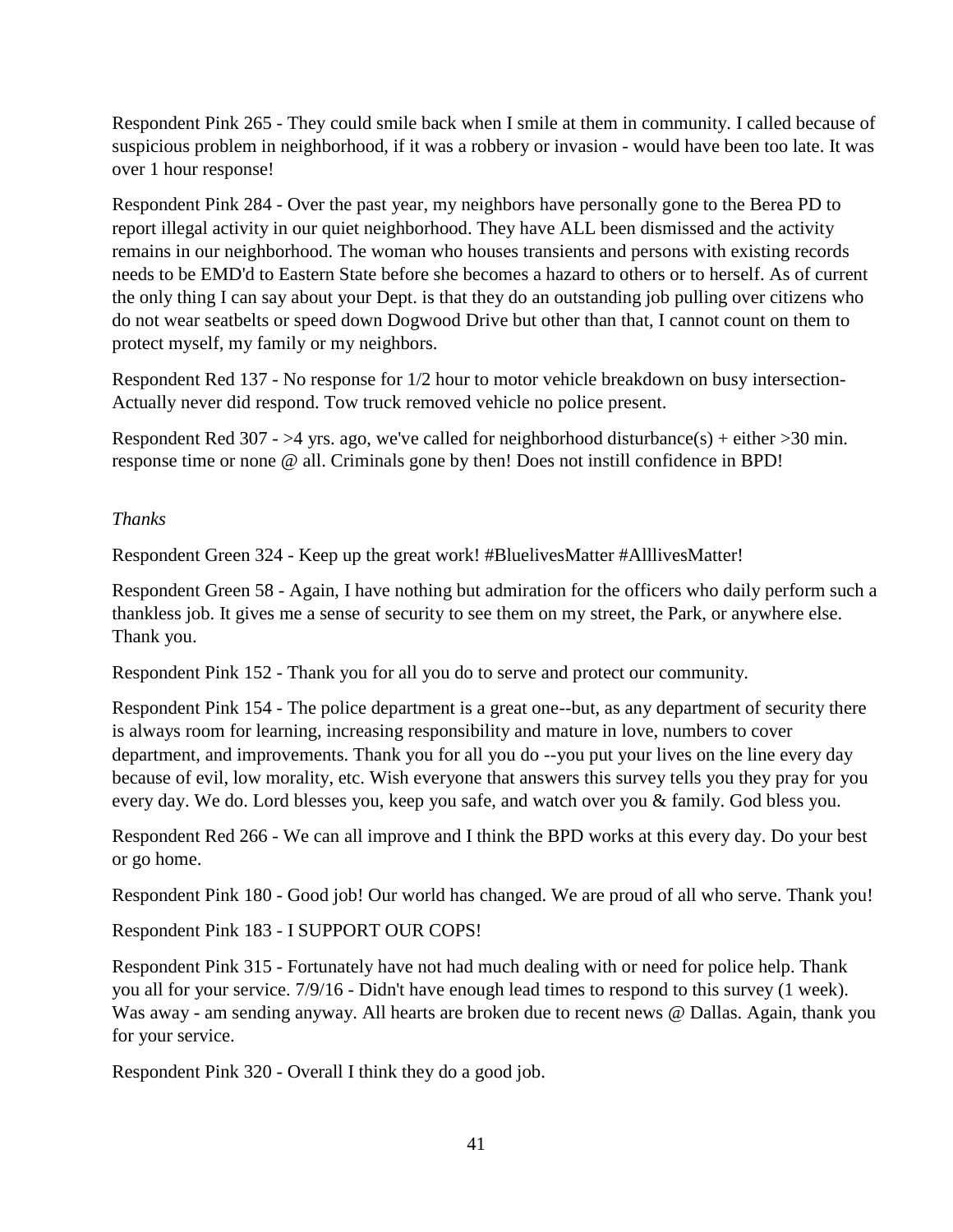Respondent Pink 992 - Awesome Police Department!

Respondent Red 146 - "Do all you can do to keep us all safe thank everyone very much and God bless you all" "Keep up your good work"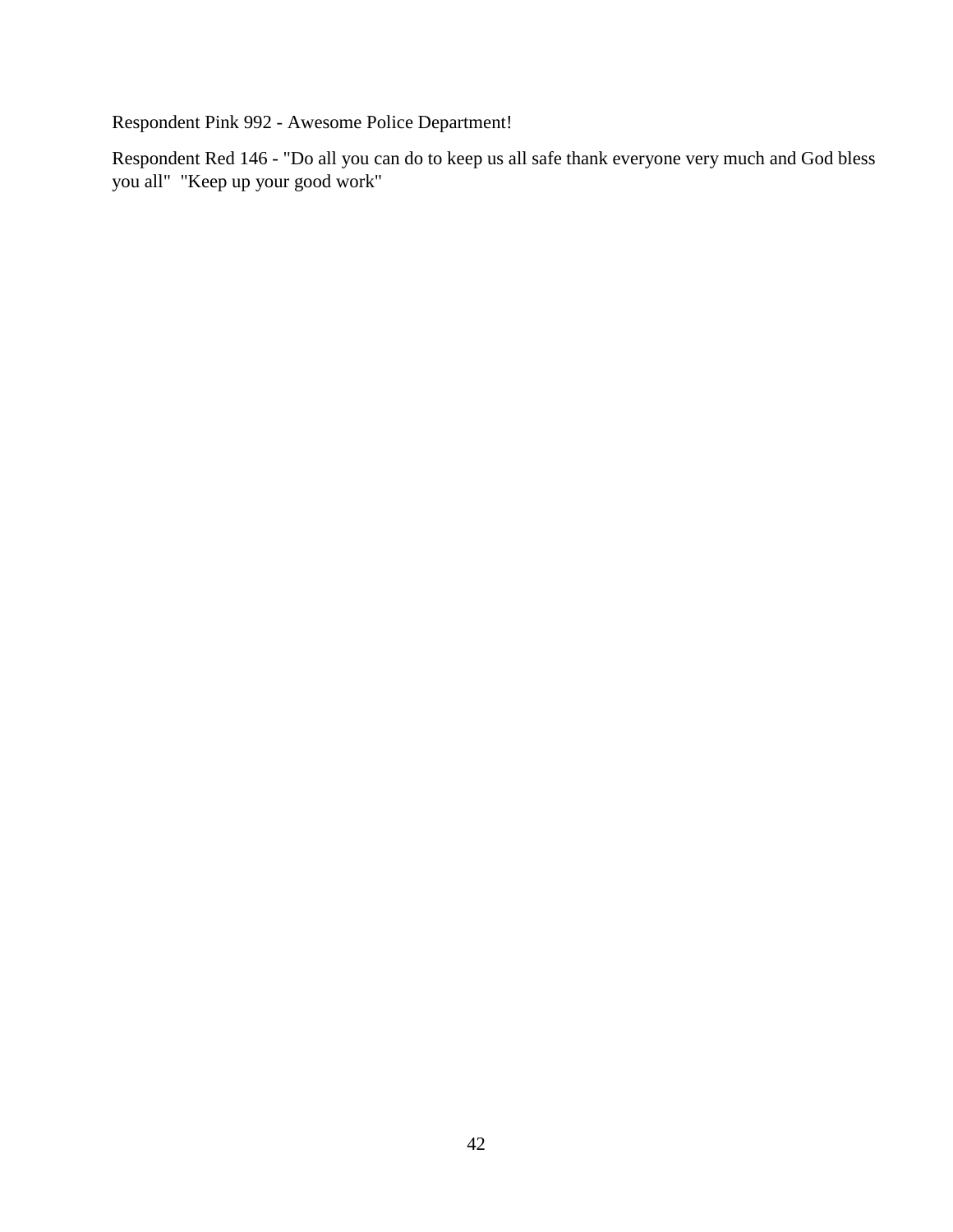#### **Section VI: Citizen Comments**

<span id="page-42-0"></span>Citizens appreciated having an opportunity to express their thoughts and concerns. The information repeats earlier sections, concentrating many of the trends present in previous sections, such as concerns about drugs and drug-related crime, police presence, and a general appreciation for Berea PD. However, the  $2<sup>nd</sup>$  and  $3<sup>rd</sup>$  questions also reveal a desire for more contact with and knowledge of the Berea PD, along with more communication about crime and crime-fighting efforts.

*1. What is your #1 safety concern here in Berea?*

There was a wide variety among respondents' safety concerns. Among the 233 comments, an overwhelming number of citizens were concerned about drugs, frequently grouping drug concerns with other, such as child safety and harassment. They were also concerned about property crime, such as burglaries, break-ins, car theft, and vandalism. Many just wanted their children to be safe, some without citing specific threats, and others concerned about drugs. Other concerns were alcohol, especially in light of the recent vote permitting alcohol sales in restaurants, traffic, harassment either prejudice-based or by gangs or "thugs," with a few being concerned about terrorism and mass shootings. Finally, some had concerns about police presence and recommendations to the City for safety measures.

#### *Alcohol*

Respondent 246 Red - Curious how introduction of alcohol will impact crime in Berea (if at all).

Respondent 43 Blue - Alcohol coming into to our town! We hope this do not bring more trouble for you!  $+$  Us!

Respondent 109 Blue - Drunk drivers. Transients from I-75. Meth addicts/ dry users breaking into cars.

#### *Concern for Specific Populations*

Respondent 122 Red - Children, College Students, elderly, single parents.

Respondent 269 Pink - Young thugs and drug activity.

Respondent 288 Pink - Safety for my kids. Thieves.

Respondent 189 Pink - Safety of our children.

Respondent 193 Pink - Protection of my children, especially in school

Respondent 27 Blue - Welfare & safety of our children.

Respondent 271 Blue - Safety for our children.

Respondent 279 Blue - The safety of our children in all situations.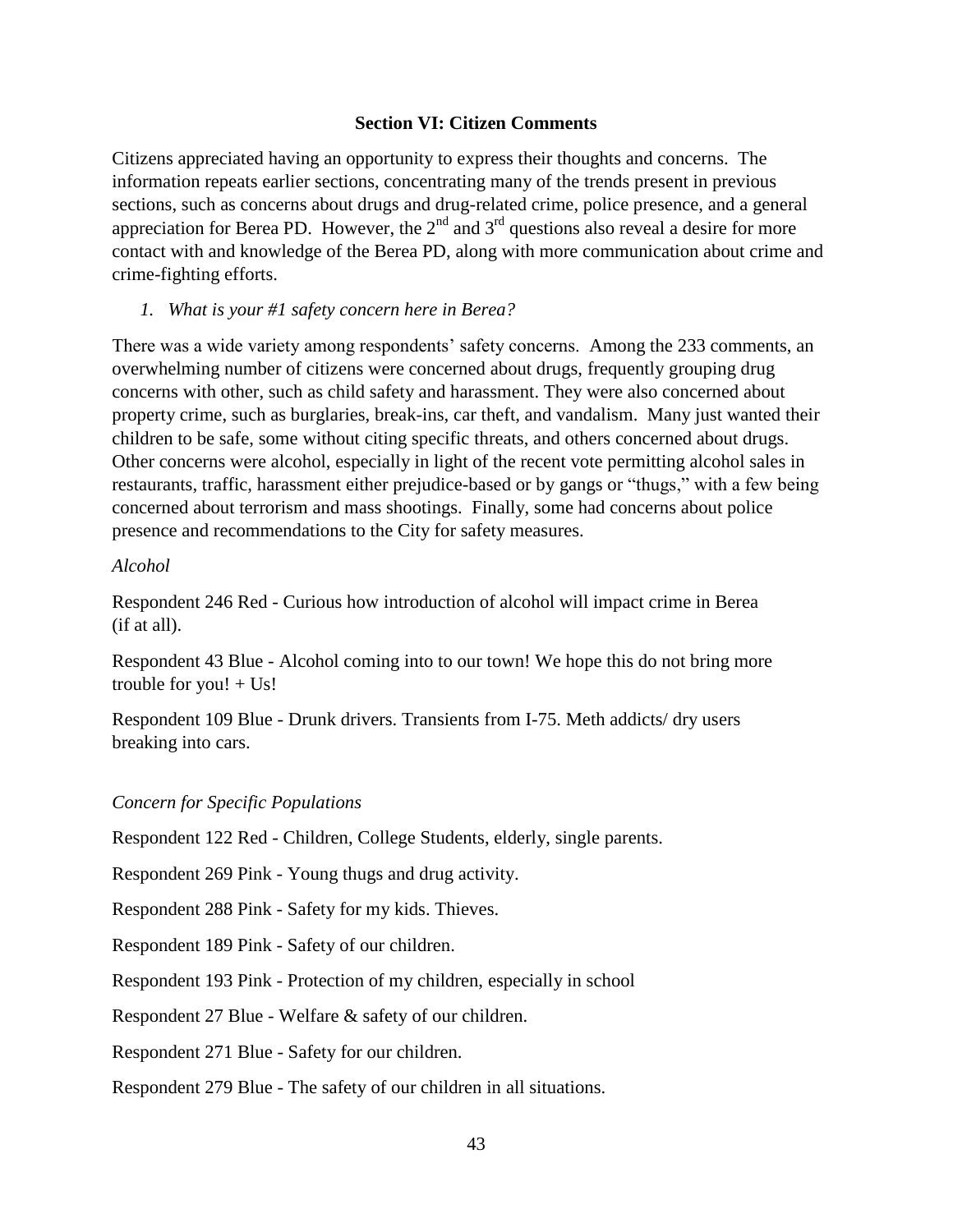Respondent 164 Pink - Keeping drugs out of Berea and away from our kids/ schools.

Respondent 291 Blue - My children play in the parks (soccer, softball + play) + on numerous occasions illegal drug activity was present.

Respondent 253 Green - Drugs are a big concern but I am torn about reporting use of drugs because the system is broken and we need to do something other than jail our community kids. (Selling drugs I would always report!) I usually try to let them know I am watching - as deterrent most of the time it works. After a 6th grade girl on the street got pushed around cutting through the park one day. I went over to the park and sat in my car to watch for a few days after. But nothing more happened - but this needs to have a presence at times - usually early fall and late spring when school gets out.

Respondent 227 Red - Drugs. Things for young people to participate.

Respondent 93 Pink - To protect my family. I cannot think of anything dangerous in Berea. Parks, roads, schools, etc., all seem safe.

Respondent 210 Blue - Crime rate is increasing everywhere! Being a single women I feel afraid at times, but living in a low crime area such as Berea gives me peace of mind.

### *City Concerns*

Respondent 282 Blue - More street lights in unlighted areas.

Respondent 157 Pink - the city parks after dark

Respondent 266 Red - Drugs, child abuse, elder abuse, better street lighting.

Respondent 89 Green - Cyber Bullying... Internet bad guys.

Respondent 218 Green - Flooding on Cherry Rd.

Respondent 106 Blue - Break-ins because of the economy. More are becoming thieves because of job loss, etc.

# *Drugs and Property Crime*

Respondent 184 Pink - Drugs are a real problem. Property crime stems from illegal (and legal) drugs as does violence. Another overlooked issue is on-street parking in neighborhoods that prescribe against it. It's unsafe and it hurts property values. This should be enforced by the police department. People drive far too fast through these neighborhoods and swerve around the cars parked on the street. Someone is going to get hurt badly. We wish we could let our kids ride bicycles through the neighborhood but it's far too unsafe to risk it.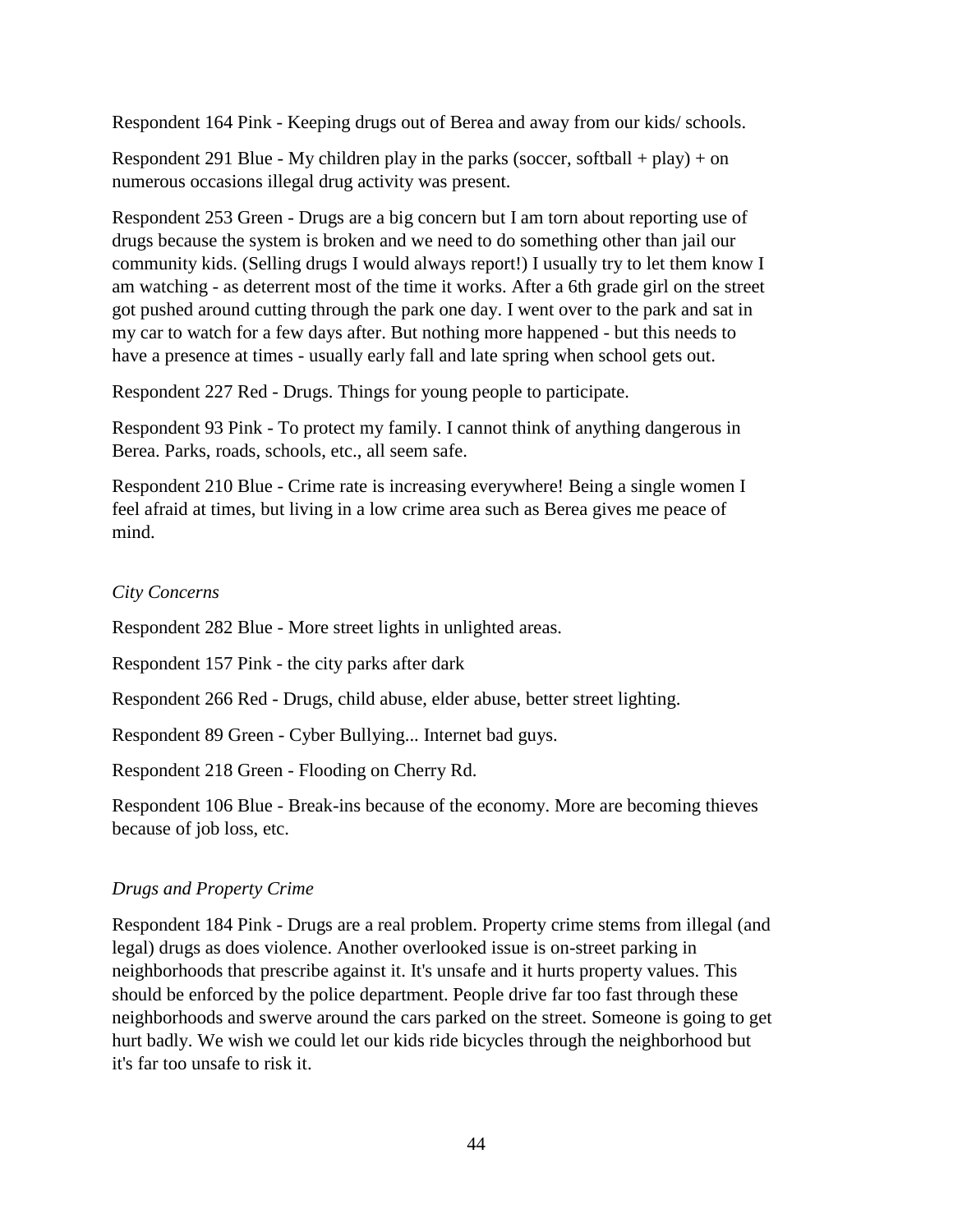Respondent 101 Blue - The drug problem -- potential for even more crime such as home break-ins and personal attacks. Many residents are older and may be perceived as easy targets.

Respondent 120 Red - Drugs and robbery/burglary related to drugs. Finding dirty used needles all over town is dangerous. People offering drugs to our children in the restrooms at McDonald's on Glades Road.

Respondent 130 Red - Thefts. I feel drug use is up and those people have to steal, so we have an obvious problem.

Respondent 140 Red - Drugs, theft. I have been a victim of theft twice within the last 4- 5 years.

Respondent 148 Red - proliferation of illegal drugs and property crimes that stem from that proliferation.

Respondent 18 Blue - Theft - we've had several incidents of theft from our home/property over the years. "Meth heads" are a concern, don't like people w/ fireworks. No other issues generally.

Respondent 281 Blue - Random break-ins - random vandalizing by teens + drug abusers. Increase in drug abuse and all that goes with it.

Respondent 154 Pink - Drugs; fireworks--personal in neighborhoods. That so many pedophiles live in area. Speeding.

Respondent 309 Red - Crimes related to drug abuse. Irresponsible drivers. Large % of drivers who ignore stop signs and red lights (same as everywhere in country).

Respondent 9 Blue - DWI's, driving under the influence of drugs.

Respondent 119 Red - Drugs with the younger generation

Respondent 128 Red - Drugs and people soliciting money for drugs on the corner by Walmart. I also watch \*A LOT\* of drug deals go down, many a day. Wish that could be monitored more! I would call, but by the arrival time of a police officer, they would be done already. Drug control is my biggest concern here.

Respondent 170 Pink - Drugs seem to be bad everywhere. I am never around or know of anyone who is around drugs but this is an ongoing problem that all communities face.

Respondent 213 Green - Drugs and drug related-especially among the youth (under 20)

Respondent 222 Red - Drug use and all the things that are associated with it, such as robbing, killing, stealing, unable to work. Draining our tax dollars and increasing. Refusing to work!

Respondent 23 Blue - Probably drugs, but I don't hear much about this; I know the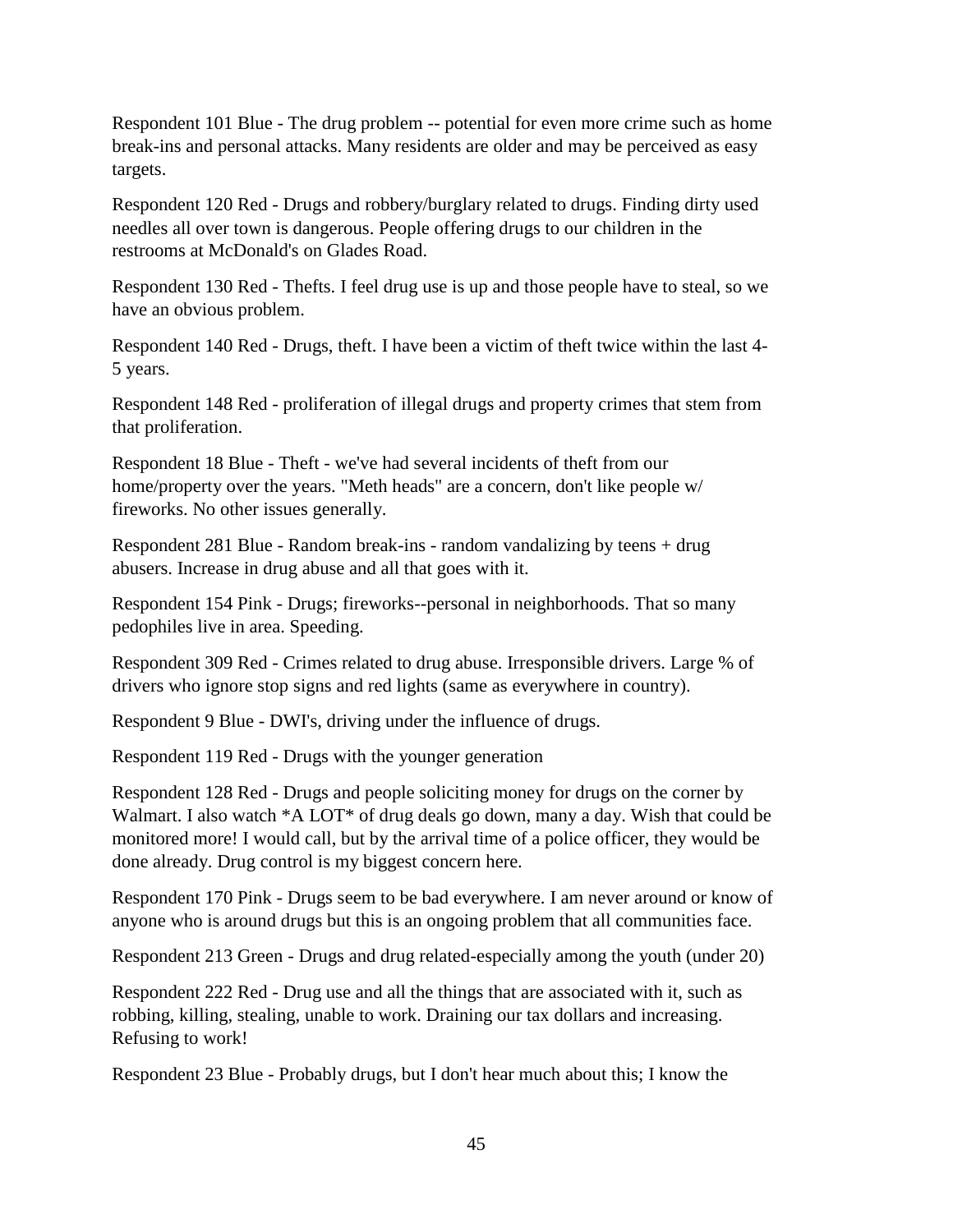police are vigilant.

Respondent 237 Blue - Not experienced in any situations or even know of those who have suffered but drug use among young people, in particular high school kids. So many future problems averted if can reach them before they become seriously involved.

Respondent 265 Pink - Increase in drugs and problems it causes.

Respondent 58 Green - Drugs. We are seeing way too much of it between Mill Street and Jefferson Court.

Respondent 60 Green - Drugs - we have witnessed used syringes in our street many times. Have also seen them at different locations in town.

Respondent 62 Green - Drug deals at parks, schools, Walmart parking lots.

Respondent 69 Green - I have concern, there are people that are on drugs, that would break in on you to get money or drugs. From you, they don't have to live in this area, I think this area is pretty good, but I live alone.

### *Harassment*

Respondent 201 Red - MAKING SURE GANGS ARE Either Broken up or avoided in our community -continue to fight war on Drugs-I hear people say "Everyone knows who the drug dealers are in Berea, why doesn't the police do something". (i.e. BUST THEM)

Respondent 312 Red - Too many drugs & thugs. Crazies get crazier.

Respondent 241 Pink - Drugs/Theft/Thugs

Respondent 303 Pink - A tie between drugs and open discrimination against race and LGBT.

Respondent 308 Blue - Too many guns and confederate flags.

Respondent 262 Blue - I share a house with several young people including my daughter. All of them rarely walk or bike to work. They sometimes experience harassment by motorists when doing so. I always worry when they are out.

Respondent 207 Green - I worry most about hate-based harassment and substance abuse and how these affect our young people.

Respondent 285 Blue - My #1 safety concern is for those folks that are being targeted by hate  $+$  prejudice. People who are not straight  $+$  white take a risk walking to Walmart. I have stood on a corner waiting to cross the road when a vehicle drives by yelling racial slurs at the black college student standing beside me.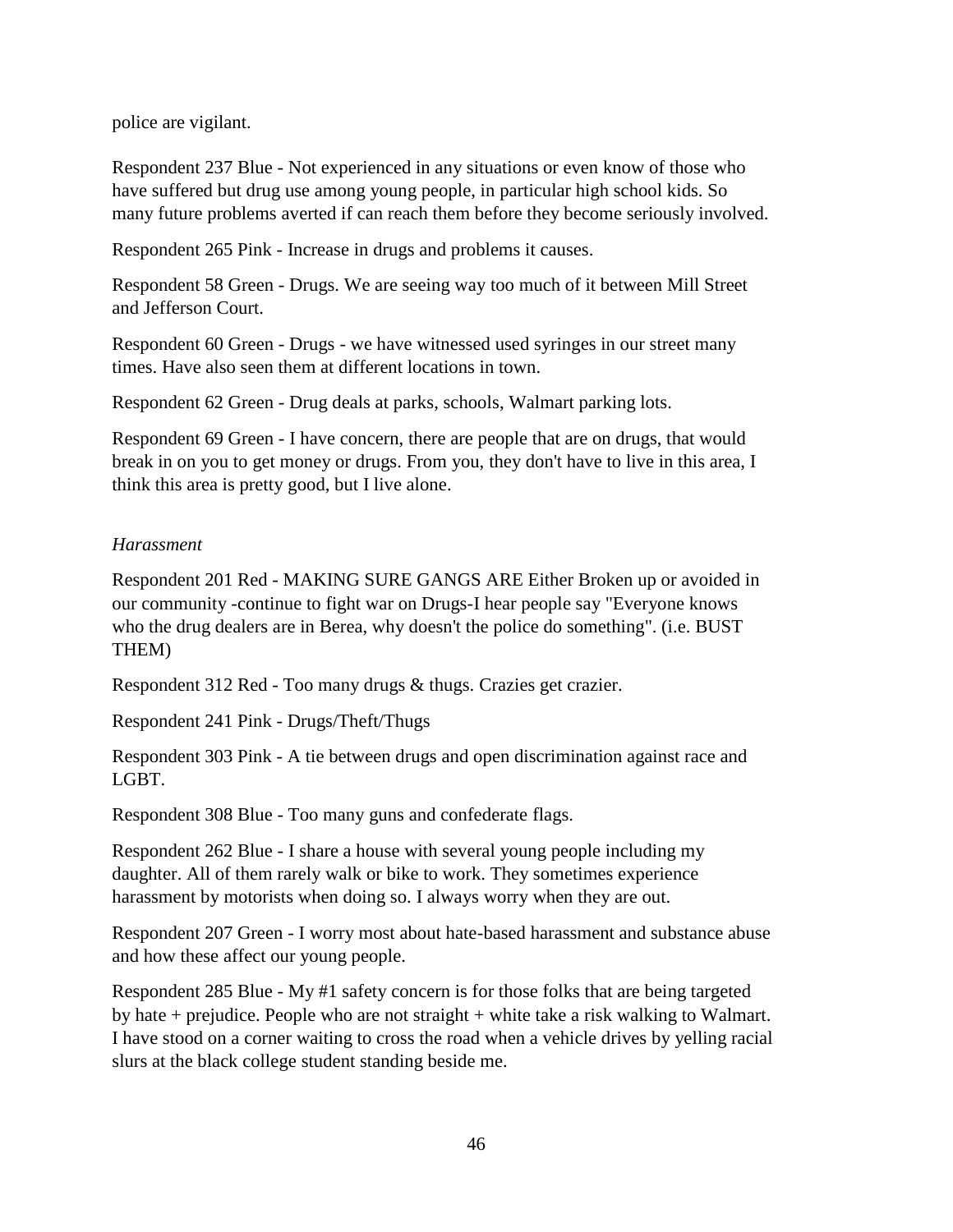Respondent 992 Pink - Protestors, Crazies! Drugs! "Combination."

Respondent 88 Green - No gangs of kids, no graffiti. No people drinking scoping out neighborhood. Keep the homeless off the streets. Hopefully they have a shelter for them.

Respondent 68 Green - Thugs at Walmart. People driving distracted (on phone etc.).

Respondent 81 Green - Unstable people with weapons like our son's childhood, friend (name withheld). Domestic situations that spill over to others / hotheads or drunks

# **Property Crime**

Respondent 250 Blue - Thieves have shown up lately and are causing huge problems for so many people. Also, drugs are so bad in our community. The two are likely related.

Respondent 179 Pink - My elderly parents. They are 96 and 90 years old. They live in their own home and are afraid of home break-ins. They have lived here their all their adult lives and involved many businesses They love Berea. It is great place to grownup.

Respondent 151 Pink - Burglary, break ins, cell phone use while driving! Senior's safety concerns. More security for civil events!

Respondent 316 Pink - Petty theft which is an aggravation and can turn into a personal safety issue.

Respondent 15 Blue - Thefts- it seems like there are a lot of cars broken into, trailers stolen & storage buildings broken into.

Respondent 190 Pink - Keeping my household safe-- The #1 safety concern for my husband& I is the chance of burglary or a home invasion.

Respondent 25 Blue - Someone breaking in to my house. I live alone

Respondent 257 Pink - Break-ins: My parents car was broken into and my mother's purse stolen from the BCS parking lot. I've heard of this in other areas.

Respondent 290 Pink - Break ins. Crime spilling over from massive apartment complexes.

Respondent 96 Pink - I have no real safety concerns at this time. If i did, it would probably be something like a home invasion or break-in, since I live alone. Crimes like that seem to be on the increase in other cities.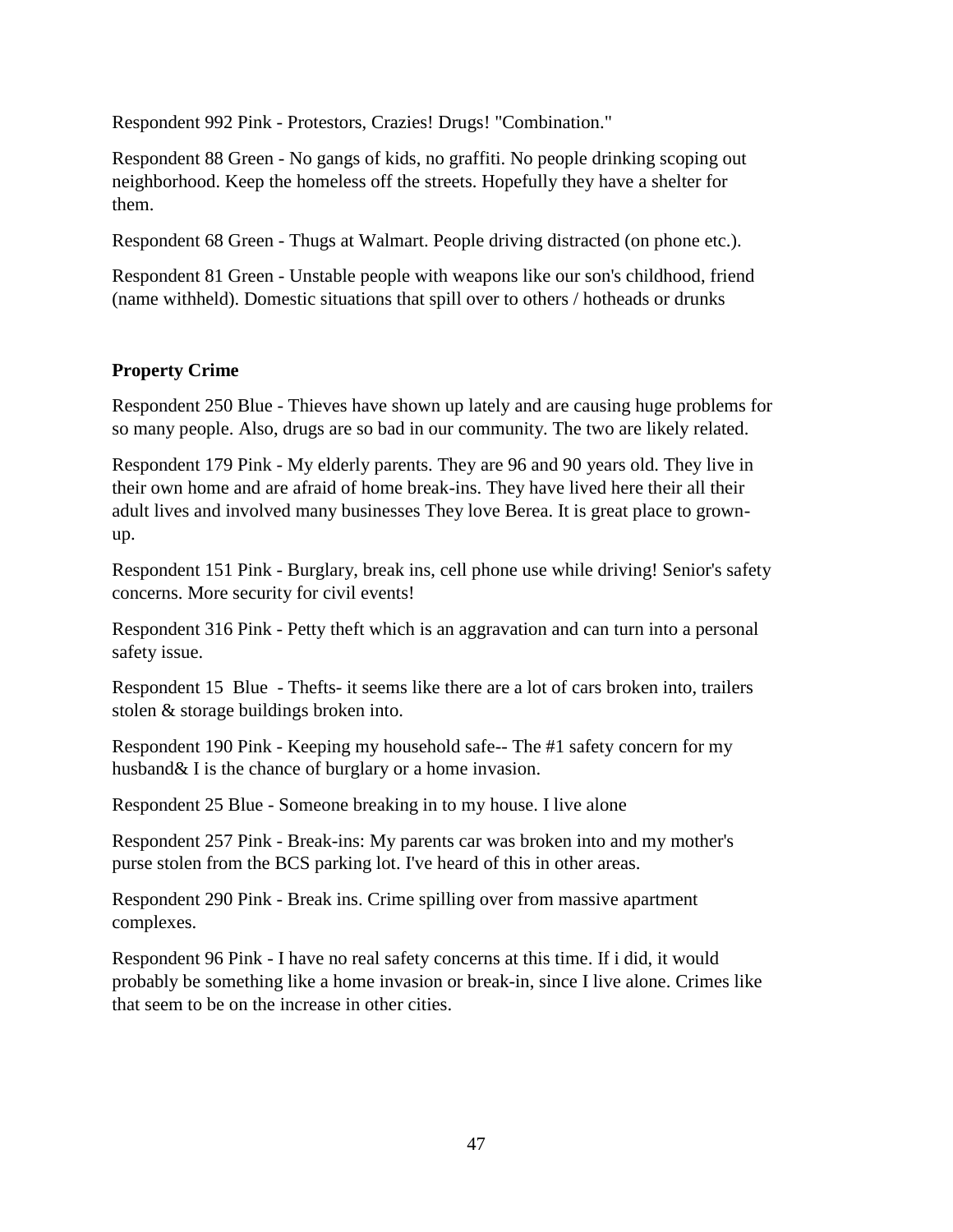#### **Mass Violence**

Respondent 91 Green - terrorism. drug control

Respondent 82 Green - Explosions, or somebody to come into a work place, Walmart, or anywhere, and just start shooting people.

#### **Traffic**

Respondent 1 Blue - Speed limits, home break-ins are my worries - I work out of town so do not see or hear much.

Respondent 113 Blue - Irresponsible drivers. Door-to-door solicitors.

Respondent 125 Red - The Way some People Drive. Some drivers disregard traffic control devices and put other motorists in danger.

Respondent 20 Blue - There are several motorcycle riders who regularly travel Prospect St. below Boone Tavern, who are recklessly traveling at a high rate of speed which also makes a disturbing loud noise problem as they accelerate. If they are not stopped, then on someone else will be seriously hurt.

Respondent 220 Blue - I live on Big Hill Rd between the shell station and Moore's Grocery. I would love the police ticketing drivers who speed through this dangerous stretch of roadway. I've seen several accidents occur while live here. The cars, trucks, semi-trucks loaded with huge logs, go too fast. Why not put an officer on the road? People would slow down if they knew they could pay a fine. You can use my driveway to park your car to observe the speeding vehicles. It's dangerous! Thanks

Respondent 255 Blue - Within the past ten years our traffic has increase a lot. Many drivers are more concerned about being first rather than safety first.

Respondent 26 Blue - Stop sign + red light people runs

Respondent 286 Green - The pedestrian traffic on Scaffold Cane Rd.

Respondent 294 Green - Drivers going too fast on Boone Street, Scaffold Cane and other similar roads. Not enough crosswalks on Chestnut. Not enough safe routes for street cyclists.

Respondent 299 Blue - Observance of 4-way stop intersections & regulations RE: Those riding bikes.

Respondent 323 Blue - Cars speeding through town, esp. Big Hill Rd/Prospect St.

Respondent 5 Blue - traffic/pedestrian accidents

Respondent 61 Green - Speeding. Loud motorcycles. Pickup trucks.

Respondent 98 Pink - Drivers who do not come to a complete stop at red lights and stop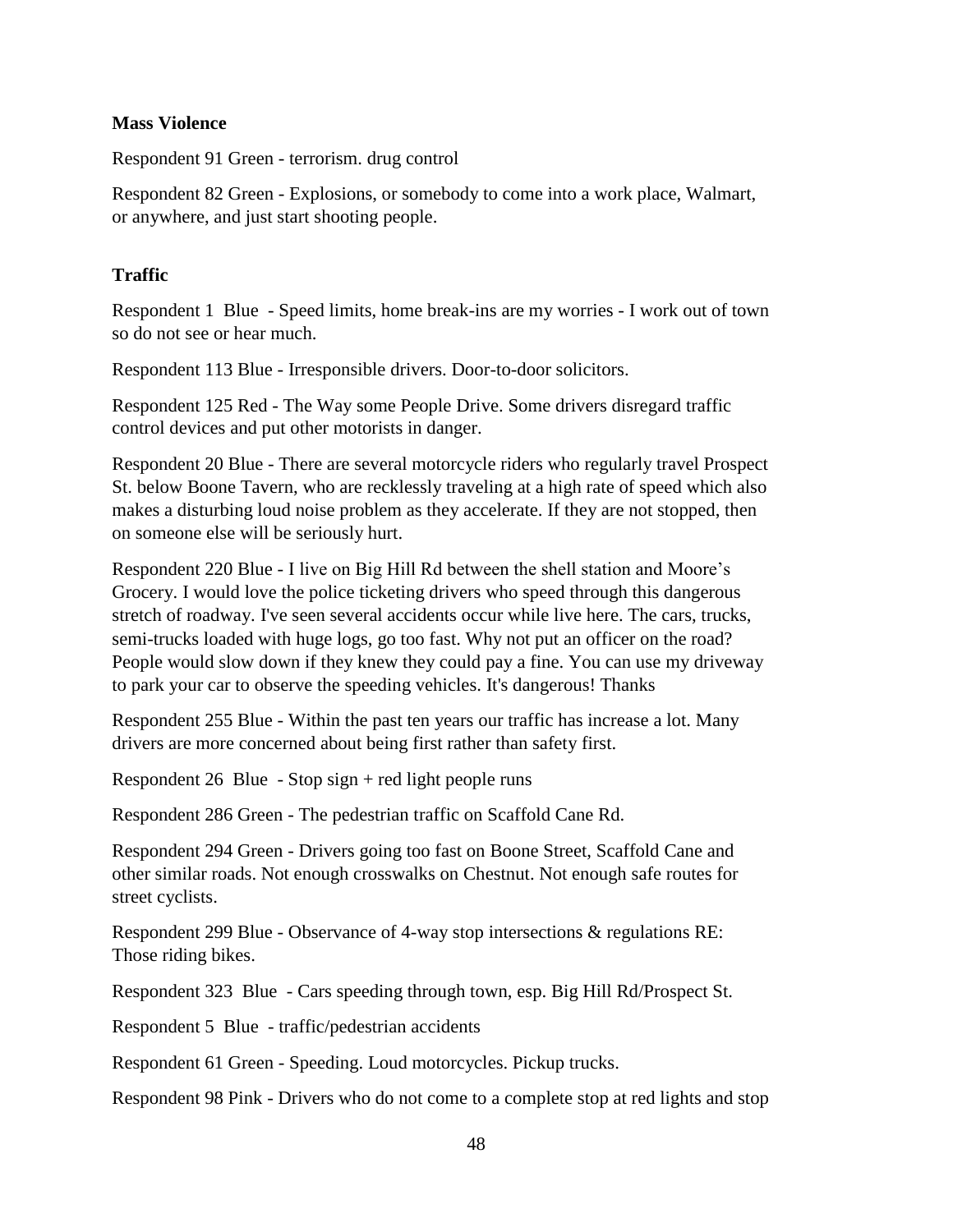signs.

Respondent 138 Red - Traffic, cars going to fast through neighborhoods.

Respondent 168 Pink - Speeding through neighborhood

Respondent 35 Blue - People parking on street in any direction is hazardous.

Respondent 198 Blue - Traffic on Bratcher Lane-since widening it has become a raceway- & the flashing lights on KY21 @Bratcher seem to say "go faster" I have pulled out on KY 21 and almost been hit from traffic coming over the hill. Is there nothing that can be done about this?

Respondent 67 Green - Where I live I have ask many times for speed limit and slow kid at play. They get put up but don't stay up.

Respondent 118 Red - Drugs (I know it's hard to control, but that is my main concern). Traffic: I see so many people running red lights and stop signs. It makes it very hard when I'm teaching my teenagers to drive properly.

Respondent 12 Blue - Drugs. Theft by people around your home & car. Handicapped parking spaces being used by people who are not handicapped even van accessible spaces being used by people in cars & trucks keeping someone who really needed that space from using it.

Respondent 205 Green - I'm most concerned with safety issues related to drugs. I'm concerned with the number of DUIs and traffic stops where drugs are found. I do not consider individual drug users as threats to myself or my family. They are safety threats when they get behind the wheel, are responsible for children, and manufacture drugs.

Respondent 21 Blue - Drug use (heroin, meth). Being hit by a car while running or cycling.

Respondent 267 Green - Drugs and break-ins (also cars running stop signs)

# *Police Concerns*

Respondent 123 Red - Our police department is doing a good job. But we need more police officers to keep everything in control. Such as drug and all the crimes.

Respondent 245 Pink - I talked to Chief Gregory about a neighborhood problem on March 29th. Officers drove our street/neighborhood 6-8 times a day until April 4th. There has not been a patrol car on my street since April 4th. They drove my street more in that short period of time than they had in 20 years total. Police presence on my street is a major concern. They NEVER patrol my street Lakeview Dr. Drug activity is also a major concern which leads to home/business robberies.

Respondent 192 Pink - Keeping officers present & available like they are now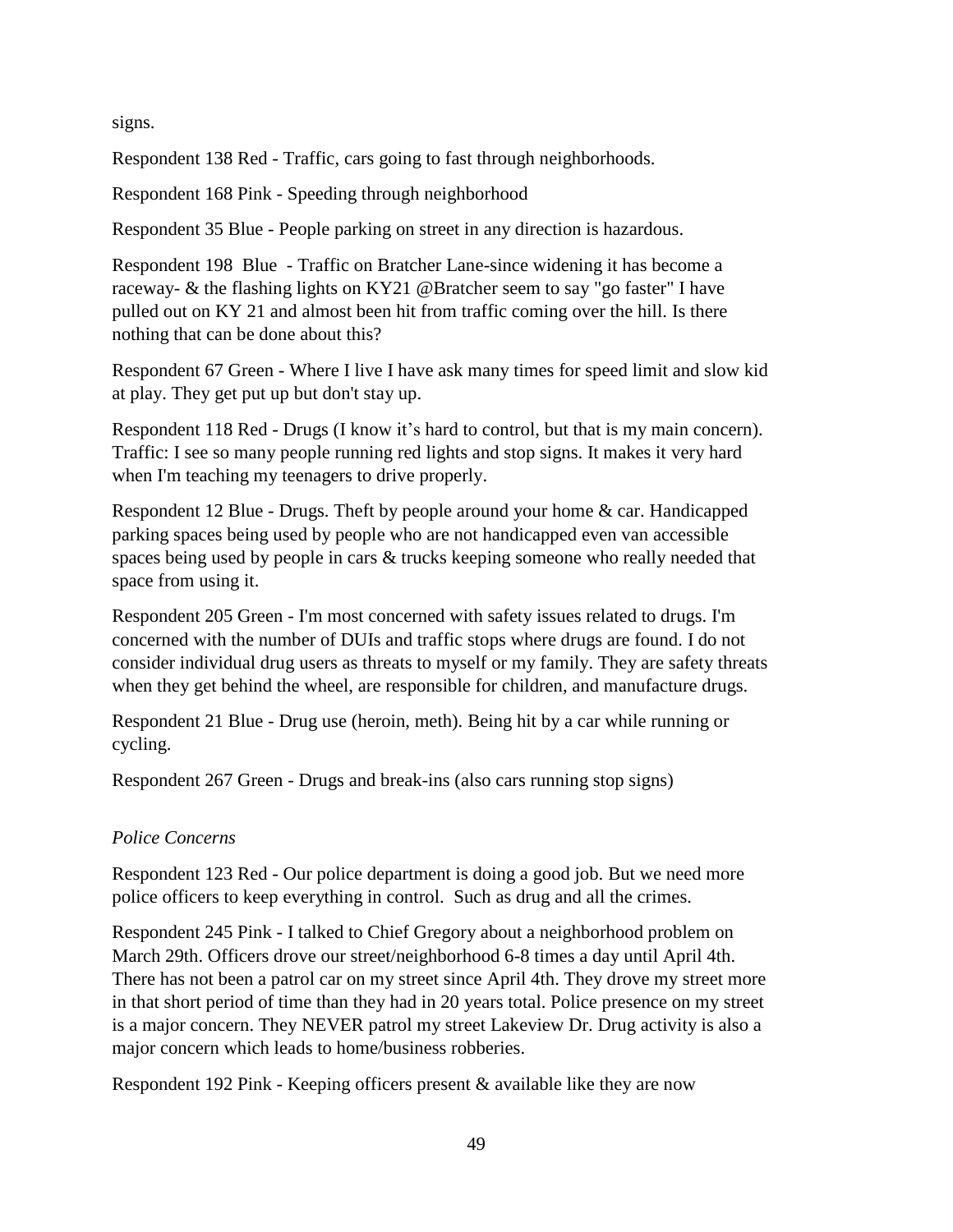Respondent 70 Green - Break-ins. Ability for officers to help in specific situations.

Respondent 55 Green - Not much --- good policeman leave for greener pastures but there is not capable of matching salaries retirement --- we are like a farm team for state + sheriff --- we are very fortunate to keep the ones we do + they should be commended!!

Respondent 302 Red - Officers seem to be just putting in their time. Not motivated.

# *2. The thing I would most like to see improved at the Berea Police Department is:*

While this section repeated some of the themes about police presence, drugs, and traffic, the most outstanding elements were specific requests for Berea PD outreach and communication. Regarding the police specifically, they wanted to see more training and resources, and well as improved attitudes among some officers as they interact with the public. As in previous sections, they also used this section to express appreciation.

#### *Access*

Respondent 108 Blue - I fear for someone running from danger + thinking they can go to the Police Dept., for help. There's no way to get to help immediately. They couldn't get through the door.

Respondent 143 Red - The building to be more accessible

Respondent 157 Pink - Longer office hours. I work in Lexington & the office not being open after 4 is a big inconvenience.

Respondent 158 Pink - Have dispatch center phone in phone book--when # in book is used you're transferred to dispatch #623-1248 (non-emergency).

Respondent 302 Red - Access to police station during night hours. Doors locked can't get in without calling downstairs. If in trouble - You're in trouble!

Respondent 68 Green - We don't know who to call for a non-emergency. We no longer know where to go to talk to someone in the Department about a non-emergency.

Respondent 89 Green - I'd like to be able to talk to an officer in Berea not Richmond when I need help on advice.

# *Approachability*

Respondent 105 Blue - Positive community interactions. Presence in area.

Respondent 219 Pink - how officers interact with the community (approachability)

Respondent 303 Pink - Transparency and empathy.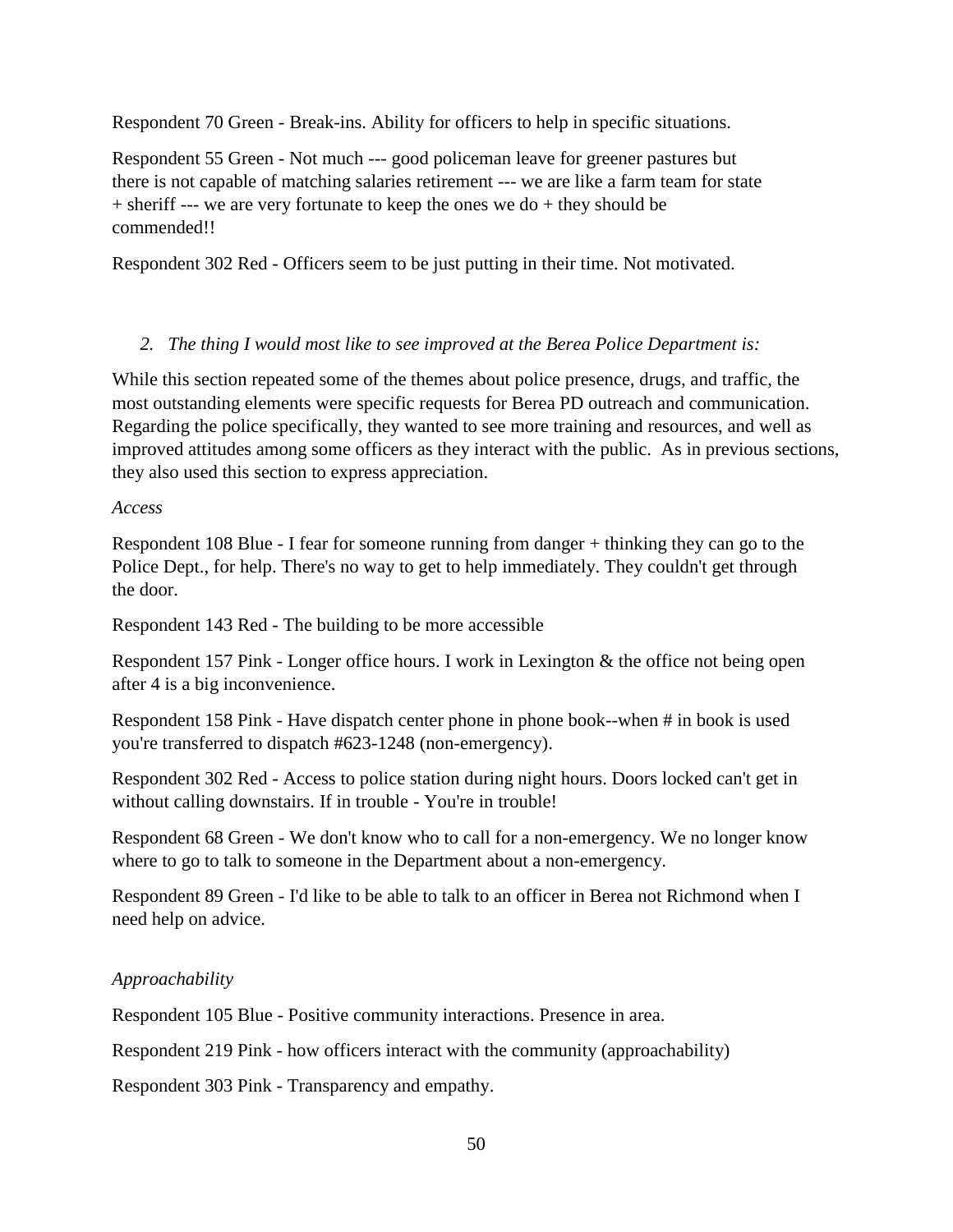Respondent 54 Green - Better interaction with the community.

Respondent 86 Green - I would like every citizen to feel safe around our PD.

#### *Improved Attitude in Interactions*

Respondent 14 Blue - Crack down hard on the real criminals, and treat decent people with respect.

Respondent 179 Pink - More respect for people and authority. That comes from the home.

Respondent 209 Blue - Have had virtually no contact with the police Just be polite

Respondent 273 Pink - Partnership - attitude of wanting to make residents feel safe.

Respondent 308 Blue - That requests for help and reports of stealing, etc. be treated seriously no matter who the request came from.

Respondent 63 Green - If you personally or professionally don't like someone, give them a break. They might have changed.

Respondent 27 Blue - Take all reports seriously.

#### *General Concerns*

Respondent 227 Red - I would like to see some recruiting of people of color for the police department and other paid positions of Berea City. Thanks for asking!

Respondent 123 Red - Is more concerned with missing person cases. Should give more time to help those people.

Respondent 151 Pink - Welfare checks for seniors, and older people who live alone!

Respondent 190 Pink - Vagrancy seems to be a growing problem in our community. I have witnessed an increase of panhandlers & people begging for money

#### *Drugs*

Respondent 66 Green - Action on & communication about drugs.

Respondent 118 Red - More drug enforcement

Respondent 122 Red - Check-points once a month.

Respondent 16 Blue - When the dept. knows of a resident that is selling, or known drug activity, I think they should be harassed. If it isn't addressed then is it permitted?

Respondent 201 Red - WAR ON DRUGS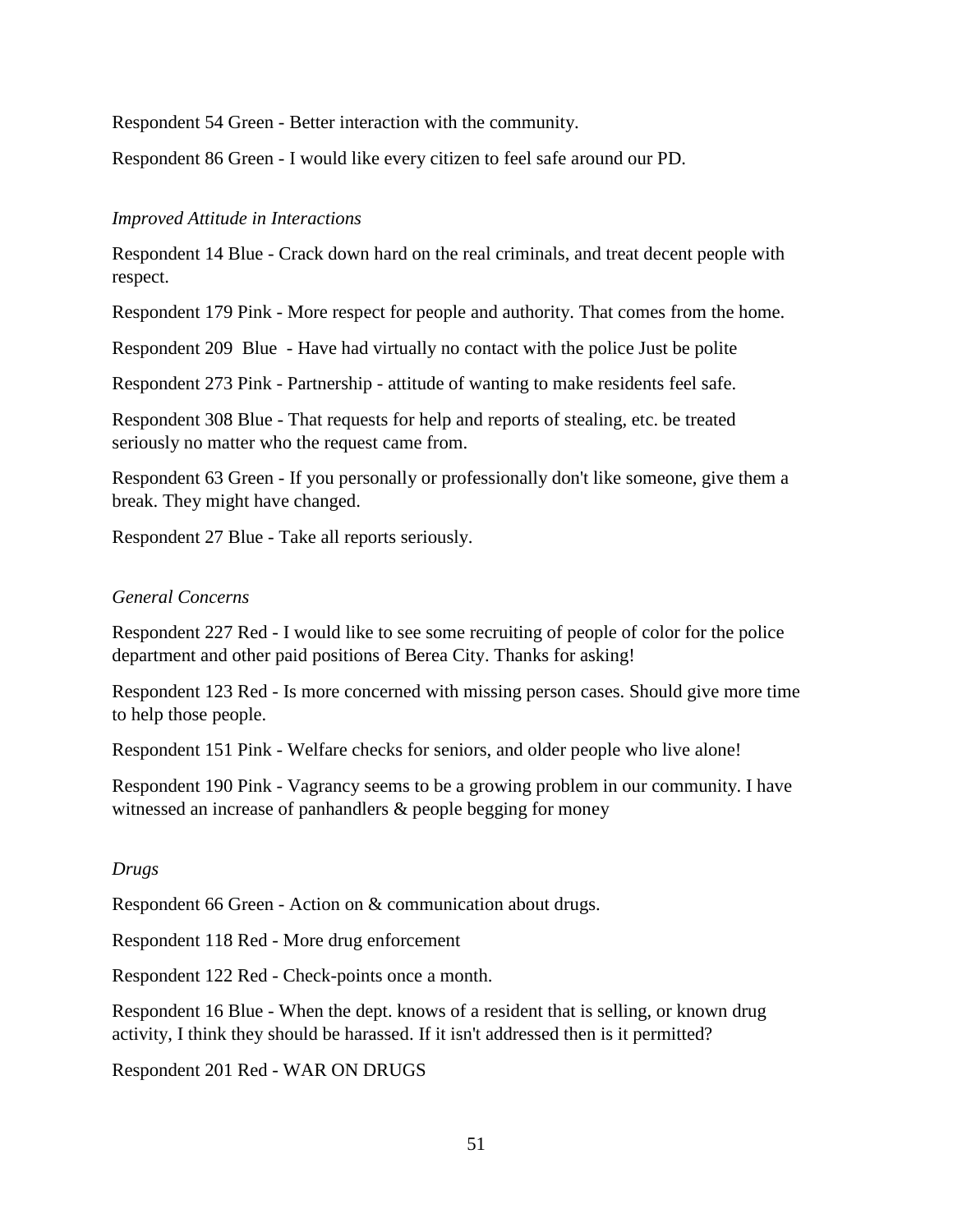Respondent 21 Blue - An aggressive drug task force.

Respondent 328 Pink - (Drugs).

Respondent 331 Blue - The heroin epidemic occurring in Berea.

Respondent 46 Blue - Not sure the solution, but something must be done about the meth, heroin, etc. Honestly I'm very glad I don't have children living here. Good luck

Communication and Outreach

Respondent 291 Blue - Tell more on Facebook about crimes prevented. Bad guys caught. Let people know the good!

Respondent 266 Red - Continued community communication.

Respondent 45 Blue - Better communication.

Respondent 253 Green - More "community policing procedures" 2. Invite the community and churches and other organizations to help with the drug problems etc. "Rutland VT" has had a good successful initiative which we could emulate. 3. keep in the newspaperproblems, ideas, solutions, successes, hopes, fears, etc.

Respondent 81 Green - More information about challenges and statistics. For example, regular summaries (not incident reports, as we see in the Berea Citizen) of how many of each kind of crime occurs each month compared to last year, or a dashboard of the police dept.'s 3-5 key indicates for the year and how each is progressing.

Respondent 271 Blue - Maybe some added community interaction programs, that way we can get to know our members of the police department.

Respondent 237 Blue - Outreach to minorities. Ensuring that people of color believe Police care about them and will protect them, especially Berea College students. Many of the international students come from countries where the police are not to be trusted or are corrupt. We should be part of their welcome and indoctrination when they arrive as freshman.

Respondent 262 Blue - Community outreach in neighborhood areas. It helps to know the individual officers to be more comfortable in less pleasant situations.

Respondent 285 Blue - Be more of a friendly presence -- have police and firefighters eat lunch at the schools with the different grade levels.

Respondent 298 Blue - That Police would be more friendly and open to the public + to the citizens of Berea. When I do see them in my neighborhood, most of the officers will not even wave to you, or even act like they see you.

Respondent 56 Green - More personal contact. I have a small buss. And the opportunity to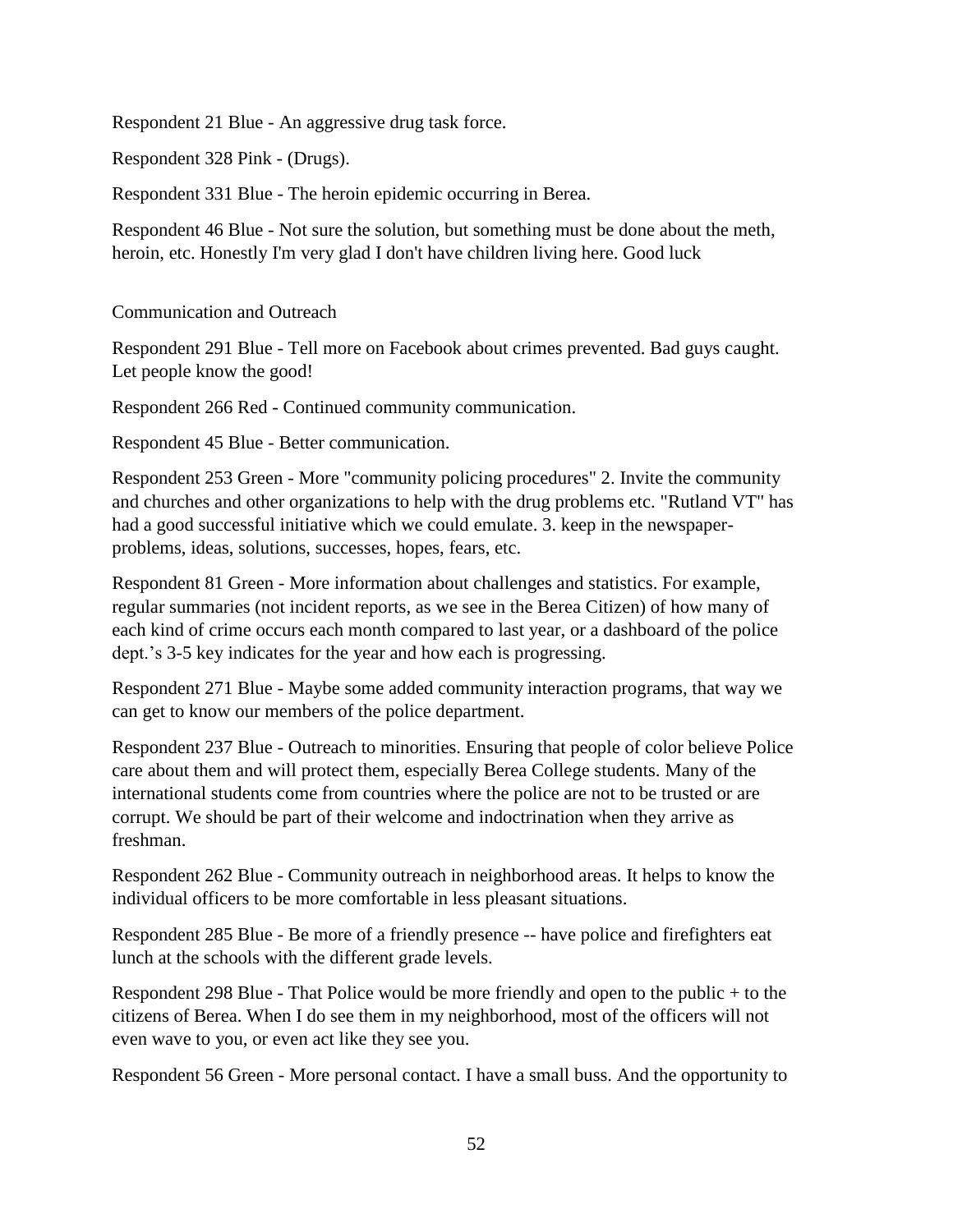meet and get to know officers would be nice.

Respondent 322 Red - I believe we need more trained neighborhood watch programs.

## *Police Presence*

Respondent 284 Pink - Response time needs to be improved, and police presence in neighborhoods. Dispatch moved back to Berea. In an emergency, I will contact State Police because I am not confident that Dispatch to Berea will render aid quick enough.

Respondent 213 Green - More interactive-visible presence at public gatherings and venues, i.e. foot officers in the parks (or bike) especially during events- not just s

Respondent 267 Green - More driving through town. Easier way to get non 911 number (something catch like "BPD-" "273-").

Respondent 329 Blue - More of a street presence either on foot, bike. I realize this would be different - maybe 10% of the time of duty hours could be spent in this capacity.

Respondent 307 Red - Regular unscheduled neighborhood drive-through + interaction with citizens in their neighborhoods.

Respondent 166 Pink - More presence contact with the public and less time in cars.

Respondent 62 Green - Increased presence in drug related areas.

Respondent 67 Green - More cop checking at late nights seems like that's when all the drug house do more between 1:00am-4:00-5:am.

Respondent 319 Blue - More police presence. Positive experiences for children. Clear communication verbal/written. Tougher on drugs and awareness. Over all care because they live here to concern.

Respondent 110 Blue - More officers. Better response time. More visibility - Deterrent.

Respondent 184 Pink - Step up patrols in neighborhoods. Crack down on on-street parking and be more visible. Being an officer has got to be a tough job at times. I'm just thankful for the ladies and gentlemen of the Berea Police Department. Stay safe out there.

Respondent 61 Green - More presence. Pull over + ticket loud vehicles.

Respondent 10 Blue - More patrolling in my area.

Respondent 119 Red - Make yourself visible.

Respondent 120 Red - Response time and increased patrols. Indian Fort Theatre needs more patrols too. While hiking my family has come across multiple used needles there.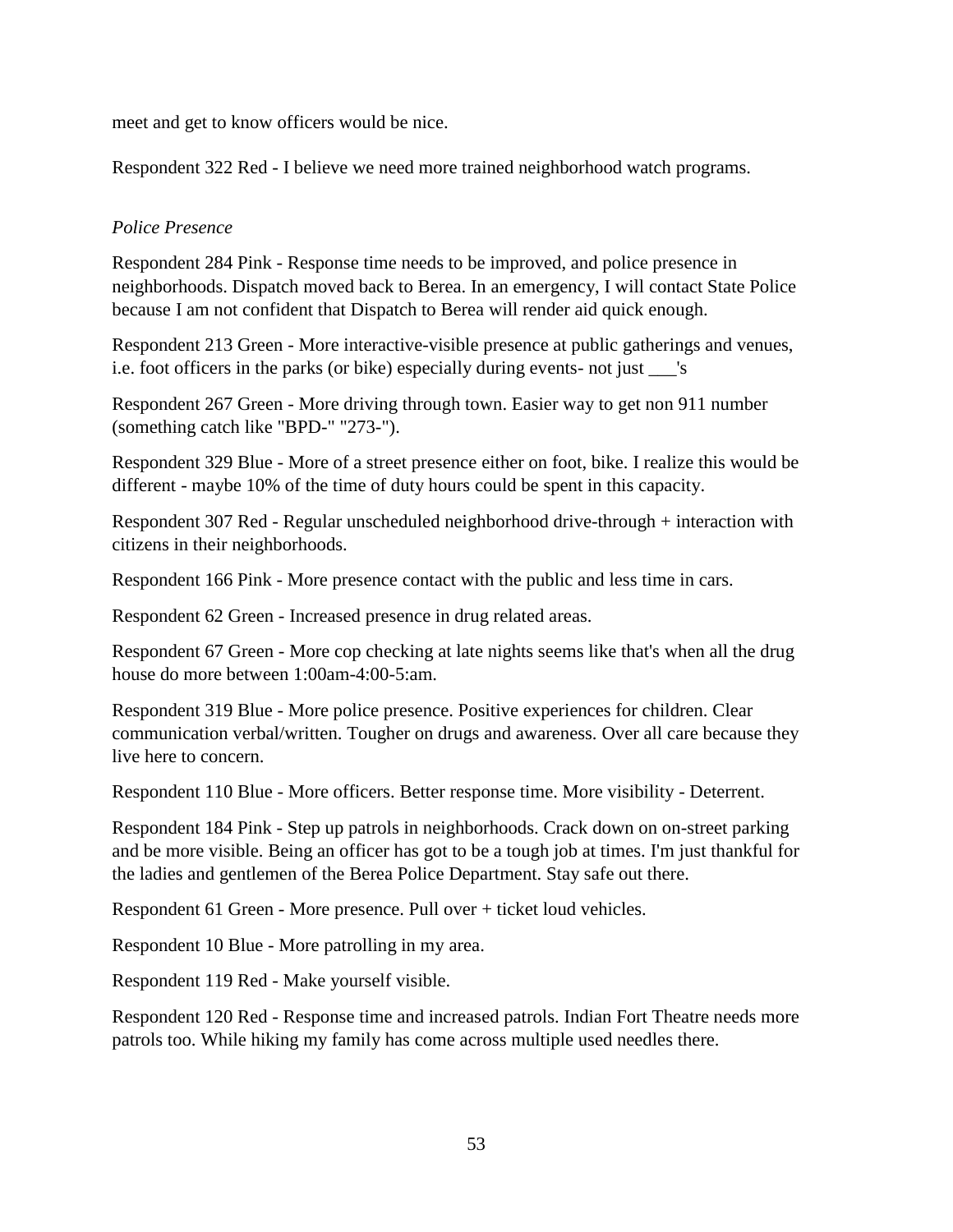Respondent 128 Red - I live in an extremely safe neighborhood between Rich and Berea. However, I still would like more patrol to drive through at night time. You just never know who's around and I'd like to see more passing by my house and street just as added security for my own peace of mind.

Respondent 130 Red - More visible presence in all neighbor hoods.

Respondent 139 Red - Someone driving on my street occasionally.

Respondent 140 Red - More police presence in our neighborhood!!

Respondent 141 Red - More visibility/transparency (not just when there is a crime)

Respondent 146 Red - which we could have more police on every corner to watch over us.

Respondent 155 Pink - presence

Respondent 156 Pink - more officers out in areas that need patrolled

Respondent 167 Pink - Visibility

Respondent 168 Pink - more visual presence

Respondent 173 Pink - more patrols

Respondent 183 Pink - CAR PATROLS

Respondent 208 Green - More visibility in residential area per my comments

Respondent 25 Blue - More patrolling on Johnson Rd. - especially afternoons + night.

Respondent 250 Blue - Patrol through neighborhoods at night. I rarely see police out anywhere and only in our neighborhood if someone calls. I suspect that random patrols and presence would greatly reduce break-ins.

Respondent 265 Pink - Increase presence.

Respondent 283 Red - The outer city limits is getting patrolled more regularly especially at night.

Respondent 288 Pink - More patrol in our neighborhood, haven't seen any since moving in March 2016.

Respondent 289 Pink - More officers and patrol.

Respondent 297 Red - Patrolling neighborhoods. There is a lot of theft going on.

Respondent 3 Blue - be out and around more

Respondent 310 Blue - More Police officers on street.

Respondent 314 Pink - More patrol in my neighborhood.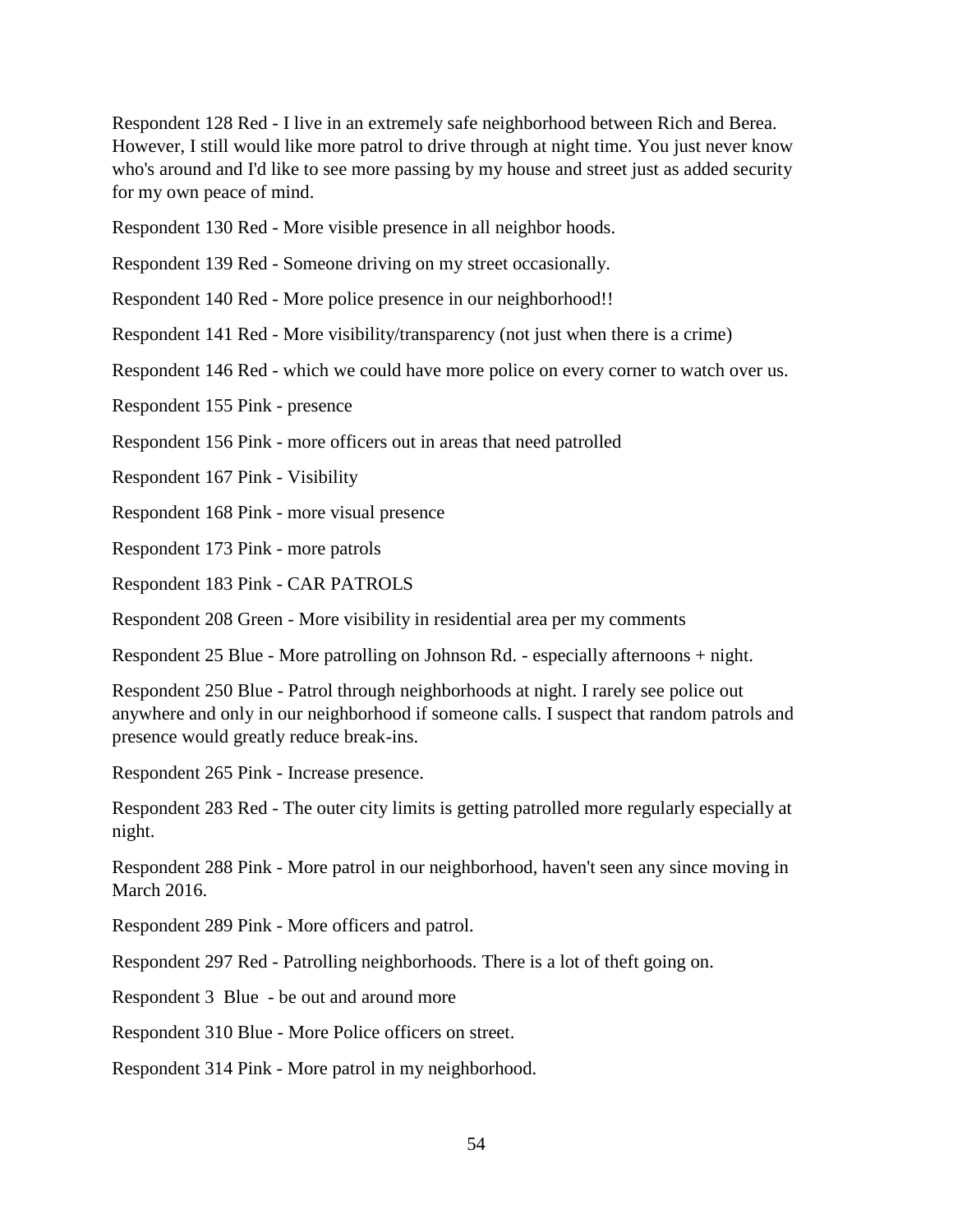Respondent 316 Pink - Patrolling neighborhoods.

Respondent 32 Blue - Continue what you are doing, but maybe patrol neighborhoods moreshow a presence. I will look into the app and website. Thanks for the information.

Respondent 325 Red - More neighborhood patrols.

Respondent 33 Blue - More police.

Respondent 330 Green - More night patrol in vulnerable areas

Respondent 58 Green - I already think you do a great job. Maybe a little more patrolling evening hours on Mill STR.

Respondent 60 Green - More police presence in my neighborhood.

Respondent 82 Green - More officers and more patrolling of Phillips Street and Slate lick area.

Respondent 94 Pink - A presence to show those breaking the law that it will not be tolerated. We deserve a safe, well protected neighborhood.

Respondent 261 Red - The police cars should be seen, not hiding behind trees or buildings.

#### *Officer Training and Resources*

Respondent 290 Pink - More mature officers. Some appear to be barely more than high school students: One officer was a drug user in high school, my son knows him and was very surprised to see him on the force.

Respondent 137 Red - Less Turnover in Police Department - would be a big help.

Respondent 207 Green - I think with more staff, the department would be able to improve response time and availability to help in the community.

Respondent 205 Green - I would like every officer to be trained to respond to mental health emergencies. I know that some are.

Respondent 43 Blue - Hope you get better pay. So we can keep you longer!

Respondent 154 Pink - More coverage in Department; Pay raise' Council--and Police Chief- give more study on budget to pay, protect and love our men and women.

Respondent 222 Red - I would like for them to have any equipment needs met that would help them in their effort to protect our community.

Respondent 230 Pink - I would like to know that our police always has good equipment and the opportunity for continued education.

Respondent 257 Pink - I always think training and education are crucial. And I believe our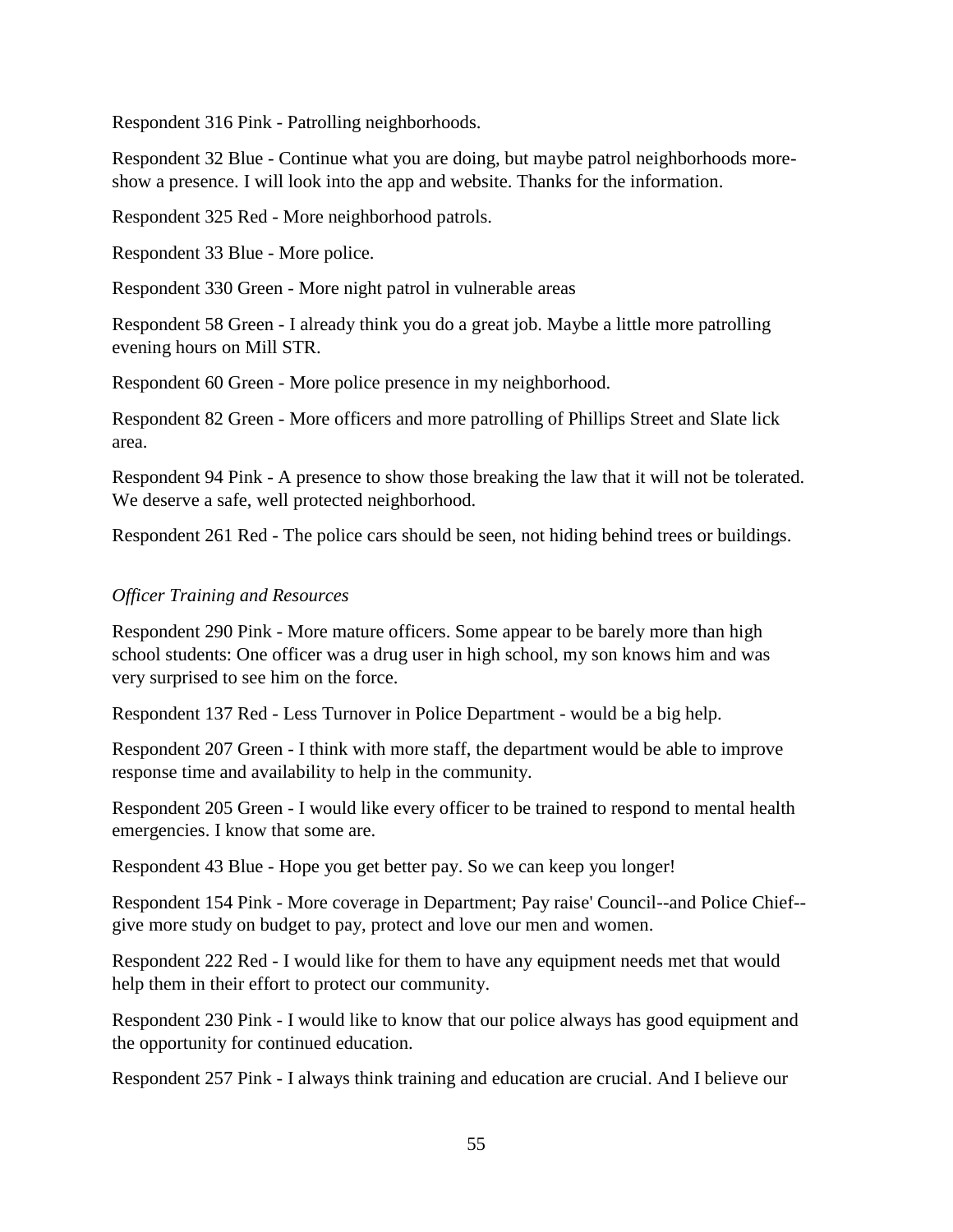police officers (not just Berea) are underpaid and underappreciated.

Respondent 9 Blue - Better pay across the board that would help attract more and better recruits with better training.

Respondent 93 Pink - Considering I have never thought about this question in the 4 years I've lived in Berea, I would like to see the entire Berea Police Department receive raises, including the chief of Police, and anyone else responsible for putting together this survey, which seems to be a great way to gain insight into how to better serve the community and make Berea a better place for all of us to live and raise and family

Respondent 235 Pink - Quicker response to calls.

Respondent 245 Pink - All officers should learn the location of every street in town and the city limit boundaries. They should not rely on a GPS!!

Respondent 97 Pink - Know your city boundaries. Go help a citizen even if you don't believe it is in Berea. Check. Help.

# *Traffic*

Respondent 148 Red - I can't think of anything right now. People drive to fast in my area (chapel Ln & White Station Rd) but this is common county wide.

Respondent 221 Red - Better Traffic control at accidents.

Respondent 223 Blue - Cell phone usage while driving going through red lights and stop signs.

Respondent 26 Blue - Ticket for run red lights + stop sign.

Respondent 263 Red - I would like police to enforce traffic laws more (such as stopping at stop signs) to improve safety. 1016 & Powell intersection is very poor for this.

Respondent 323 Blue - Lower speed limits through town, esp. Big Hill Rd/Prospect St.

Respondent 83 Green - Would love to see the beginning of Morningview and Jefferson make no trucks or motor coaches. Have had two 18 wheelers down here. one tore up Jack St. Dept. fixed it, the other guy was lost and motor coach was lost I would say -

Respondent 92 Pink - Ticketing people driving vehicles with missing mufflers. I recently took a 2 week vacation visiting several cities from her to Florida. The first thing I noticed when i returned was all the loud vehicles. Nowhere else had any that I can recall. I know Berea doesn't have a noise ordinance, but the state has one. Why can't/don't the police enforce it?

*Appreciation*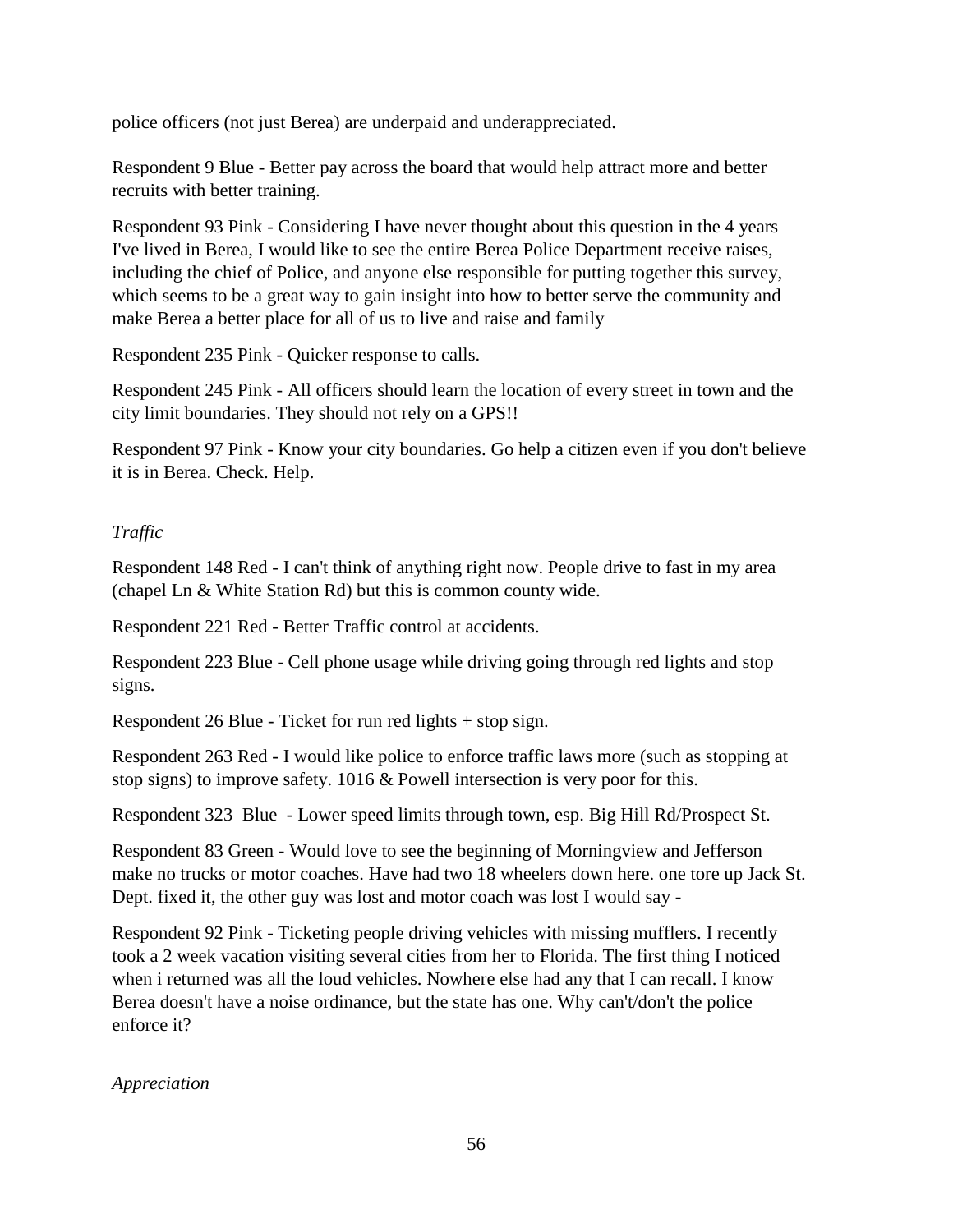Respondent 244 Blue - I appreciate our police dept. just continue to be fair to all…

Respondent 18 Blue - Stay friendly - focus on service, dignity, + respect for ALL citizens is nice to see asked here overall you all do well + have a good reputation. Keep up the good work.

Respondent 116 Blue - We have no complaints or concerns with BPD.

Respondent 129 Red - Continue to keep covering the entire community

Respondent 13 Blue - I have had no problem with the Berea Police Department

Respondent 133 Red - Seems they are doing a good job. I appreciate them and are thankful for them.

Respondent 138 Red - Nothing. Our experiences have been great.

Respondent 153 Pink - I think they are doing a good job in all they do.

Respondent 192 Pink - no improvements needed that I know of

Respondent 210 Blue - I think the police dept. is doing an excellent job! Thank all of you for keeping our community as safe as you can.

Respondent 229 Green - I appreciate all BPD does for our community and feel very confident you will be here to help if/when the day comes my family needs you.

Respondent 233 Red - It all works well for me.

Respondent 238 Red - Can't think of anything.

Respondent 241 Pink - As best as I can tell you all are doing about all you can, all things considered.

Respondent 242 Red - The police come out quickly when we had a suicide in our home.

Respondent 249 Pink - Keep up the good work

Respondent 29 Blue - Everything is fine to my knowledge.

Respondent 295 Red - I think we have an outstanding Police Department. I am glad to see them (officers) everywhere in the city and being active with our citizens and young people.

Respondent 31 Blue - I feel they are doing a good job! I don't know of an area where it could be improved. Would hope that more minorities could be recruited.

Respondent 37 Blue - Doing a pretty god job!

Respondent 70 Green - The Department itself seems to operate adequately.

Respondent 84 Green - no complaints at this point.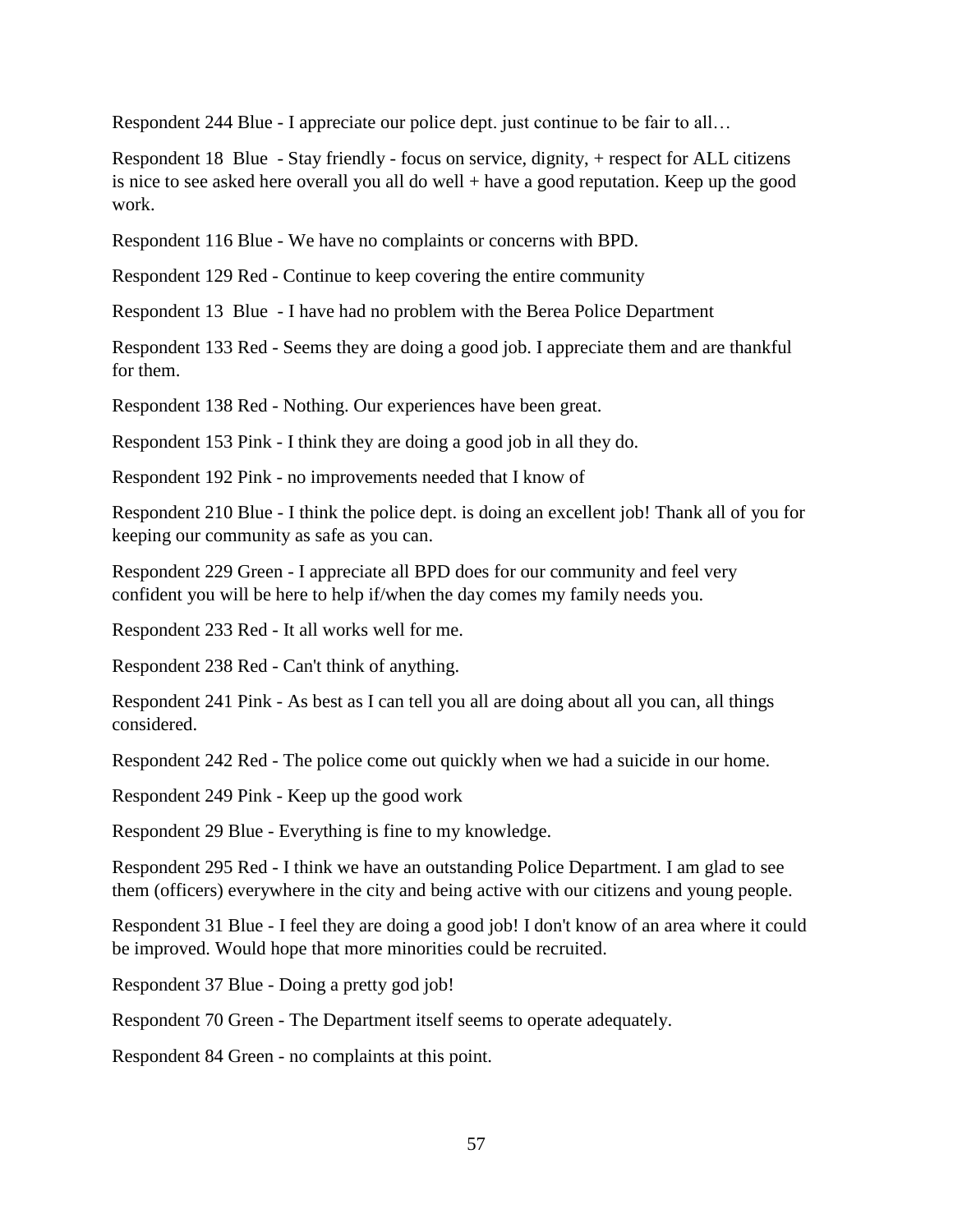Respondent 88 Green - Too early for us to comment on. But I doubt it would be anything. Cars always look great. See cruisers all the time. Good job!!

Respondent 991 Pink - I feel Berea PD provides a good presence to Berea. I've passed cruisers at all hours of the day and night.

# *3. Was there anything we did not ask that you would like to share?*

This section repeated much of the previous section, particularly the concerns about access and communication, with requests for outreach. Respondents also noted the Department's strengths, and again, extended their thanks.

# *Access and Communication*

Respondent 245 Pink - Berea is short changed by the location of the 911 Call Center being located in Richmond. The dispatchers are not concerned with the citizens in Berea.

Respondent 94 Pink - The night that we suspected drug activity in the nearby home, we drove up town and looked all over for an officer (10pm) We went to city Hall station and it was all locked. I am still not sure where our police are housed and no one seemed to know that we asked.

Respondent 226 Green - Reported crime they say we're do our best, that's the last of it.

Respondent 108 Blue - The 911 system is a disaster. Why route Berea to a dispatcher that is then going to route the call back to Berea.

# *Police Concerns*

Respondent 250 Blue - From what I've heard, our officers are overworked, underpaid, and often under appreciated by administration and the community. It's proven that employees that feel valued work harder without having to be asked. If this changes from the top, the effects will trickle down and charges will be evident in our community.

Respondent 283 Red - I feel the cops should be paid more for protecting our community.

Respondent 120 Red - It shouldn't matter someone's status in the community when they are reported for a crime/investigated we should all be treated equal. For example "you know who that is don't you" Should never be said. It shouldn't matter someone's social status and how they are treated should be the same as anyone else.

Respondent 137 Red - 5 police cars at local restaurant at one time. Who is out patrolling? It was during high traffic time.

Respondent 147 Red - Question--Is there a standing city ordinance that falls within your responsibility that you are lax in or do not enforce? Overall: keep up the good work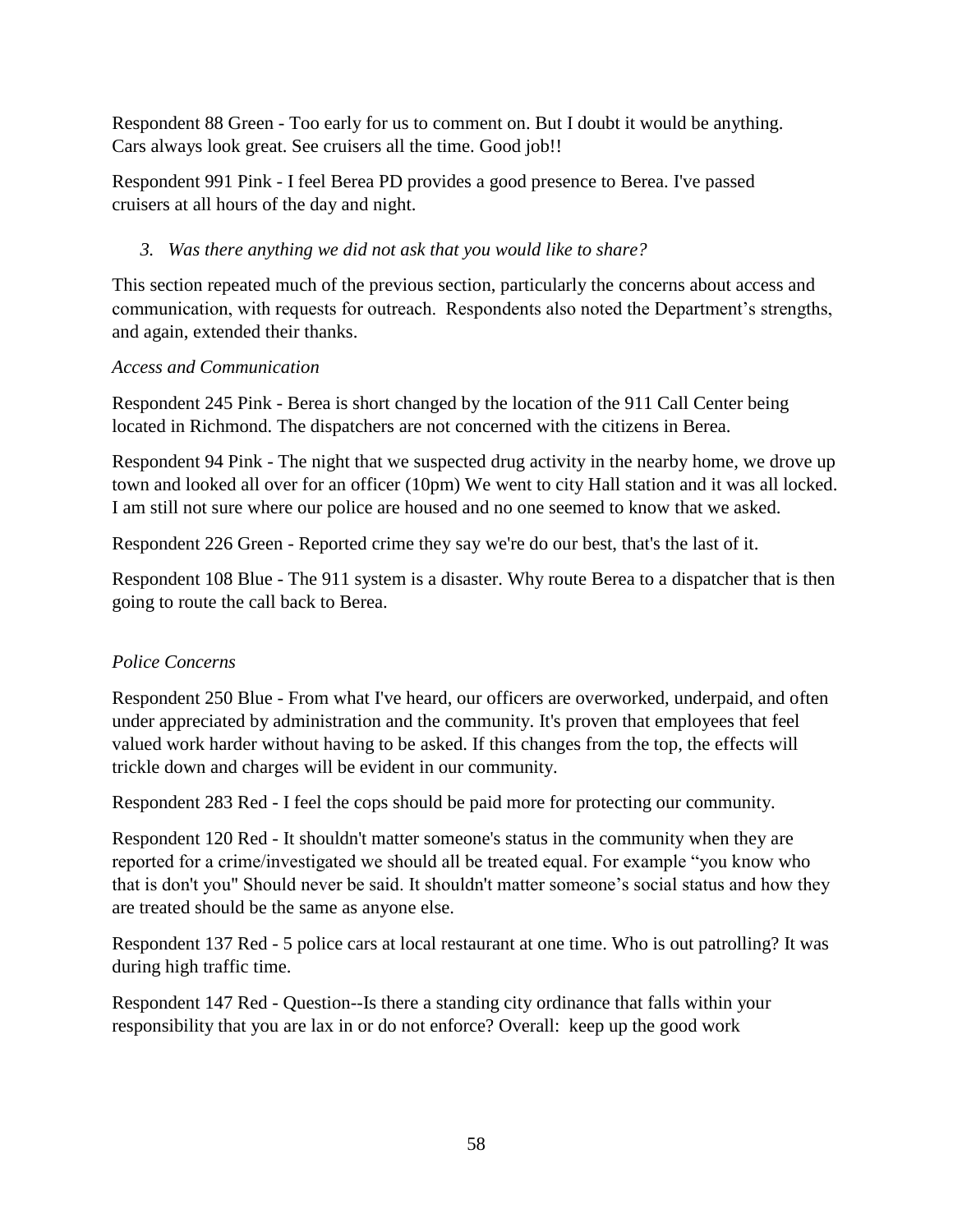Respondent 207 Green - When I reported a concern (more than 4 years ago) and sought advice from the police, I was treated in a way that harmed me and my family. I both appreciate the complexity of the situation and feel saddened that this situation betrayed my trust in those I trusted to protect me and my family. I was treated as if I were a criminal and it took years for me to feel anything other than intense fear and anger at the sight of police.

Respondent 270 Green - 1. Police department seems to be becoming militarized with purchase of Humvees, etc. This not good. Police should be in service to the community -- not a military operation. 2. This survey should be provided in an accessible format for those who have visual/motor impairments, since they would not be able to complete this form.

Respondent 95 Pink - Be more thorough.

Respondent 284 Pink - Lakeview Drive is in the City Limits. Your officers need to learn the city streets and what is in the city limits.

Respondent 4 Blue - Recently my wife called 911 about some suspicious activity on our street/subdivision. She went to the bottom of the drive to be sure they talked to her, got the right place. They drove by 2 or 3 times without seeing her or stopping. Scary!

# *Safety Concerns*

Respondent 7 Blue - I regret that my current "old age" has decreased my ability to be more involved with the community.

Respondent 175 Pink - Loose dogs are a huge problem on a daily basis. The aggressive use of confederate flag is very scary.

Respondent 330 Green - Noise ordinance and enforcement of some. (loud stereos in vehicles)

Respondent 229 Green - I would have to say things have changed here. I used to run 5am in the dark as a woman + felt reasonably safe. I no longer run at night b/c I do not feel as safe any longer.

Respondent 307 Red - Pedestrian danger: no sidewalks on 1016 from bridge to Dixie Park intersection!

Respondent 309 Red - Try to be more observant of intersections where vegetation (foliage) impedes view of oncoming traffic (and get the stuff removed by appropriate parties).

Respondent 118 Red - No, but I do have kids and they are always talking about drugs at school. And me and my husband see it at the Sonic, Circle K, and Shell on 1016. Just to give you a few tips. Thank you all for everything you guys do to keep us safe. We truly appreciate. God Bless!

Respondent 319 Blue - McDonalds in front of Madison Southern has worse drug problem around all the way up to the owner. Prescription drugs are getting worse daily, abuse of those. Crime in Silver Creek Apt I really needs addressed timely responses. Also court house needs to be opened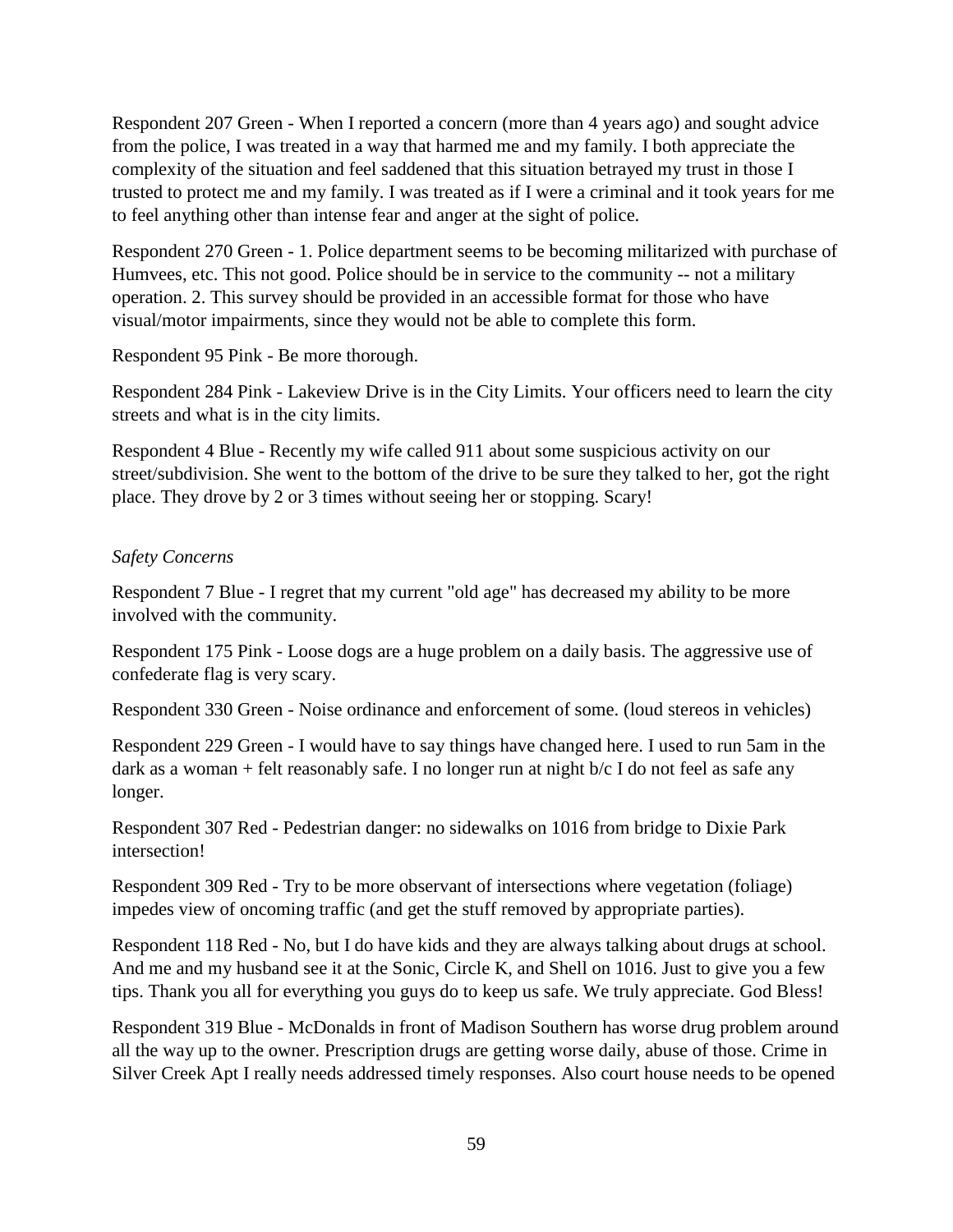more than on Fridays in Berea! Please :)

Respondent 66 Green - A second concern after drugs: safety of racial minorities and people in the LGTQ community. That's a real concern as well, drugs just looms largest. Thank you for sending out this survey & for all the work you do in the community!

### *Outreach Requests*

Respondent 275 Pink - Drug related crimes and drug addictions in the area appears to be increasing rapidly. It appears to be out of control! I would like to have a B.P.D. Rep. speak at our church about protection from home invasions and drug related issues.

Respondent 128 Red - Thank you all for being a part of this community. I surely couldn't do the job y'all do every day, so props for being able to! Would like to get to know the men and women better who are protecting me daily though.

Respondent 110 Blue - Need a regularly scheduled forum within districts- allow people to ask questions and get to know their officers?

Respondent 196 Pink - classes on safety for seniors (dangers for shoppers, scams, etc.)

Respondent 241 Pink - No, Not really. I would suggest the department assemble a communications board- composed of educated citizens who could work as a commit citizens- a non-paid group to help make PD operations more transparent.

Respondent 62 Green - I would like to see more police lead community projects in order to assist in youth and community members trusting the officers.

# *Requests for Police Presence*

Respondent 205 Green - I would like to see officers on bicycles on a regular basis. I would like one patrolling routes to school in the morning and afternoon. There are teens and young adults who sell drugs in the Berea Community park and do lesser things like providing cigarettes to elementary school kids.

Respondent 298 Blue - Yes, I live in a subdivision off Short Line Pike. The speed limit is 25 on our street. We have children that live on our street riding bicycles + playing in their yards, but that doesn't stop people from speeding! People come out of subdivision at end of Goldenhead + fly down our street constantly. I know that they are going at least 10-15 miles over the speed limit. We need something done about this before a child is killed. I have called Police Dept. to report, but informed that nothing could be done, unless Police witness it. Well, our driveways are free + open to any Police officer that wants to sit + see for themselves. Summertime is not as bad, but once school starts, it gets terrible. Also late in the afternoon between 5-8p.m. is bad.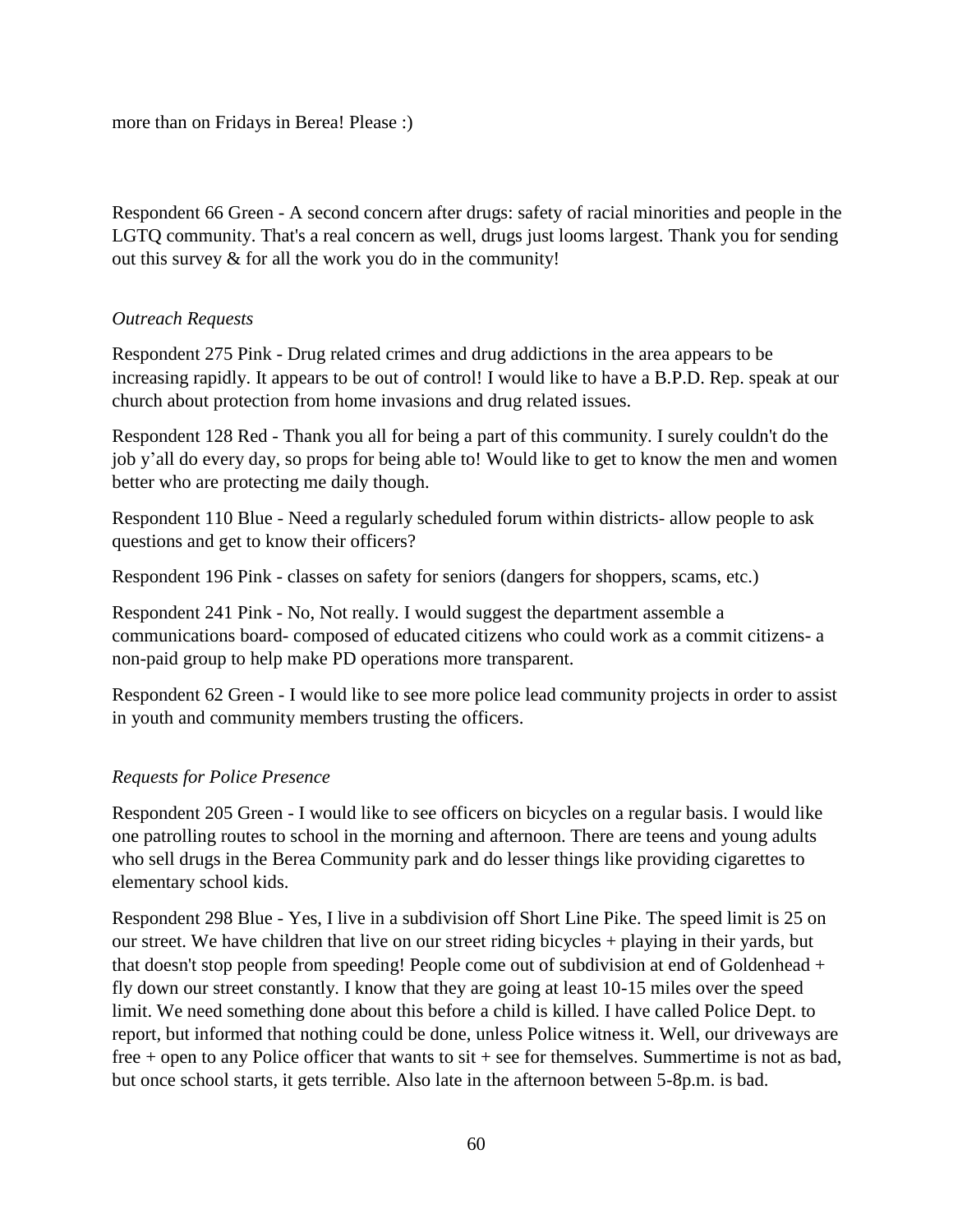Respondent 151 Pink - More late night patrolling!

Respondent 21 Blue - I would like to see more police patrols in the Slate Lick area, and all residential neighborhoods really.

Respondent 82 Green - Please do the good work you do. We need more police officers to patrol and watch over people houses due to 3rd shift hours.

# *Strengths*

Respondent 237 Blue - In the ten years we have lived in Berea the few times I have encountered officers they have been professional and courteous. However I am an educated middle class white male, retired from the US Navy. I hope everyone receives the same respect I have been accorded.

Respondent 149 Red - The Police is very good to Patrol our neighborhood as much as they do. There has been two cars broken into in the last month at night.

Respondent 19 Blue - No, now that the speed signs on Forest seem to have slowed down the traffic.

Respondent 159 Pink - I feel safe in Berea never had any problems The Police Dept. must be doing a great job I have never heard of any complaints. Quiet here in Berea and I like that. Berea is a lot better place to live compared to Lexington, Richmond, etc.

Respondent 265 Pink - I like the resource officer in school.

Respondent 277 Green - Over the last 26 years, when I first moved to Berea, I've had several opportunities (some fortunate, some unfortunate) to interact with the Berea PD. The officers have always been polite and understanding. They seem to understand and embrace their roles as protectors and servants of the community. I have never felt harassed or threatened by the Berea PD. They don't have the "chips on their shoulders" that officers in many other communities seem to have.

Respondent 294 Green - The police office was nice and professional when I was rear-ended on Chestnut Street few months ago.

Respondent 314 Pink - All officers I have met or had interaction with have been respectful, courteous and helpful.

Respondent 5 Blue - Overall the force seems trained, professional, courtesy & help to make the city a wonderful place to live

# *Thanks*

Respondent 170 Pink - I am very impressed that the dept. has issued these surveys. I hope feedback is helpful.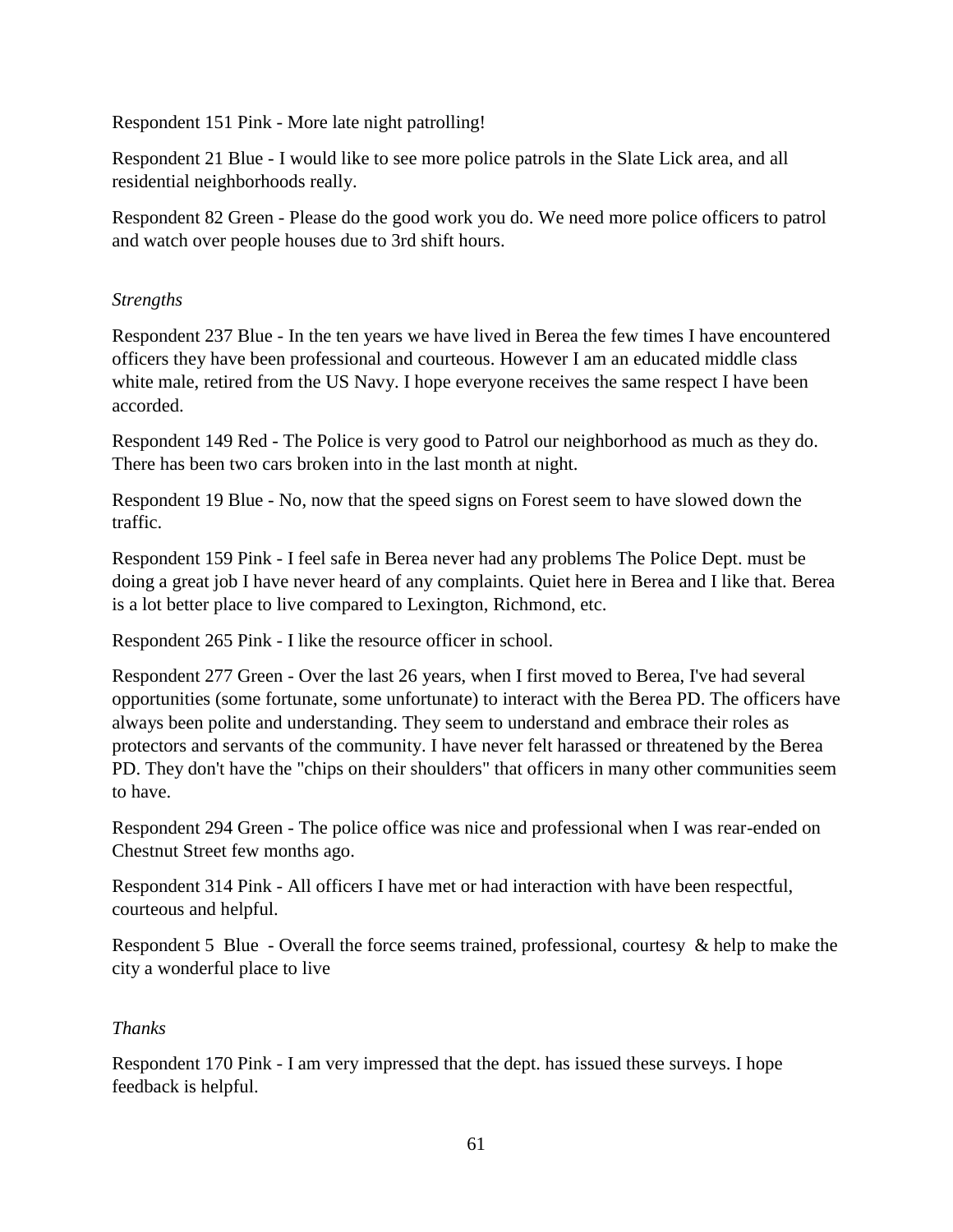Respondent 1 Blue - I have family in law enforcement elsewhere so do appreciate the fact that we have men and women in this community who care enough to serve. My neighbor is probably safer because an officer lives here in the subdivision - Thankful that he does.

Respondent 116 Blue - Be safe- you are appreciated!

Respondent 125 Red - I think the Dept. Does an excellent Job!

Respondent 138 Red - No. Thanks Berea PD

Respondent 146 Red - Yes. We do care thank you all for all you do.

Respondent 148 Red - No--thanks for doing the survey. I appreciate being asked my opinion.

Respondent 15 Blue - Thank you for your service!! :)

Respondent 166 Pink - I appreciate what you do and the sacrifices officers make to protect us. Thanks for giving me the opportunity to input into this survey.

Respondent 172 Pink - Thank you to law enforcement officer (city, county, state) that do their best to help.

Respondent 177 Pink - I haven't dealt with BPD or seen them in action, but it seems like you all are doing pretty good job. Thank you for keeping our community safe. God Bless.

Respondent 183 Pink - I SUPPORT OUR COPS!

Respondent 190 Pink - N/A Thank you all for your service. We are grateful for all that you do to keep our community safe! :)

Respondent 208 Green - survey a good idea, first one I have ever completed for PD.

Respondent 210 Blue - Thank you officer Davidson!

Respondent 222 Red - We are very proud of police officers. They put their lives on the line every day for us. They do a Great Job.

Respondent 223 Blue - Would like to thank the BPD for the good work they do. No one is perfect, but overall they do well.

Respondent 233 Red - Just thank you for all you do.

Respondent 25 Blue - Thank you for doing a good job.

Respondent 253 Green - There is a lot to deal with as a police officer especially in this day and age, but you are essential to a great community. I will be praying for you.

Respondent 262 Blue - My daughter has mentioned several times how nice officers have been if they stop her when walking. They've either been called on notice when walking alone and check she is safe and not in need of help. I appreciate that very much :)

Respondent 263 Red - I am happy to know that police have had diversity training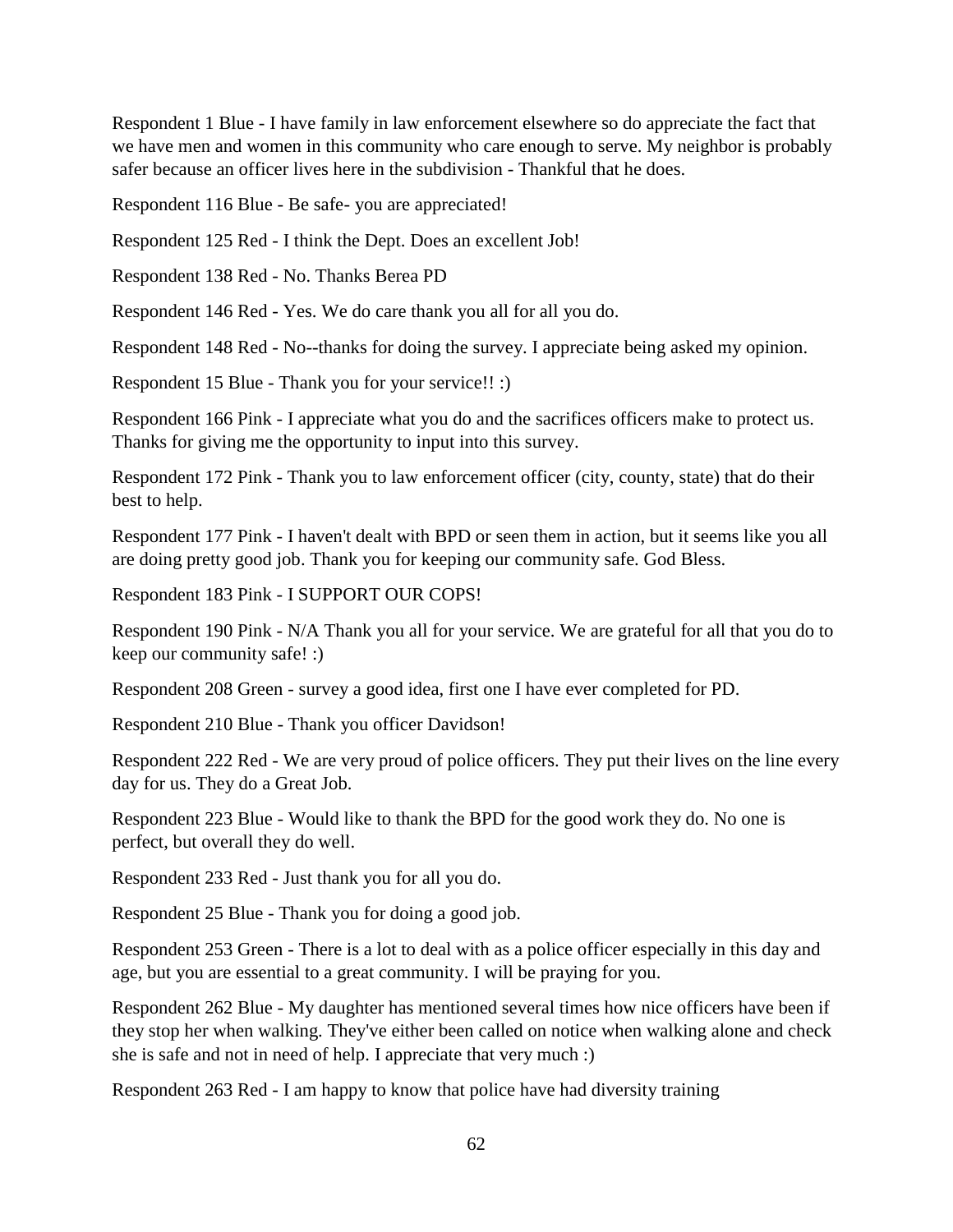Respondent 272 Red - Thank you for all that you do.

Respondent 285 Blue - I am grateful for the B.P.D. - Y'all are doing a great job - Thank you for wanting to do better.

Respondent 289 Pink - Thank you BPD for keeping Berea safe and an excellent community to live!

Respondent 313 Red - Thank you police for all you do!

Respondent 322 Red - I think BPD is doing good job.

Respondent 325 Red - No; Just thanks for your good work.

Respondent 326 Red - Survey is a good idea!

Respondent 33 Blue - I think, in general, the Berea Police Force, does an excellent job of providing our community with superior service. The officers I have come into contact with are helpful, courteous, intelligent & diligent & hard working, Thank you all!

Respondent 45 Blue - Just be there when we need you. We Respect our Police man. Thank you for what you do.

Respondent 51 Green - Please see comments on 1st & 2nd pages. And I would like to repeat that I very much appreciate it when I see police car's patrolling the neighborhood, so thank you for that.

Respondent 55 Green - Just be thankful that our people are the best that they can be!! How's that Joe Friday Berea, KY. AKA (Billy Wagers

Respondent 56 Green - I appreciate the great job Berea Police Dept.

Respondent 58 Green - Be glad when this country wakes up and realizes how valuable our police officers are. BLUE LIVEs MATTER!!

Respondent 60 Green - This was an in depth survey and I very much appreciate the opportunity to participate.

Respondent 67 Green - Thank you B.P.D. for keeping our little town of Berea a great place to live and raise my family.

Respondent 71 Green - You're doing great! Keep up the good work!

Respondent 81 Green - Nice survey. I appreciate the open-ended questions.

Respondent 83 Green - Thank you for your service. And do have alarms on doors & some windows that would alert me to someone trying to get in.